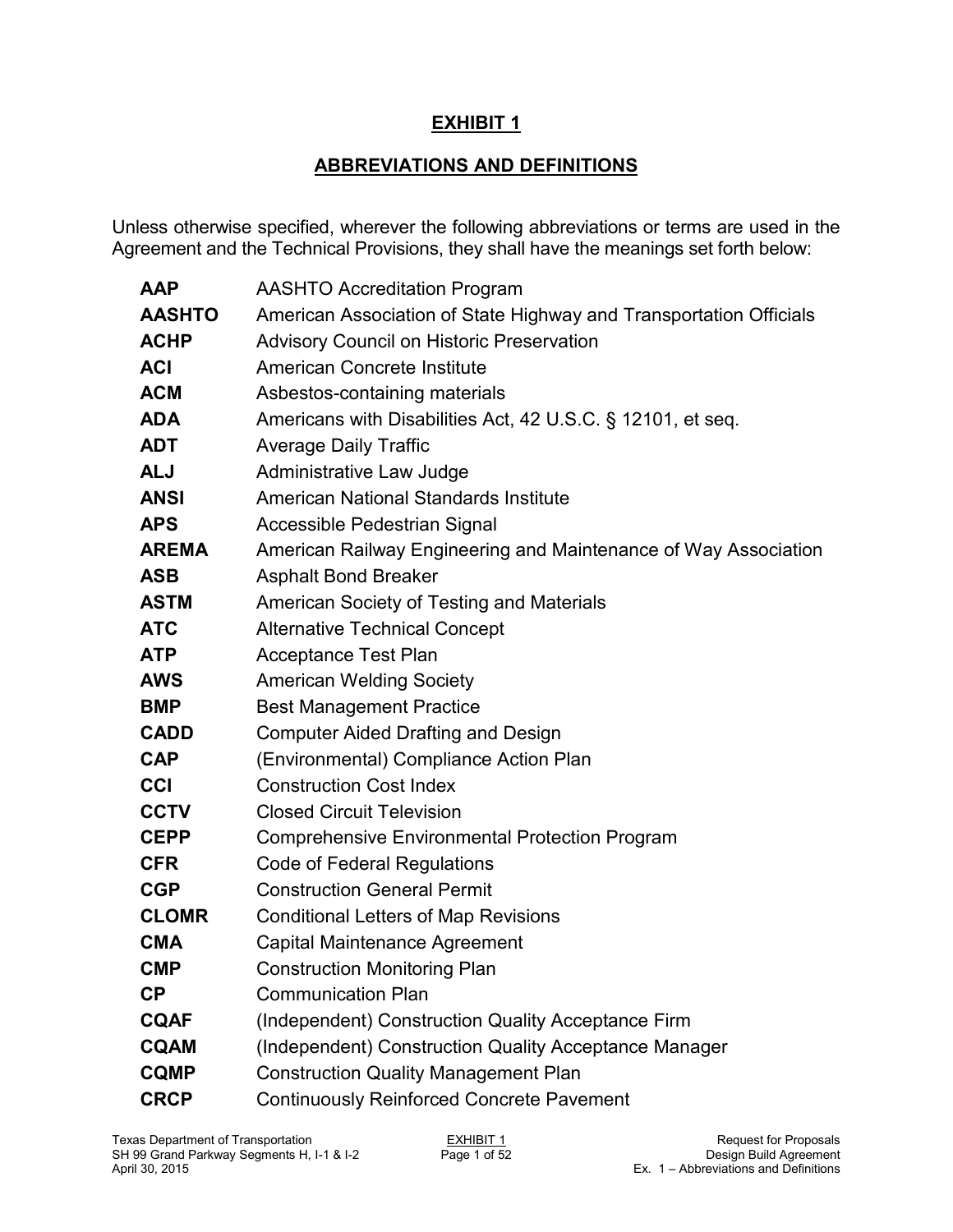| <b>CSBE</b>  | <b>Cement Stabilized Backfill Embankment</b>         |
|--------------|------------------------------------------------------|
| <b>CSJ</b>   | <b>Control Section Job</b>                           |
| <b>CTB</b>   | <b>Cement Treatment Base</b>                         |
| <b>CTMS</b>  | <b>Computerized Traffic Management System</b>        |
| <b>CWA</b>   | Clean Water Act                                      |
| <b>DBE</b>   | <b>Disadvantaged Business Enterprise</b>             |
| <b>DMS</b>   | <b>Dynamic Message Signs</b>                         |
| <b>DQCM</b>  | <b>Design Quality Control Manager</b>                |
| <b>DQMP</b>  | Design Quality Management Plan                       |
| <b>DRP</b>   | <b>Dispute Resolution Procedure</b>                  |
| <b>DSS</b>   | Decent, Safe and Sanitary (dwelling)                 |
| <b>ECI</b>   | <b>Environmental Compliance Inspector</b>            |
| <b>ECM</b>   | <b>Environmental Compliance Manager</b>              |
| <b>ECMP</b>  | <b>Environmental Compliance and Mitigation Plan</b>  |
| <b>EDMS</b>  | <b>Electronic Document Management System</b>         |
| <b>EMS</b>   | <b>Environmental Management System</b>               |
| <b>EMT</b>   | <b>Electrical Metallic Tubing</b>                    |
| <b>ENR</b>   | <b>Engineering News Record</b>                       |
| <b>EPD</b>   | <b>Escrowed Proposal Documents</b>                   |
| <b>EPIC</b>  | <b>Environmental Permits, Issues and Commitments</b> |
| <b>EPTP</b>  | <b>Environmental Protection Training Plan</b>        |
| <b>ESA</b>   | Endangered Species Act of 1973, as amended           |
| <b>ESAL</b>  | Equivalent Single-Axle Load                          |
| ET           | <b>Environmental Team</b>                            |
| <b>ETCS</b>  | <b>Electronic Toll Collection System</b>             |
| <b>FEIS</b>  | <b>Final Environmental Impact Statement</b>          |
| <b>FEMA</b>  | <b>Federal Emergency Management Agency</b>           |
| <b>FHWA</b>  | <b>Federal Highway Administration</b>                |
| <b>FIS</b>   | <b>Flood Insurance Study</b>                         |
| <b>FM</b>    | Farm to Market Road                                  |
| <b>FWCA</b>  | <b>Fish and Wildlife Coordination Act</b>            |
| <b>GAAP</b>  | <b>Generally Accepted Accounting Principles</b>      |
| <b>GIS</b>   | Geographical Information System                      |
| <b>GPS</b>   | <b>Global Positioning System</b>                     |
| <b>HCFCD</b> | <b>Harris County Flood Control District</b>          |
| <b>HEC</b>   | <b>Hydraulic Engineering Circular</b>                |
| <b>HMMP</b>  | Hazardous Materials Management Plan                  |
| <b>HVAC</b>  | <b>Heating Ventilation and Air Conditioning</b>      |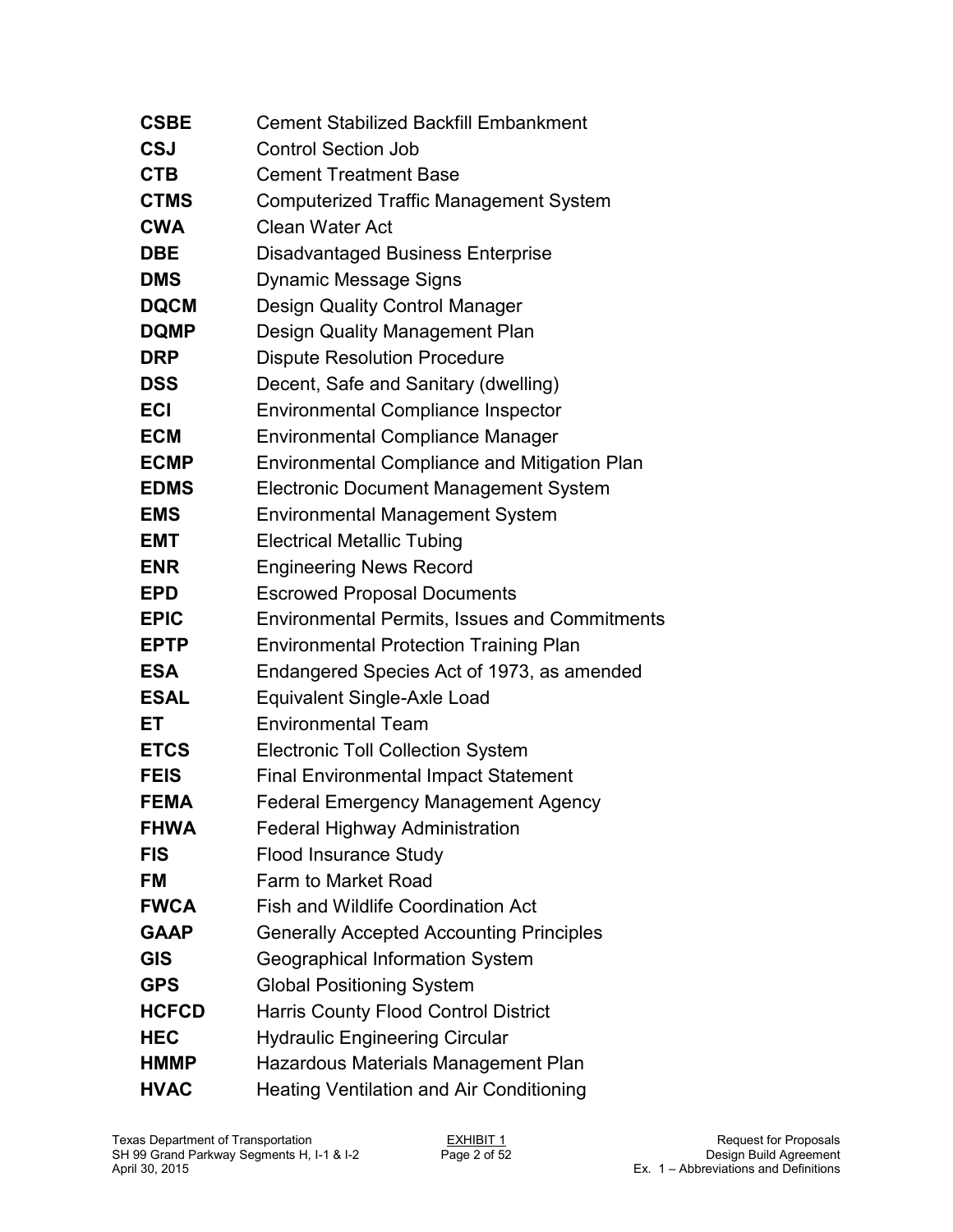| ID           | Identification                                            |
|--------------|-----------------------------------------------------------|
| <b>IRI</b>   | International Roughness Index                             |
| <b>ISO</b>   | <b>International Standards Organization</b>               |
| <b>ITP</b>   | <b>Instructions to Proposers</b>                          |
| <b>ITS</b>   | <b>Intelligent Transportation System</b>                  |
| <b>IWP</b>   | <b>Investigative Work Plan</b>                            |
| <b>LOMR</b>  | Letters of Map Revision                                   |
| <b>LPA</b>   | <b>Local Public Agency</b>                                |
| <b>LRFD</b>  | Load and Resistance Factor Design                         |
| <b>MMP</b>   | Maintenance Management Plan                               |
| <b>MOU</b>   | Memorandum of Understanding                               |
| <b>MPH</b>   | Miles Per Hour                                            |
| <b>MPLS</b>  | <b>Multiple Protocol Label Switching</b>                  |
| MS4          | Municipal Separate Storm Sewer System                     |
| <b>MSDS</b>  | <b>Material Safety Data Sheet</b>                         |
| <b>MSE</b>   | <b>Mechanically Stabilized Earth</b>                      |
| <b>NAVD</b>  | <b>North American Vertical Datum</b>                      |
| <b>NBI</b>   | <b>National Bridge Inventory</b>                          |
| <b>NCHRP</b> | National Cooperative Highway Research Program             |
| <b>NEPA</b>  | <b>National Environmental Policy Act</b>                  |
| <b>NHPA</b>  | <b>National Historical Preservation Act</b>               |
| <b>NOI</b>   | Notice of Intent                                          |
| <b>NPDES</b> | National Pollutant Discharge Elimination System           |
| <b>NTP</b>   | Notice to Proceed                                         |
| <b>NTCIP</b> | National Transportation Communications for ITS Protocol   |
| <b>OSR</b>   | Old San Antonio Road                                      |
| <b>OSHA</b>  | Occupational Safety and Health Administration             |
| <b>PA</b>    | <b>Programmatic Agreement</b>                             |
| <b>PBS</b>   | <b>Project Baseline Schedule</b>                          |
| <b>PBS-1</b> | <b>Preliminary Project Baseline Schedule</b>              |
| <b>PC</b>    | <b>Point of Curvature</b>                                 |
| <b>PCO</b>   | <b>Potential Change Order</b>                             |
| <b>PDF</b>   | <b>Portable Document Format</b>                           |
| PI           | Plasticity Index or Point of Intersection, as appropriate |
| <b>PICP</b>  | <b>Public Information and Communications Plan</b>         |
| <b>PMP</b>   | Project Management Plan                                   |
| <b>POB</b>   | Point of Beginning                                        |
| <b>POC</b>   | <b>Point of Commencing</b>                                |
|              |                                                           |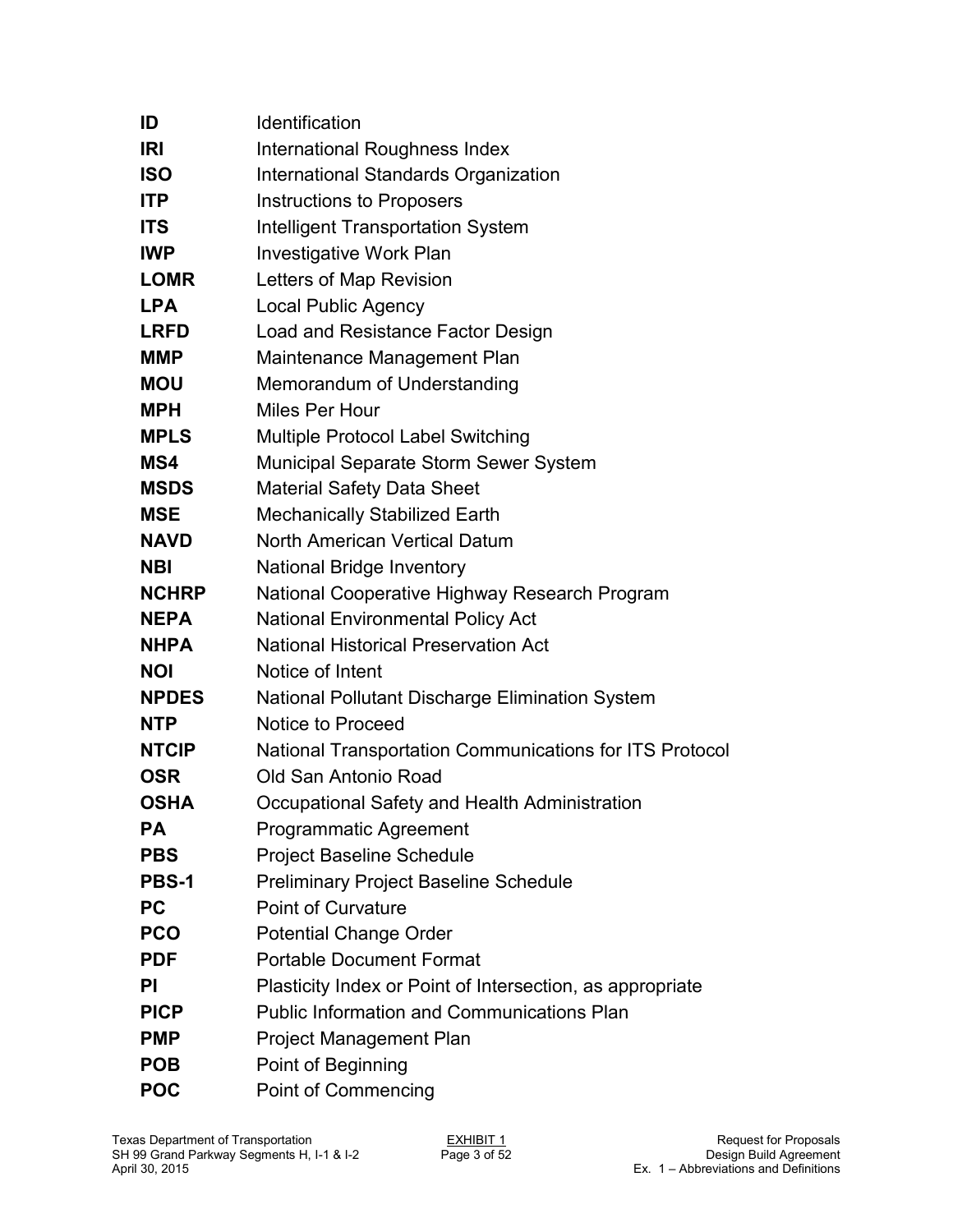| <b>PRC</b>    | <b>Point of Reverse Curvature</b>                    |
|---------------|------------------------------------------------------|
| <b>PVC</b>    | <b>Polyvinyl Chloride</b>                            |
| <b>PSL</b>    | <b>Project Specific Location</b>                     |
| <b>PT</b>     | Point of Tangency                                    |
| <b>PUA</b>    | Possession and Use Agreement                         |
| <b>PUAA</b>   | <b>Project Utility Adjustment Agreement</b>          |
| QA            | <b>Quality Assurance</b>                             |
| QC            | <b>Quality Control</b>                               |
| <b>QMP</b>    | <b>Quality Management Plan</b>                       |
| <b>RDVCS</b>  | Regional Data and Video Communications System        |
| <b>RFI</b>    | <b>Request For Information</b>                       |
| <b>RCP</b>    | <b>Reinforced Concrete Pipe</b>                      |
| <b>RFP</b>    | <b>Request for Proposals</b>                         |
| <b>RFQ</b>    | <b>Request for Qualifications</b>                    |
| <b>RID</b>    | Reference Information Document(s)                    |
| <b>ROD</b>    | <b>Record of Decision</b>                            |
| <b>ROE</b>    | <b>Right of Entry</b>                                |
| <b>ROW</b>    | <b>Right of Way</b>                                  |
| <b>ROWIS</b>  | <b>Right of Way Information System</b>               |
| <b>ROW AM</b> | <b>Right of Way Acquisition Manager</b>              |
| <b>RP</b>     | <b>Recycling Plan</b>                                |
| <b>RPLS</b>   | <b>Registered Professional Land Surveyor</b>         |
| <b>RQD</b>    | <b>Rock-Quality Designation</b>                      |
| <b>SF</b>     | <b>Square Foot</b>                                   |
| <b>SH</b>     | State Highway                                        |
| <b>SHPO</b>   | <b>State Historic Preservation Officer</b>           |
| <b>SHSD</b>   | Standard Highway Sign Design for Texas               |
| SI            | System Integrator / Serviceability Index             |
| <b>SIR</b>    | <b>Site Investigation Report</b>                     |
| <b>SOAH</b>   | <b>Texas State Office of Administrative Hearings</b> |
| <b>SUE</b>    | <b>Subsurface Utility Engineering</b>                |
| SW3P          | <b>Storm Water Pollution Prevention Plan</b>         |
| <b>TAC</b>    | <b>Texas Administrative Code</b>                     |
| <b>TBPLS</b>  | <b>Texas Board of Professional Land Surveying</b>    |
| <b>TCEQ</b>   | <b>Texas Commission on Environmental Quality</b>     |
| <b>TCLP</b>   | <b>Toxicity Characteristic Leaching Procedure</b>    |
| <b>TDLR</b>   | Texas Department of Licensing and Regulation         |
| <b>THC</b>    | <b>Texas Historical Commission</b>                   |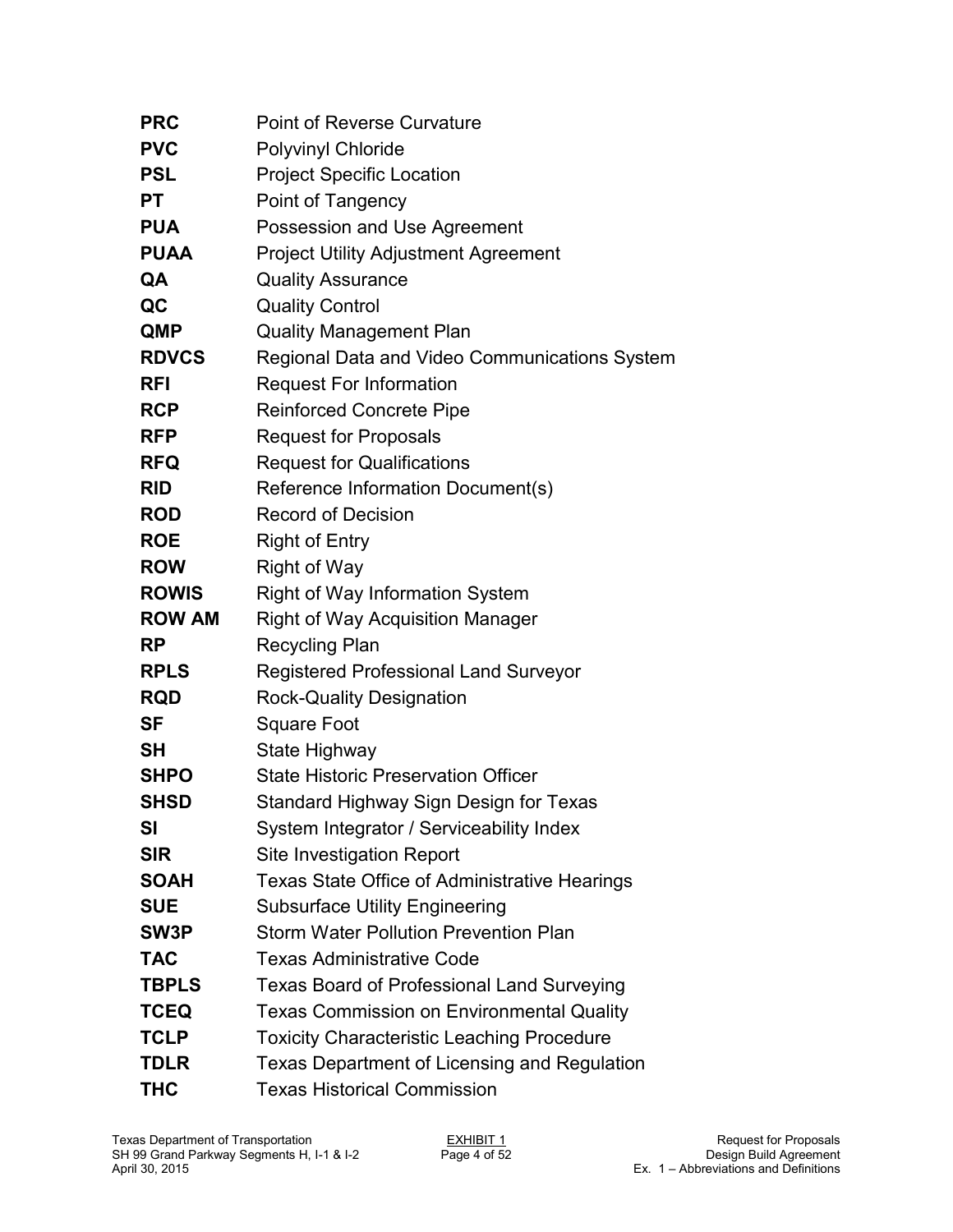| <b>TIFIA</b>    | Transportation Infrastructure Finance and Innovation Act    |
|-----------------|-------------------------------------------------------------|
| <b>TMC</b>      | <b>Traffic Management Center</b>                            |
| <b>TMP</b>      | <b>Traffic Management Plan</b>                              |
| <b>TMUTCD</b>   | <b>Texas Manual on Uniform Traffic Control Devices</b>      |
| <b>TP</b>       | <b>Technical Provisions</b>                                 |
| <b>TPDES</b>    | <b>Texas Pollutant Discharge Elimination System</b>         |
| <b>TPWD</b>     | <b>Texas Parks and Wildlife Department</b>                  |
| <b>TREC</b>     | <b>Texas Real Estate Commission</b>                         |
| <b>TxDOT</b>    | <b>Texas Department of Transportation</b>                   |
| <b>UAAA</b>     | Utility Adjustment Agreement Amendment                      |
| <b>UAFM</b>     | Utility Adjustment Field Modification                       |
| <b>UAR</b>      | <b>TxDOT Utility Accommodation Rules</b>                    |
| <b>UCS</b>      | <b>User Classification Sub-system</b>                       |
| <b>UDC</b>      | <b>Utility Design Coordinator</b>                           |
| <b>UJUA</b>     | <b>Utility Joint Use Agreement</b>                          |
| <b>UM</b>       | <b>Utility Manager</b>                                      |
| <b>US</b>       | <b>United States Highway</b>                                |
| <b>USACE</b>    | United States Army Corps of Engineers                       |
| <b>USFWS</b>    | United States Fish and Wildlife Service                     |
| <b>USPAP</b>    | Uniform Standard of Professional Appraisal Practices        |
| <b>UTM</b>      | Universal Transverse Mercator                               |
| <b>UTP</b>      | <b>Unshielded Twisted Pair</b>                              |
| <b>VE</b>       | <b>Value Engineering</b>                                    |
| <b>VGA/HDMI</b> | Video Graphics Adaptor/High Definition Multimedia Interface |
| <b>WBS</b>      | <b>Work Breakdown Structure</b>                             |
| <b>XML</b>      | <b>Extensible Markup Language</b>                           |

**Abbreviated Utility Assembly** shall mean the collection of plans and other information and materials which DB Contractor is required to submit to TxDOT in connection with each Utility proposed to remain at its original location within the Project ROW, as more particularly described in Section 6.3.4.5 of the Technical Provisions; a single Abbreviated Utility Assembly may address more than one such Utility.

**Acceleration Costs** shall mean those fully documented increased costs reasonably incurred by DB Contractor (that is, costs over and above what DB Contractor would otherwise have incurred) which are directly and solely attributable to increasing the rate at which the Work is performed in an attempt to complete necessary elements of the Work earlier than otherwise anticipated, such as for additional equipment, additional crews, lost productivity, overtime and shift premiums, increased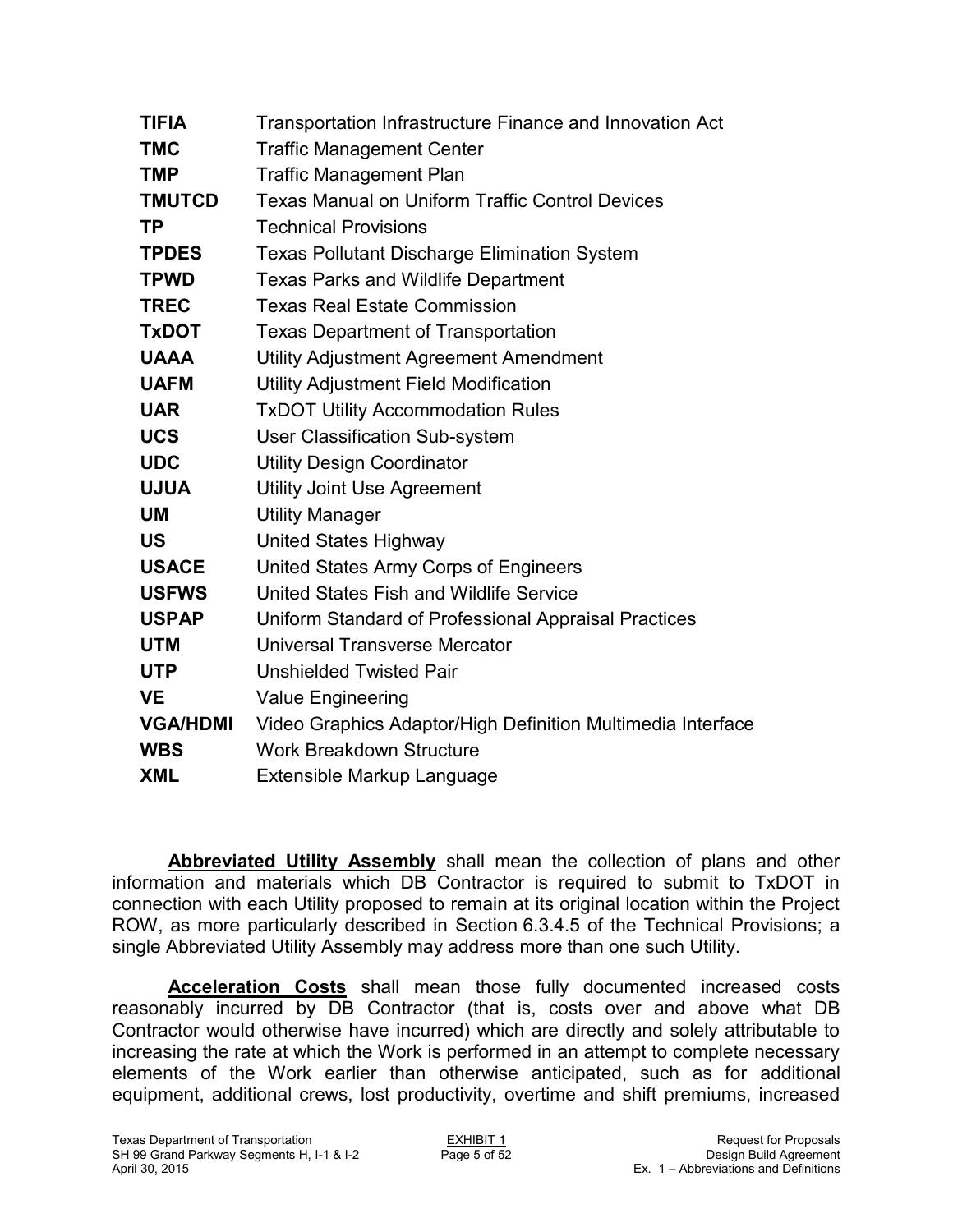supervision and any unexpected material, equipment or crew movement necessary for re-sequencing in connection with acceleration efforts and/or a Recovery Schedule.

**Acquisition Packages** shall mean the packages of documentation and information for the acquisition of parcels for the Project ROW described in Section 7.3.6 of the Technical Provisions.

**Acquisition Survey Document** shall mean the packages of documentation and information for the acquisition of parcel for the Project ROW described Section 7.3.1 of the Technical Provisions.

**Additional Properties** shall mean any real property (which term is inclusive of all permanent estates and interests in real property), improvements and fixtures outside of the Preliminary ROW, that will be acquired in connection with the Project, including (i) rest area sites, (ii) the DB Contractor-Designated ROW, (iii) parcels that must be acquired due to a TxDOT-Directed Change, and (b) parcels that must be acquired due to a Necessary Basic Configuration Change. Additional Properties shall include any air space, surface rights and subsurface rights within such additional real property area that TxDOT directs DB Contractor to acquire for the Project. The term specifically excludes: (i) Replacement Utility Property Interests and (ii) any temporary easements or other real property interests that DB Contractor may deem necessary or advisable to acquire, at its own cost and expense, for work space, contractor lay-down areas, material storage areas, borrow sites, or other convenience of DB Contractor. For purposes of clarity, "Additional Properties" excludes Replacement Utility Property Interests.

**Adjacent Work** shall mean any project, work, improvement or development to be planned, designed or constructed which could or does impact the Project and/or is adjacent to the Project. Examples of Adjacent Work include proposed subdivisions, other roads constructed by Governmental Entities, site grading and drainage and other development improvement plans and Utility projects.

**Adjust** shall mean to perform a Utility Adjustment.

**Adjustment Standards** means the standard specifications, standards of practice, and construction methods that a Utility Owner customarily applies to facilities (comparable to those being Adjusted on account of the Project) constructed by the Utility Owner (or for the Utility Owner by its contractors), at its own expense. Unless the context requires otherwise, references in the Contract Documents to a Utility Owner's "applicable Adjustment Standards" refer to those that are applicable pursuant to Section 6.8.3.5 of the Agreement.

**Administrative Settlement Committee** shall mean a committee appointed by the District Engineer or his designee consisting of the ROW Administrator or his designee and two or more members who will analyze pertinent information and reach consensus on whether an administrative settlement should or should not be recommended.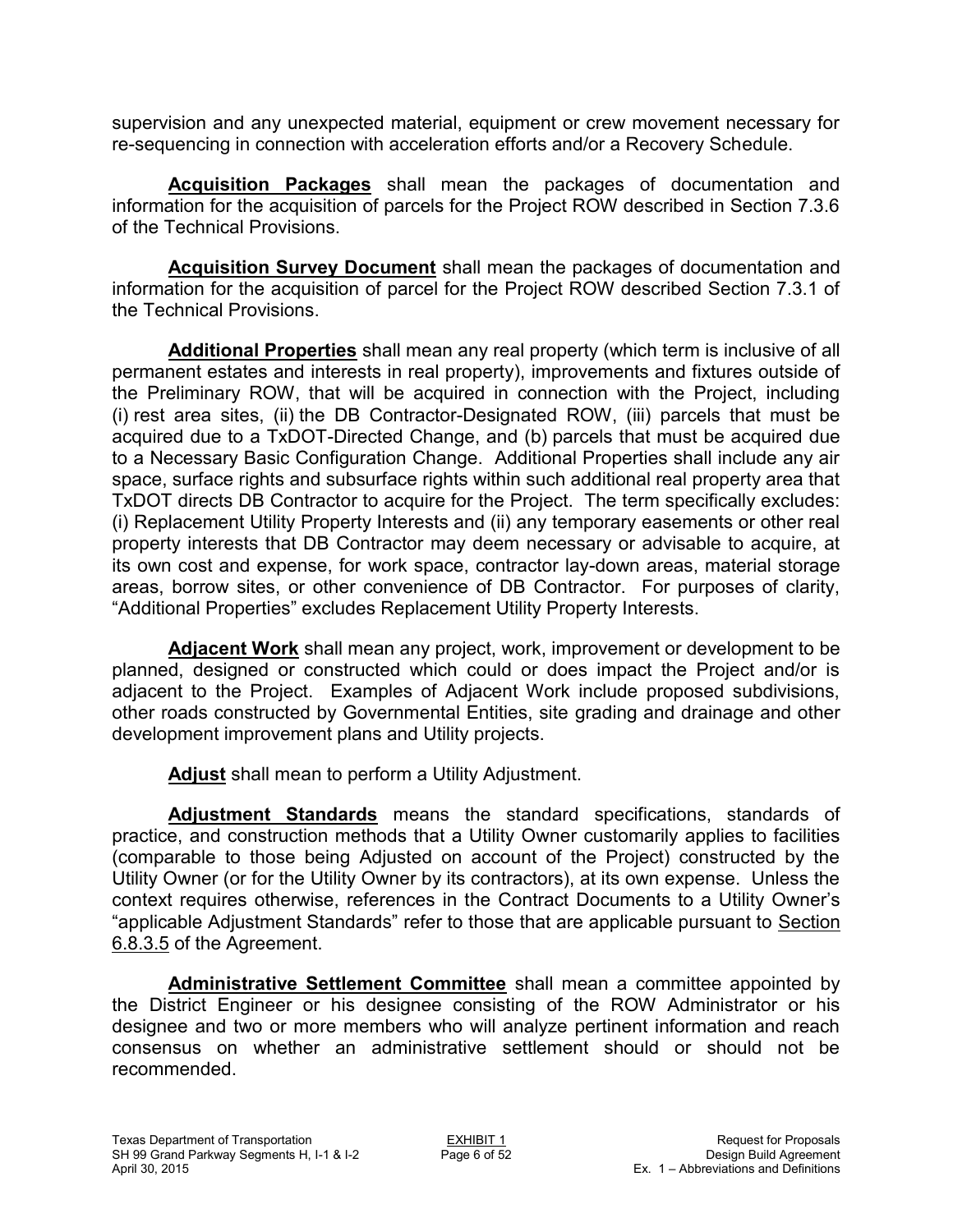**Aesthetics and Landscaping Plan** shall mean the plan the DB Contractor prepares in conformance with the Project's final aesthetic concept as more particularly described in Section 15.2.2 of the Technical Provisions.

**Affected Third Parties Plan** shall have the meaning set forth in Section 5.4 of the Technical Provisions.

**Affidavit of Property Interest** shall mean the document describing an Existing Utility Property Interest claimed by a Utility Owner, as more particularly described in Section 6.2.4.1 of the Technical Provisions.

**Affiliate** shall mean:

- (a) any shareholder, member, partner or joint venture member of DB Contractor,
- (b) any Person which directly or indirectly through one or more intermediaries controls, or is controlled by, or is under common control with, DB Contractor or any of its shareholders, members, partners or joint venture members; and
- (c) any Person for which ten percent or more of the equity interest in such Person is held directly or indirectly, beneficially or of record by (i) DB Contractor, (ii) any of the shareholders, members, partners or joint venture members of DB Contractor, or (iii) any Affiliate of DB Contractor under clause (b) of this definition.

For purposes of this definition the term "control" shall mean the possession, directly or indirectly, of the power to cause the direction of the management of a Person, whether through voting securities, by contract, family relationship or otherwise. "**Affiliated**" shall mean having the status of an Affiliate.

**Agreement** shall mean this Design-Build Agreement, including all exhibits attached hereto, as such agreement or any such exhibits may be amended, supplemented, amended and restated, or otherwise modified from time to time in accordance with the terms hereof.

**Alternate Procedure** shall mean the alternate procedure for processing Utility Adjustments for FHWA approval pursuant to 23 CFR Section 645.119, which was approved by the FHWA for TxDOT by letter dated October 16, 1973.

**Alternate Procedure List** shall mean the list of Utilities to be Adjusted (and related information) which TxDOT will submit to the FHWA, as the same may be amended from time to time.

**Alternative Technical Concept (ATC)** shall have the meaning set forth in Section 3.1 of the ITP.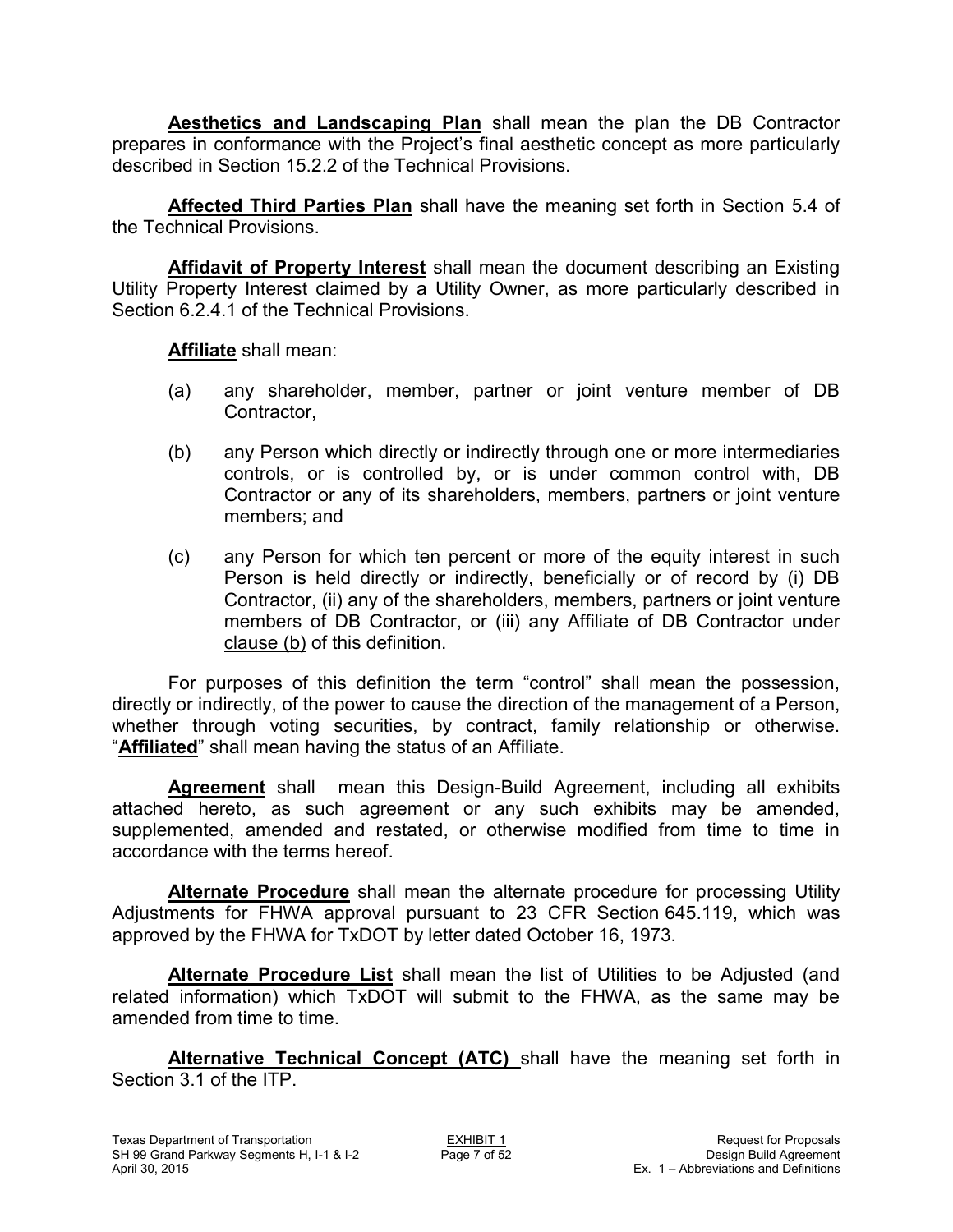**Antiquities Permit** shall mean the permit(s) required under the Antiquities Code of Texas enacted in 1969, to be obtained from the Texas Historical Commission as per Section 4.3.2 of the Technical Provisions.

**Appeal Period** has the meaning set forth in Section 19.3.5.1(a) of the Agreement.

**Archeologist** shall mean a member of the Project Environmental Team responsible for assessment of cultural resources potentially impacted by the Work as more particularly described in Section 4.4 of the Technical Provisions.

**Assembly** shall mean the additional Utility Assembly that DB Contractor shall prepare for any Project Utility Adjustment Agreement to cover all Utility Adjustments addressed in the corresponding Utility Adjustment Agreement Amendment as more particularly described in Section 6.3.4.5 of the Technical Provisions.

**Authorized Representative** shall have the meaning set forth in Section 24.6.1 of the Agreement.

**Basic Configuration** shall mean the following elements defining the Project as set forth in the Concept Plans:

- (a) the Preliminary ROW;
- (b) the number of lanes for the Concept Plans;
- (c) the approximate location of the Toll Zones;
- (d) the approximate location of ramps;
- (e) the approximate location of passing lanes; and
- (f) the approximate location of interchanges and the type of interchanges.

**Basic Costs** shall mean the costs for the following, whether incurred by DB Contractor directly or reimbursed by DB Contractor to a Utility Owner: (i) Professional Services associated with, and construction, of a Utility Adjustment, plus (ii) acquisition of New Utility Property Interests or compensation to the Utility Owner for relinquishment of Existing Utility Property Interests within the Final ROW required for a Utility Adjustment.

**Best Management Practices (BMP)** shall have the meaning set forth in *Storm Water Management For Construction Activities: Developing Pollution Prevention Plans and Best Management Practices* (EPA Document 832 R 92-005).

**Betterment** has, with respect to a given Utility being Adjusted, the meaning (if any) set forth in the applicable Utility Agreement(s); in all other cases, "Betterment" shall mean any upgrading of such facility in the course of such Utility Adjustment that is not attributable to the construction of the Project and is made solely for the benefit of and at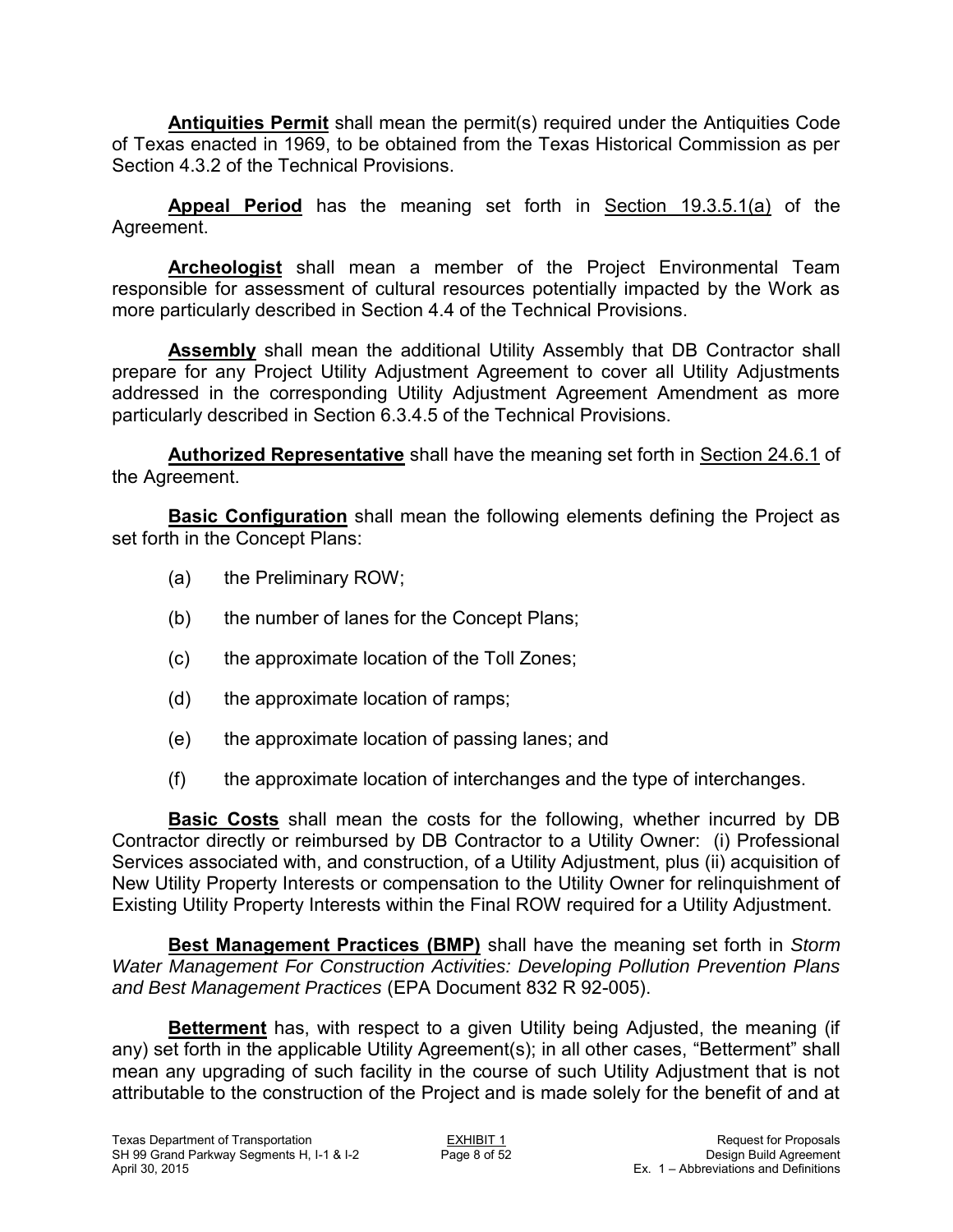the election of the Utility Owner, including an increase in the capacity, capability, efficiency or function of an Adjusted Utility over that which was provided by the existing Utility; provided, however, that the following shall not be considered Betterments:

- (a) any upgrading which is required by the Project;
- (b) replacement devices or materials that are of equivalent standards although not identical;
- (c) replacement of devices or materials no longer regularly manufactured with an equivalent or next higher grade or size;
- (d) any upgrading required by applicable Law;
- (e) replacement devices or materials that are used for reasons of economy (e.g., non-stocked items may be uneconomical to purchase);
- (f) any upgrading required by the Utility Owner's written "standards" meeting the requirements described in Section 6.1.2.2 of the Technical Provisions; or
- (g) any discretionary decision by a Utility Owner that is contemplated within a particular standard described in clause (f) above.

For fiber optic Utilities, extension of a Utility Adjustment to the nearest splice boxes shall not be considered a Betterment if required by the Utility Owner in order to maintain its written telephony standards.

**Bond Trustee** shall mean the Person or Persons acting as bond trustee, paying agent or other designated representative of the bondholders under any bond indenture or resolution for the bonds or any other indebtedness issued by TxDOT or the Corporation to finance the Project, its legal successor, or any other commercial bank or trust company duly organized and existing under the laws of any state or the United States of America, which is authorized under the laws of the State to exercise corporate trust powers and is subject to examination by federal authority, appointed pursuant to the Project finance documents as its successor or its successors.

**Broker** has the meaning set forth in **Section 6.4.2.1** of the Agreement.

**Business Day** shall mean days on which TxDOT is officially open for business.

**Certificate of Final Acceptance** shall mean the certificate issued by TxDOT indicating that the Project has achieved the conditions for Final Acceptance.

**Certificate of Substantial Completion** shall mean the certificate issued by TxDOT indicating that the Project has achieved the conditions for Substantial Completion.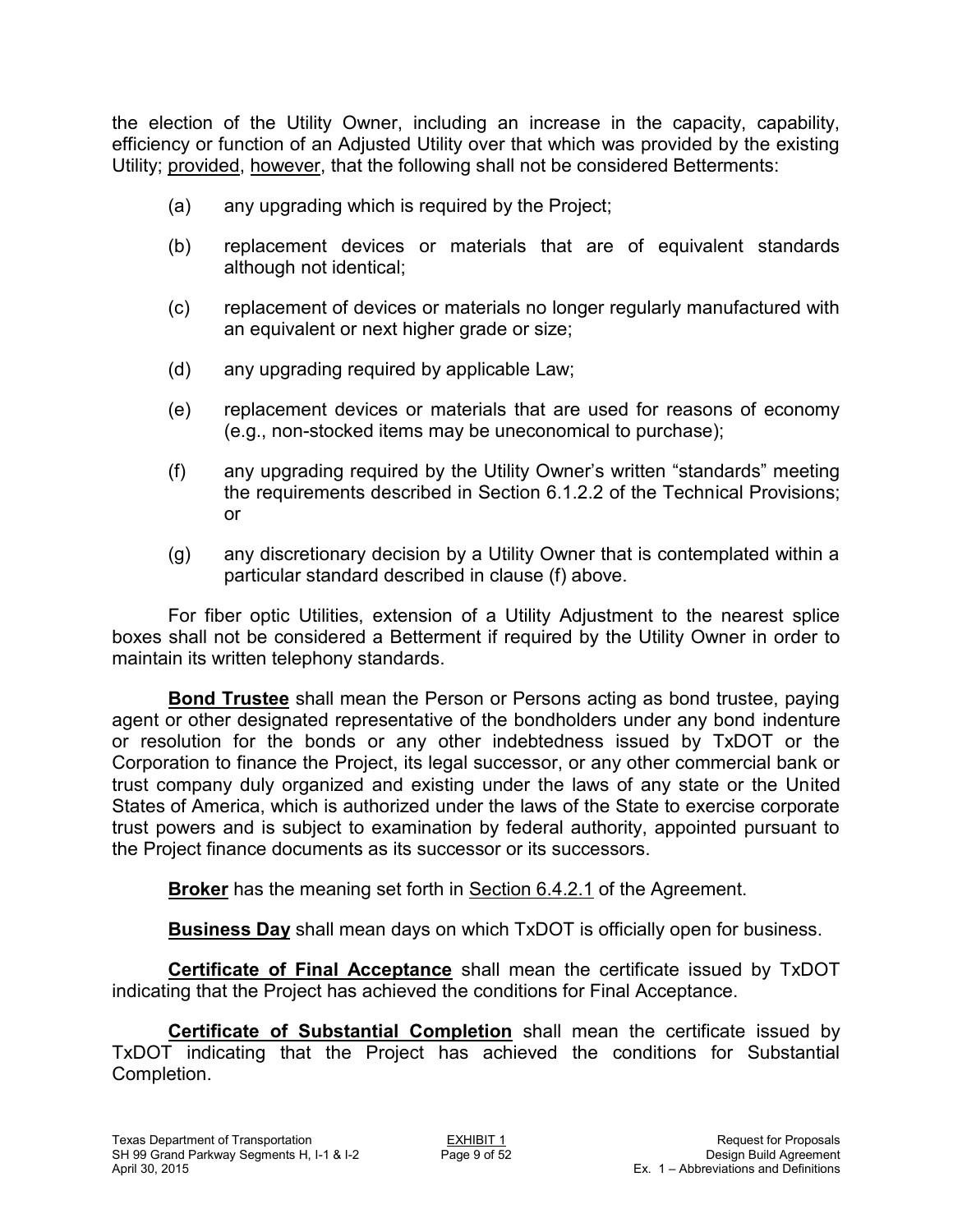**Changes in Law** shall mean: (a) the adoption of any Law after the Proposal Due Date, or (b) any change in any Law or in the interpretation or application thereof by any Governmental Entity after the Proposal Due Date, in each case that is materially inconsistent with Laws in effect on the Proposal Due Date; excluding, however, any such Change in or new Law that also constitutes or causes a change in or new Adjustment Standards, as well as any change in or new Law passed or adopted but not yet effective as of the Proposal Due Date. The term **"Change in Law"** also excludes (i) any change in or new Law relating to DB Contractor's general business operations, including licensing and registration fees, income taxes, gross receipts taxes, social security, Medicare, unemployment and other payroll-related taxes, and (ii) any change in or new Law that requires Utility Owners on the Project to be reimbursed 50% of eligible costs for Utilities located on Project ROW.

**Change of Control** means any assignment, sale, financing, grant of security interest, transfer of interest or other transaction of any type or description, including by or through voting securities, asset transfer, contract, merger, acquisition, succession, dissolution, liquidation or otherwise, that results, directly or indirectly, in a change in possession of the power to direct or control or cause the direction or control of the management of DB Contractor or a material aspect of its business. A Change of Control of a shareholder, member, partner or joint venture member of DB Contractor may constitute a Change of Control of DB Contractor if such shareholder, member, partner or joint venture member possesses the power to direct or control or cause the direction or control of the management of DB Contractor. Notwithstanding the foregoing, the following shall not constitute a Change of Control:

- (a) A change in possession of the power to direct or control the management of DB Contractor or a material aspect of its business due solely to a bona fide transaction involving beneficial interests in the ultimate parent organization of a shareholder, member, partner or joint venture member of DB Contractor, (but not if the shareholder, member, partner or joint venture member is the ultimate parent organization), unless the transferee in such transaction is at the time of the transaction suspended or debarred or subject to a proceeding to suspend or debar from bidding, proposing or contracting with any federal or State department or agency;
- (b) An upstream reorganization or transfer of direct or indirect interests in DB Contractor so long as there occurs no change in the entity with ultimate power to direct or control or cause the direction or control of the management of DB Contractor;
- (c) A transfer of interests between managed funds that are under common ownership or control other than a change in the management or control of a fund that manages or controls DB Contractor; or
- (d) The exercise of minority veto or voting rights (whether provided by applicable Law, by DB Contractor's organizational documents or by related member or shareholder agreements or similar agreements) over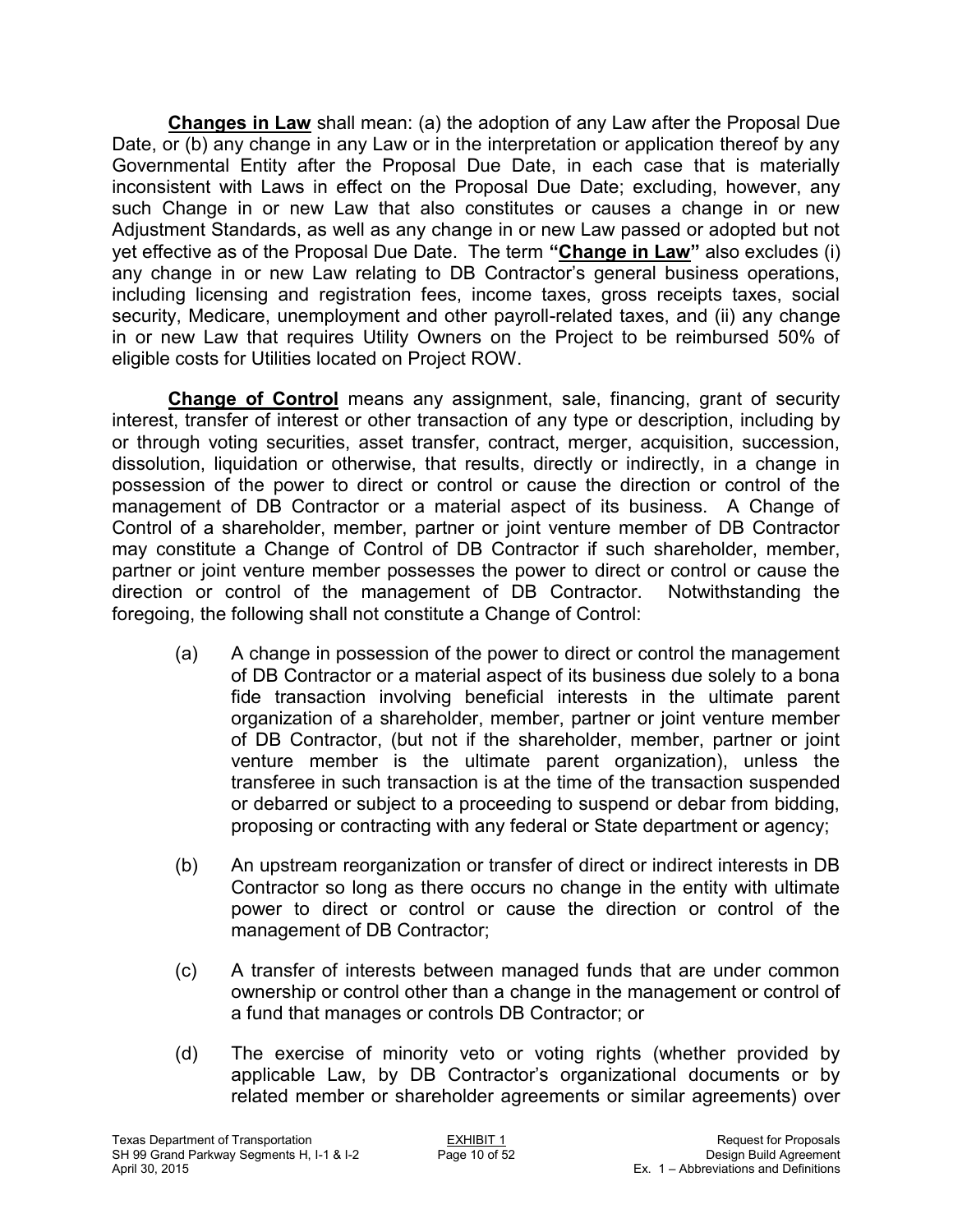major business decisions of DB Contractor, provided that if such minority veto or voting rights are provided by shareholder or similar agreements, TxDOT has received copies of such agreements.

**Change Order** shall mean a written order issued by TxDOT to DB Contractor delineating changes in the Work within the general scope of the Contract Documents or in the terms and conditions of the Contract Documents in accordance with Section 13 of the Agreement and establishing, if appropriate, an adjustment to the Price or a Completion Deadline.

**Claim** shall mean: (a) a demand by DB Contractor, which is or potentially could be disputed by TxDOT, for a time extension under the Contract Documents or payment of money or damages from TxDOT to DB Contractor or (b) a demand by TxDOT, which is or potentially could be disputed by DB Contractor, for payment of money or damages from DB Contractor to TxDOT.

**Code** shall have the meaning set forth in Recital A.

**COMA Documents** or **Comprehensive Maintenance Agreement Documents** shall mean the documents identified in Sections 1.2.1 and 1.2.2 of the Comprehensive Maintenance Agreement.

**Commercial Rules** has the meaning set forth in the Disputes Board Agreement.

**Communications Plan** shall mean the TxDOT-DB Contractor Communications Plan as described in Section 2.6 of the Technical Provisions.

**Completion Deadline(s)** shall mean the Substantial Completion Deadline, Final Acceptance Deadline, set forth in Sections 4.2.1 and 4.2.2 of the Agreement and/or deadline for completion of Toll Zone Work set forth in Section 20.1.2 of the Agreement, as the case may be.

**Comprehensive Environmental Protection Plan (CEPP)** shall mean the document obligating DB Contractor to protect the environment and document the measures taken during the performance of the Work to avoid and minimize impacts on the environment as further described in Section 4.3 of the Technical Provisions.

**Comprehensive Maintenance Agreement** (**COMA)** shall mean that certain Comprehensive Maintenance Agreement executed by TxDOT and DB Contractor for DB Contractor to perform maintenance for the Project.

**Concept Plans** shall mean the roadway conceptual plans that depict a refinement of the diagrammatic plans presented in the environmental documentation for Segments H, I-1 and I-2 approved by TxDOT and FHWA and included in the RID.

**Condemnation Package** has the meaning set forth in Section 7.4.4(f) of the Technical Provisions.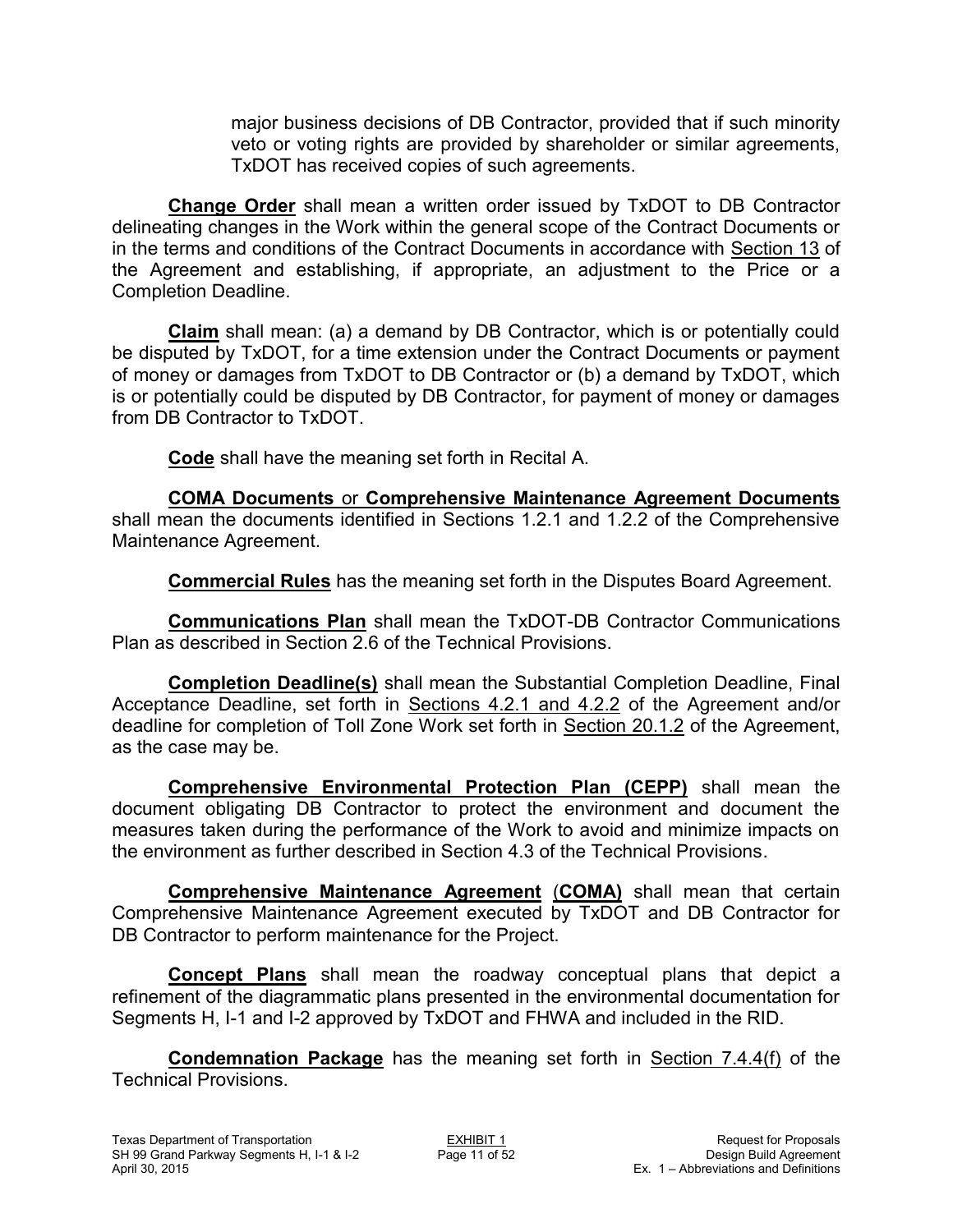**Conflict of Interest** means, with respect to any individual who is or is proposed to be a Disputes Board Member, any one or more of the following:

- (a) Such individual is currently or was in the past employed by any member of the Conflicts Group, except that service as a member of other disputes review boards on other contracts or retention as an independent consultant on other contracts does not create a Conflict of Interest so as to preclude an individual from serving as a Disputes Board Member;
- (b) Such individual has or is reasonably likely to have a pecuniary interest in the outcome of the applicable Dispute or such individual has any (i) ownership interest in any member of the Conflicts Group, except a remote interest or (ii) financial interest in any of the Contract Documents or any Subcontract (except that such individual's interest in receiving, and receipt of, payment for service on the Disputes Board shall not be considered a financial interest for purposes of this definition), in either case except for a remote interest. An ownership interest is remote only if it is less than 0.5% of the issued and outstanding shares or other legal or beneficial ownership interest, or less than 0.5% of the issued and outstanding indebtedness, of a member of the Conflicts Group. Mere use of the Project shall not constitute a pecuniary, ownership or financial interest for purposes of this definition;
- (c) Such individual shall not have had substantial prior involvement in any aspect of the DB Agreement, a Subcontract or the Project of a nature which could reasonably be expected to affect his or her ability to impartially resolve Disputes;
- (d) Such individual shall not know of any reason, including but not limited to the existence of any of the Conflicts of Interest as described in this definition, why he or she cannot be impartial in resolving Disputes; and
- (e) In addition to the Conflicts of Interest described above, any other circumstance arising out of such individual's existing or past activities, business interests and/or contractual relationships with any member of the Conflicts Group such that such individual is or is reasonably likely to be unable to render a Disputes Board Decision impartially or such individual's objectivity in performing his or her role on the Disputes Board is or is reasonably likely to be impaired.

**Conflicts Group** means a Party, a Party's Affiliates and its and their agents, contractors, subcontractors or suppliers and any other Person that is a party to a **Subcontract** 

**Construction Documents** shall mean all shop drawings, working drawings, fabrication plans, material and hardware descriptions, specifications, construction quality control reports, construction quality assurance reports and samples necessary or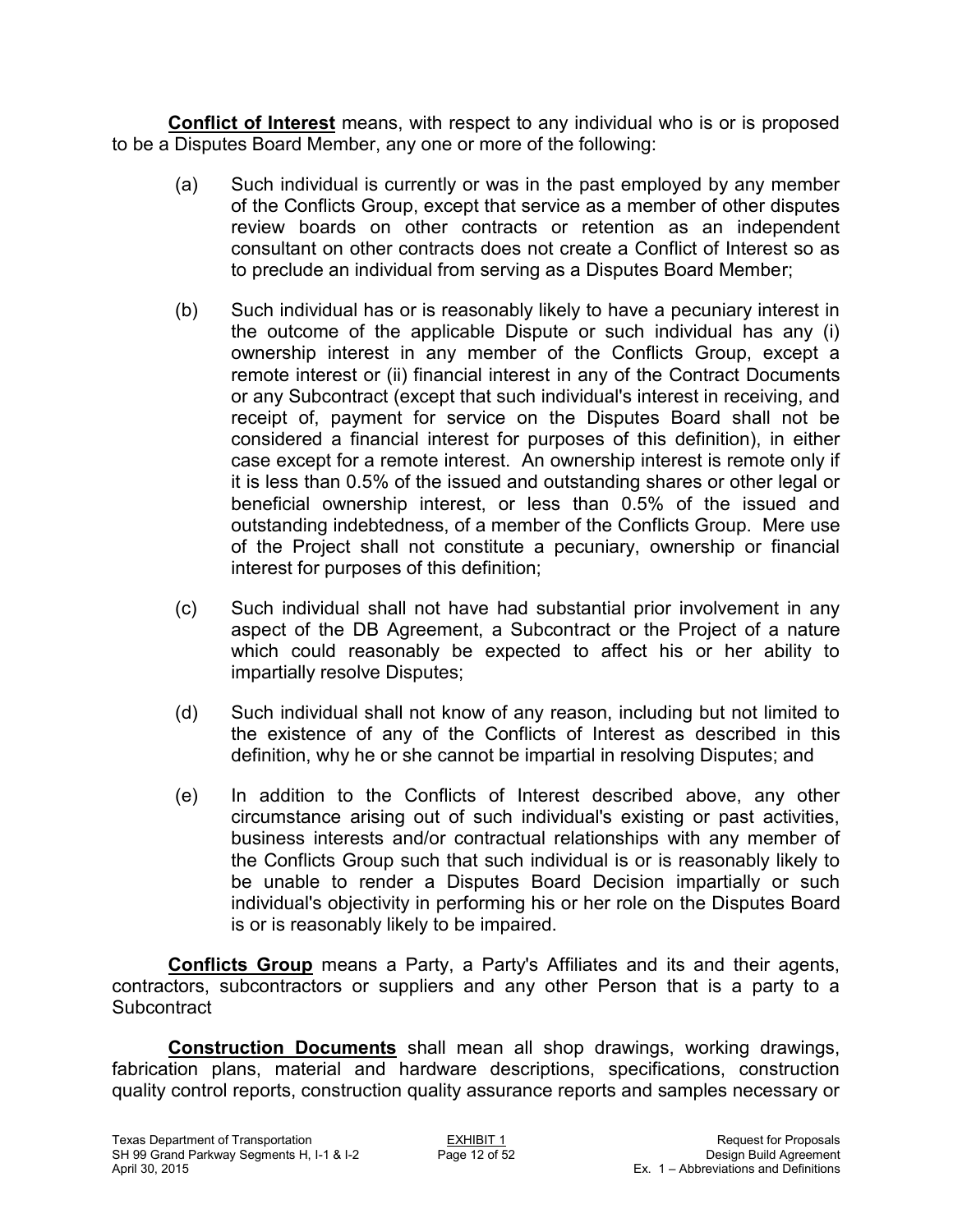desirable for construction of the Project and/or the Utility Adjustments in accordance with the Contract Documents.

**Construction General Permit** shall mean a permit under the TPDES program for the management of storm water discharges from construction sites as more particularly described in Section 4.3.2 of the Technical Provisions.

**Construction Manager** shall mean the senior staff member designated by DB Contractor responsible for ensuring that the Project is constructed in accordance with the Project requirements. The Construction Manager shall be assigned to work on the Project full-time and shall co-locate with TxDOT at the Site until Substantial Completion. The Construction Manager shall be responsible for scheduling, managing the DB Contractor's construction personnel and construction quality assurance personnel, and administering all construction requirements of the Contract Documents.

**Construction Monitoring Plan (CMP)** shall mean the plan indicating times, locations, and other conditions under which monitoring of construction activities are to be performed to maintain and ensure compliance with Environmental Laws and the Contract Documents as more particularly described in Section 4.3.7 of the Technical Provisions.

**Construction Quality Acceptance Firm (CQAF)** shall mean the independent firm identified in the Proposal (or such other firm approved by TxDOT in its sole discretion) responsible for performing independent quality assurance material testing, inspection, and audits of the CQMP. The initial approved CQAF is \_\_\_\_. [*Insert from Proposal*]

**Construction Quality Acceptance Manager (CQAM)** shall mean the person appointed by the CQAF who is responsible for management and quality acceptance functions, as more particularly described in Section 2.3.8.3 of the Technical Provisions.

**Construction Quality Management Plan (CQMP)** shall mean the plan that establishes quality control and quality acceptance procedures for the Work as more particularly described in Section 2.3.8 of the Technical Provisions.

**Construction Quality Manager (CQM)** shall mean the person assigned by DB Contractor with responsibility to cause the methods and procedures contained in the approved CQMP to be implemented and followed by DB Contractor's construction staff in the performance of the Work, as more particularly described in Section 2.3.8.1 of the Technical Provisions.

**Construction Work** means all Work to build or construct, make, form, manufacture, furnish, install, supply, deliver or equip the Project and/or the Utility Adjustments. Construction Work includes landscaping.

**Contract Documents** has the meaning set forth in Section 1.2 of the Agreement.

**Corporation** shall have the meaning set forth in Recital O.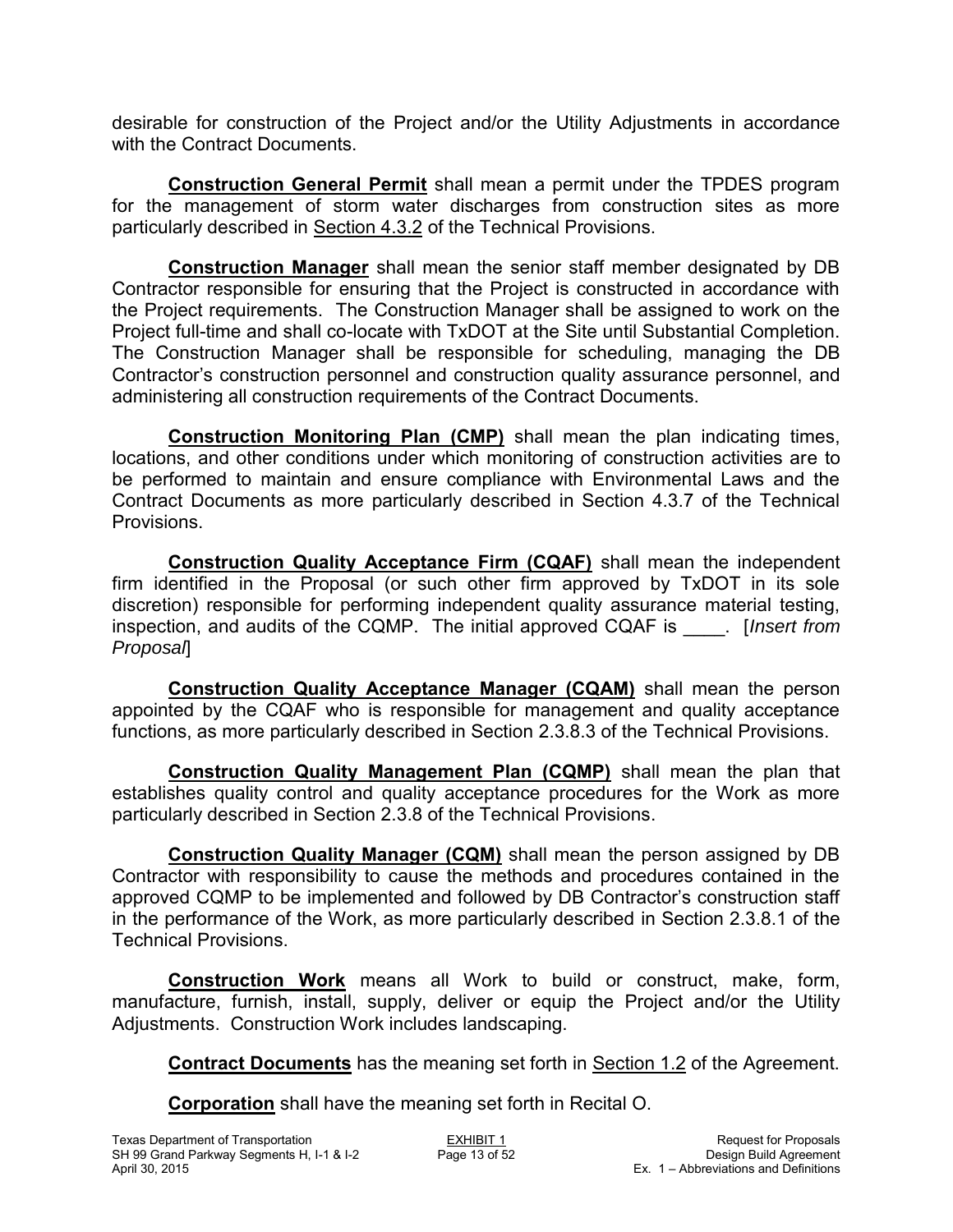**Corridor Structure Type Study and Report** shall mean a preliminary bridge type study report to evaluate potential superstructure and substructure configurations which may be suitable for the proposed bridges based on span lengths, deck widths, soil parameters, hydraulic and scour issues, environmental issues, wetland impacts, safety and maintenance of traffic, highway alignments, constructability, aesthetic requirements, future widening, construction schedule and costs. The Corridor Structure Type Study Report recommends configurations for the proposed bridges based on the above analysis and also provides the rationale for recommending the proposed alternatives as more particularly described in Section 13 of the Technical Provisions.

**Cost and Schedule Proposal** shall mean DB Contractor's proposal furnished to TxDOT pursuant to a Request for Change Proposal in accordance with Section 13.2.1.3 of the Agreement.

**Cost to Cure** shall mean an appraisal method applied to estimate a proper adjustment for damages to a property that can be physically and economically corrected, as described in further detail in the TxDOT Appraisal and Review Manual.

**Critical Path** shall mean each critical path on the Project Schedule, which ends on the Substantial Completion Deadline or the Final Acceptance Deadline, as applicable (i.e. the term shall apply only following consumption of all available Float in the schedule for Substantial Completion or Final Acceptance, as applicable). The lower case term "critical path" shall mean the activities and durations associated with the longest chain(s) of logically connected activities through the Project Schedule with the least amount of positive slack or the greatest amount of negative slack.

**Cultural Resource Management Personnel** shall mean the Archeologist and the Historian, and each of their respective staffs.

**Customer Groups** shall mean groups, Persons and entities having a perceived stake or interest in the Project, including: the media, elected officials, Governmental Entities, general public residing or working within the general vicinity of the Project or traveling within or across the limits of the Project, business owners within or adjacent to the Project, Utility Owners, operating railroads, community groups, local groups (neighborhood associations, business groups, chambers of commerce, convention and visitors bureaus, contractors, etc.) and other Persons or entities affected by the Project, including those identified in Section 3.2.5 of the Technical Provisions.

**Day** or **day** shall mean calendar days unless otherwise expressly specified.

**DB Contractor** shall mean \_\_\_\_\_\_\_\_\_\_\_\_\_\_, a \_\_\_\_\_\_\_\_\_\_\_\_\_\_, together with its successors and assigns.

**DB Contractor Default** has the meaning set forth in Section 16.1.1 of the Agreement.

**DB Contractor-Designated ROW** shall mean any permanent interest in real property (which term is inclusive of all estates and interests in real property),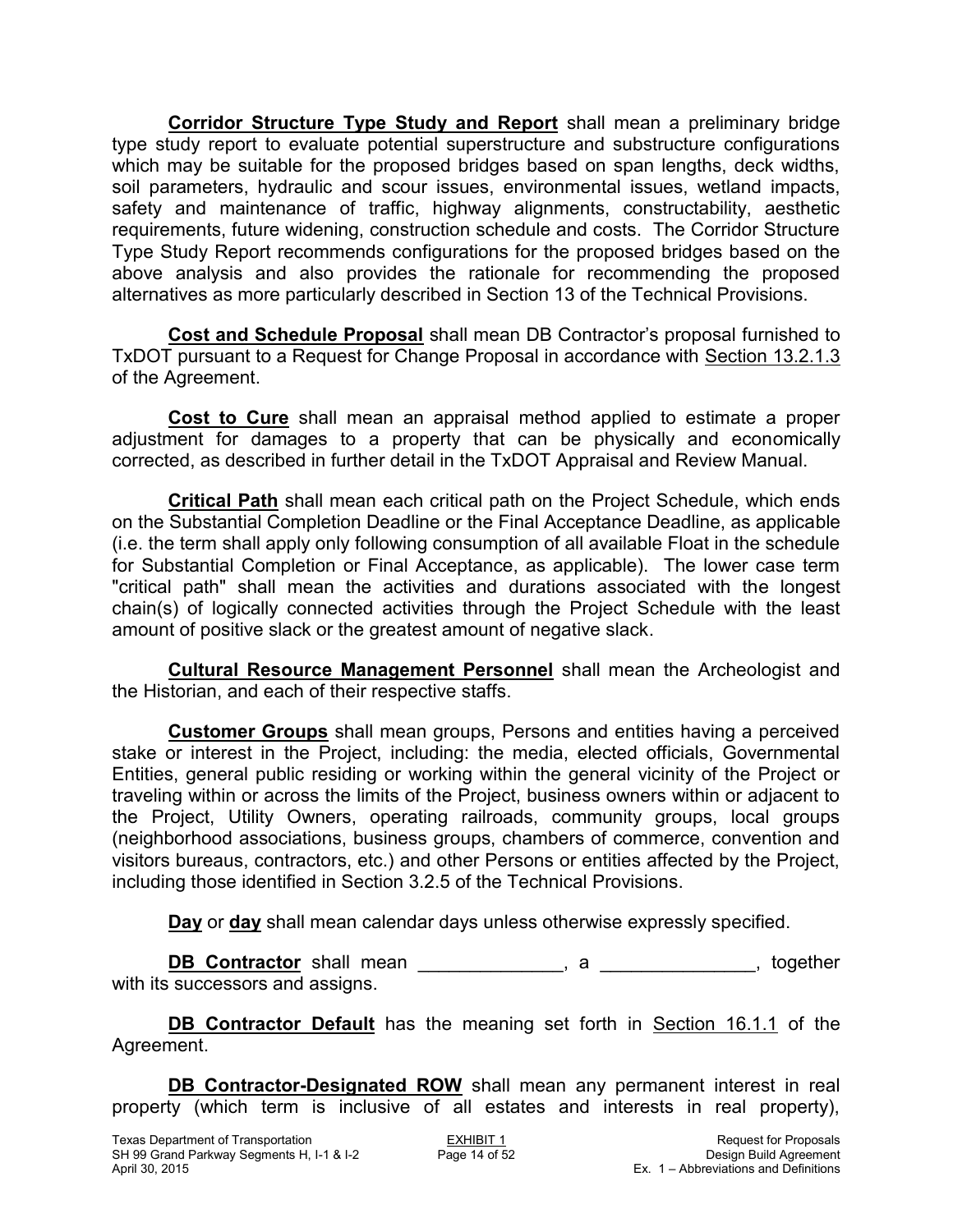improvements and fixtures outside of the Preliminary ROW that DB Contractor determines is necessary or advisable to be acquired for the Project and which acquisition is approved by TxDOT to be acquired at DB Contractor's cost and expense. The term specifically includes any easements required for drainage for the Project and any air space, surface rights and subsurface rights within the DB Contractor-Designated ROW. The term specifically excludes the Replacement Utility Property Interests, any temporary easements or other temporary real property interests that DB Contractor may deem necessary or advisable to acquire, at its own cost and expense, for excessive work space, contractor lay-down areas, material storage areas, or other convenience of DB Contractor.

**DB Contractor-Initiated VE** has the meaning set forth in Section 22.1 of the Agreement.

**DB Contractor-Related Entities** shall mean: (a) DB Contractor, (b) DB Contractor's shareholders, partners, joint venturers and/or members, (c) Subcontractors (including Suppliers), (d) any other Persons performing any of the Work, (e) any other Persons for whom DB Contractor may be legally or contractually responsible, and (f) the employees, agents, officers, directors, shareholders, representatives, consultants, successors, assigns and invitees of any of the foregoing.

**DB Contractor Release(s) of Hazardous Materials** means (a) Release(s) of Hazardous Material, or the exacerbation of any such release(s), attributable to the culpable actions, culpable omissions, negligence, intentional misconduct, or breach of applicable Law or contract by any DB Contractor-Related Entity; (b) Release(s) of Hazardous Materials arranged to be brought onto the Site or elsewhere by any DB Contractor-Related Entity; regardless of cause, or (c) use, containment, storage, management, handling, transport and disposal of any Hazardous Materials by any DB Contractor-Related Entity in violation of the requirements of the Contract Documents or any applicable Law or Governmental Approval.

**DBE Performance Plan** shall mean DB Contractor's plan for meeting the DBE participation goals set forth in Section 7.1 of the Agreement.

**DBE Special Provisions** shall mean TxDOT's special provisions for the TxDOT Disadvantaged Business Enterprise Program adopted pursuant to 49 CFR Part 26, which special provisions are set forth in Exhibit 6 to the Agreement.

**Decent, Safe and Sanitary (DSS) Dwelling** shall mean the condition of a dwelling such that it meets applicable housing and occupancy codes as defined in 49 CFR Part 24.

**Demolition and Abandonment Plan** shall mean the plan prepared by DB Contractor and which considers the types and sizes of Utilities and structures that will be abandoned during the Term as more particularly described in Section 10.2 of the Technical Provisions.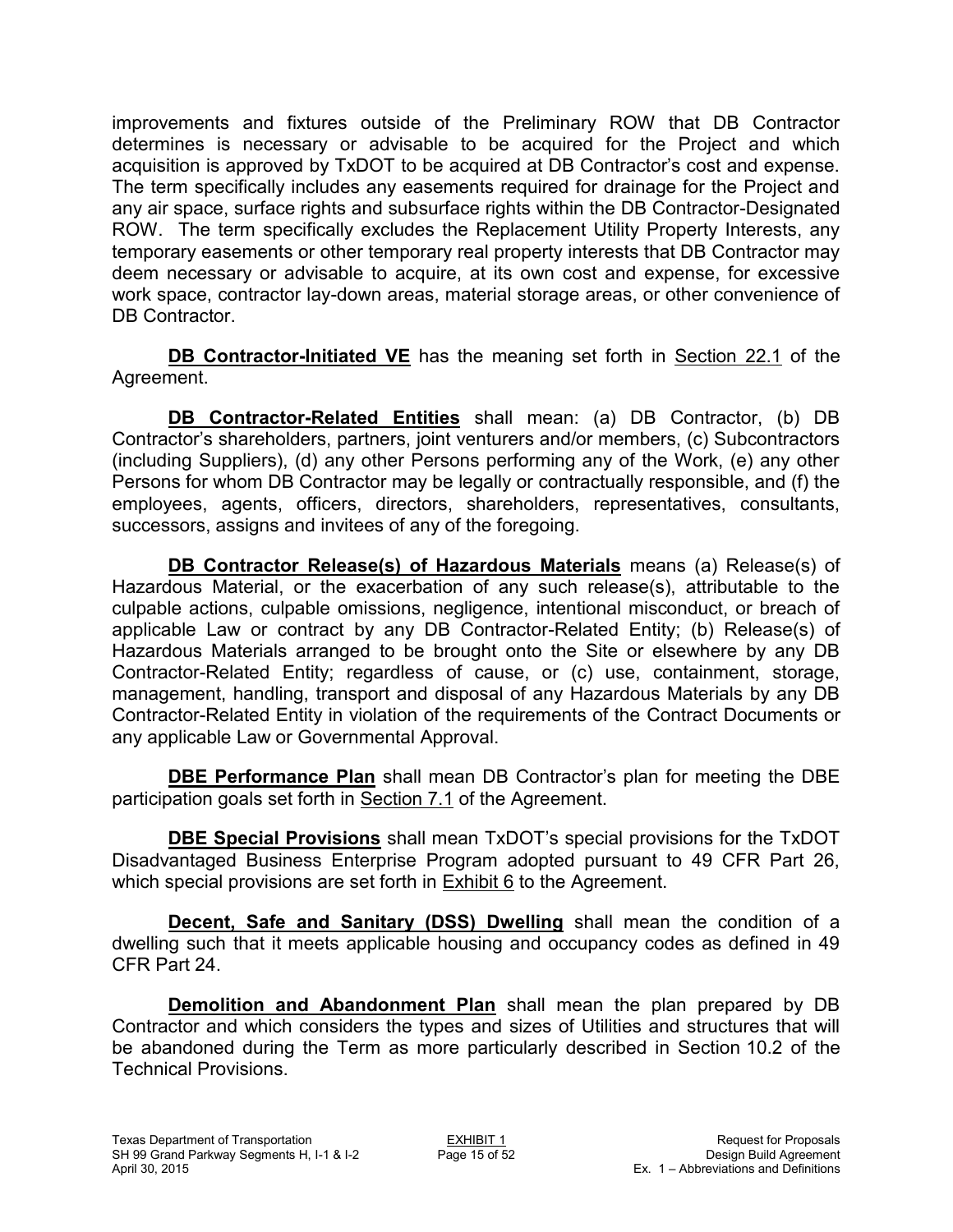**Design Documents** shall mean all drawings (including plans, profiles, crosssections, notes, elevations, sections, details and diagrams), specifications, reports, studies, calculations, electronic files, records and submittals necessary for, or related to, the design of the Project and/or the Utility Adjustments in accordance with the Contract Documents, the Governmental Approvals and applicable Law.

**Design Exception** shall mean a deviation from one or more of the twelve controlling criteria found in Chapter 1, Section 2, of the TxDOT Roadway Design Manual. The procedures for requesting a Design Exception are found in the TxDOT Project Development Policy Manual.

**Design Firm** shall mean the qualified Registered Professional Engineer's firm responsible for the design of the Project.

**Design Quality Control Manager (DQCM)** (or Design Quality Manager) shall mean the person assigned by DB Contractor with responsibility to cause the methods and procedures contained in the approved PSQP to be implemented and followed by DB Contractor's design staff in the performance of the Work, as more particularly described in Section 2.3.7 of the Technical Provisions.

**Design Quality Management Plan (DQMP)** shall mean the plan prepared by DB Contractor setting forth the internal quality control & quality assurance procedures to be followed during performance of Professional Services, as more particularly described in Section 2.3.7 of the Technical Provisions.

**Design Speed** means the speed used to determine the various geometric design features of the roadway.

**Design Waiver** shall mean a deviation from the minimum requirements in a noncontrolling category as identified in the TxDOT Roadway Design Manual.

**Design Work** means all Work of design, engineering or architecture for the Project, Project ROW acquisition or Utility Adjustments.

**Deviations** shall mean: (a) any proposed or actual change, deviation, modification, alteration or exception from the Technical Provisions, or (b) a change in the Work or other requirements of the Contract Documents issued under Section 13.12 of the Agreement. "**Deviation**" includes a deviation from one or more of the twelve controlling criteria found in Chapter 1, Section 2, of the TxDOT Roadway Design Manual.

**Differing Site Condition** shall mean: (a) subsurface or latent conditions encountered at the actual boring holes identified in the geotechnical reports included in the Reference Information Documents listed in Exhibit 19, which differ materially from those conditions indicated in the geotechnical reports for such boring holes; or (b) subsurface or surface physical conditions of an unusual nature, differing materially from those ordinarily encountered in the area and generally recognized as inherent in the type of work provided for in the Agreement. The term shall specifically exclude all such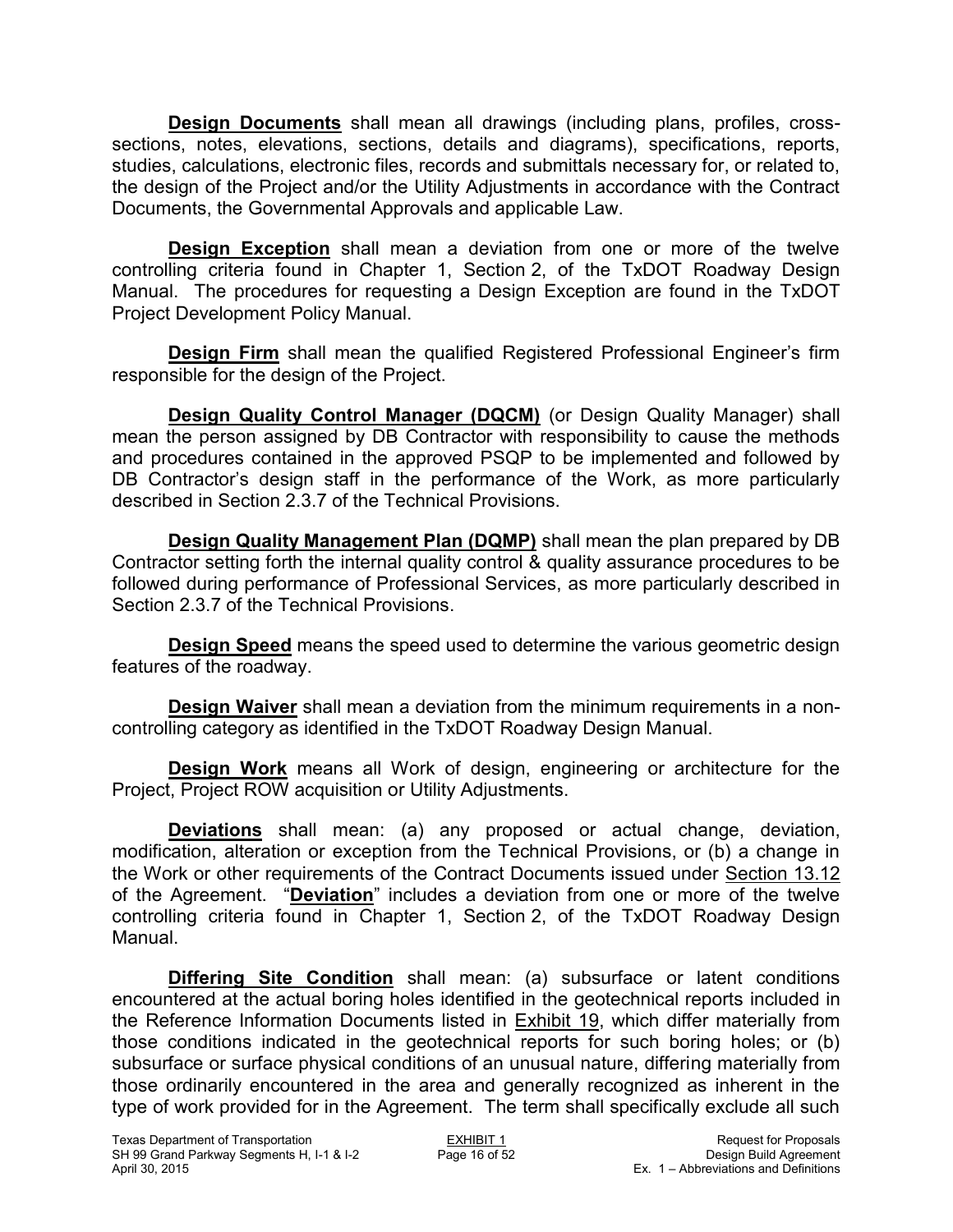conditions of which DB Contractor had actual or constructive knowledge as of the Proposal Due Date. The foregoing definition specifically excludes: (i) changes in surface topography; (ii) variations in subsurface moisture content and variations in the water table; (iii) Utility facilities; (iv) Hazardous Materials, including contaminated groundwater; (v) acquisition of real property for drainage purposes; and (vi) any conditions which constitute or are caused by a Force Majeure Event.

**Directive Letter** shall have the meaning set forth in Section 13.1.1.2 of the Agreement.

**Disadvantaged Business Enterprise** or **DBE** shall have the meaning set forth in Exhibit 6 to the Agreement.

**Dispute** means any Claim, dispute, disagreement or controversy between TxDOT and DB Contractor concerning their respective rights and obligations under the Contract Documents including concerning any alleged breach or failure to perform and remedies.

**Dispute Resolution Procedures** means collectively, the procedures established under Sections 19.3.3 and 19.3.4 of the Agreement and in Section 5 of the Disputes Board Agreement and the applicable portions of Section 201.112 of the Code and the DRP Rules. None of the Informal Resolution Procedures are included in the Dispute Resolution Procedures.

**Disputes Board** has the meaning set forth in the Disputes Board Agreement.

**Disputes Board Agreement** means the agreement in the form attached to the Agreement as Exhibit 20.

**Disputes Board Chair** has the meaning set forth in the Disputes Board Agreement.

**Disputes Board Decision** has the meaning set forth in the Disputes Board Agreement.

**Disputes Board Error** has the meaning set forth in Section 19.3.5.2 of the Agreement.

**Disputes Board Member** means an individual serving as one of the three members of the Disputes Board.

**Disputes Board Member Candidate Evaluation Period** has the meaning set forth in the Disputes Board Agreement.

**Disputes Board Member Candidates' List** has the meaning set forth in the Disputes Board Agreement.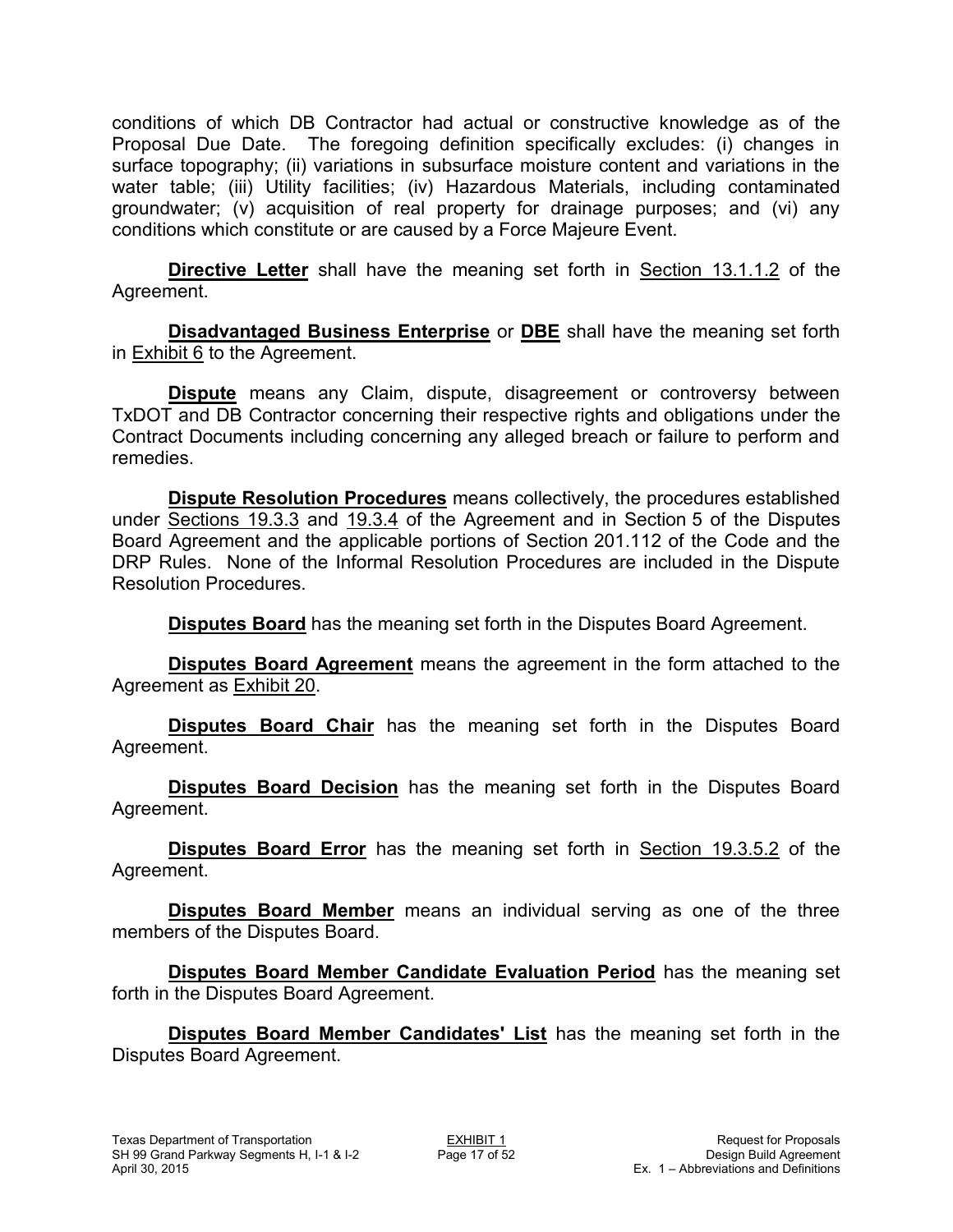**Disputes Board Member Joinder Agreement** has the meaning set forth in the Disputes Board Agreement.

**Disputes Board Member Qualifications** has the meaning set forth in the Disputes Board Agreement.

**Drainage Design Report** shall mean the report documenting all components of the Project's drainage system as more particularly described in Section 12.4 of the Technical Provisions.

**Draw Request** shall mean a Draw Request and Certificate in the form of Exhibit 15 to the Agreement or Exhibit 11 to the COMA.

**DRP Rules** means, as of the Effective Date, the administrative rules promulgated in accordance with Section 201.112(a) of the Code, adopted by TxDOT in accordance with the Texas Administrative Procedure Act and effective under Rule §9.6 of Subchapter A, Chapter 9, Part 1, Title 43 of the Texas Administrative Code on or before the Effective Date regarding dispute resolution procedures applicable to the resolution of all claims and disputes of every kind or character arising under comprehensive development agreements such as and including the Contract Documents.

**Early Start of Construction** shall mean the initiation of construction before the Final Design Plans have been approved by TxDOT, as more particularly described in Section 2.3.7.11 of the Technical Provisions.

**Effective Date** shall mean the date of the Agreement or such other date as shall be mutually agreed upon in writing by TxDOT and DB Contractor.

**Electronic Document Management System (EDMS)** shall mean the secure data management system provided by DB Contractor containing all of the data DB Contractor is required to submit to TxDOT in connection with the Work and compatible with data systems, standards and procedures employed by TxDOT, as more particularly described in Section 2.2.7 of the Technical Provisions.

**Electronic Toll Collection System (ETCS)** shall mean the toll collection system to be provided by the Systems Integrator, in connection with which DB Contractor provides support and coordination, as more particularly described in Section 21 of the Technical Provisions.

**Element** means an individual component, system or subsystem of the Project or of a Utility Adjustment included in the Construction Work, and shall include at a minimum a breakdown into the items described in the Performance and Measurement Table Baseline, further subdivided by Auditable Section where appropriate.

**Emergency** means any unplanned event, beyond the control of DB Contractorrelated Entities and not resulting from the actions or omissions of DB Contractor-related Entities, within the Project Right of Way that (a) presents an immediate or imminent threat to the long term integrity of any part of the infrastructure of the Project, to the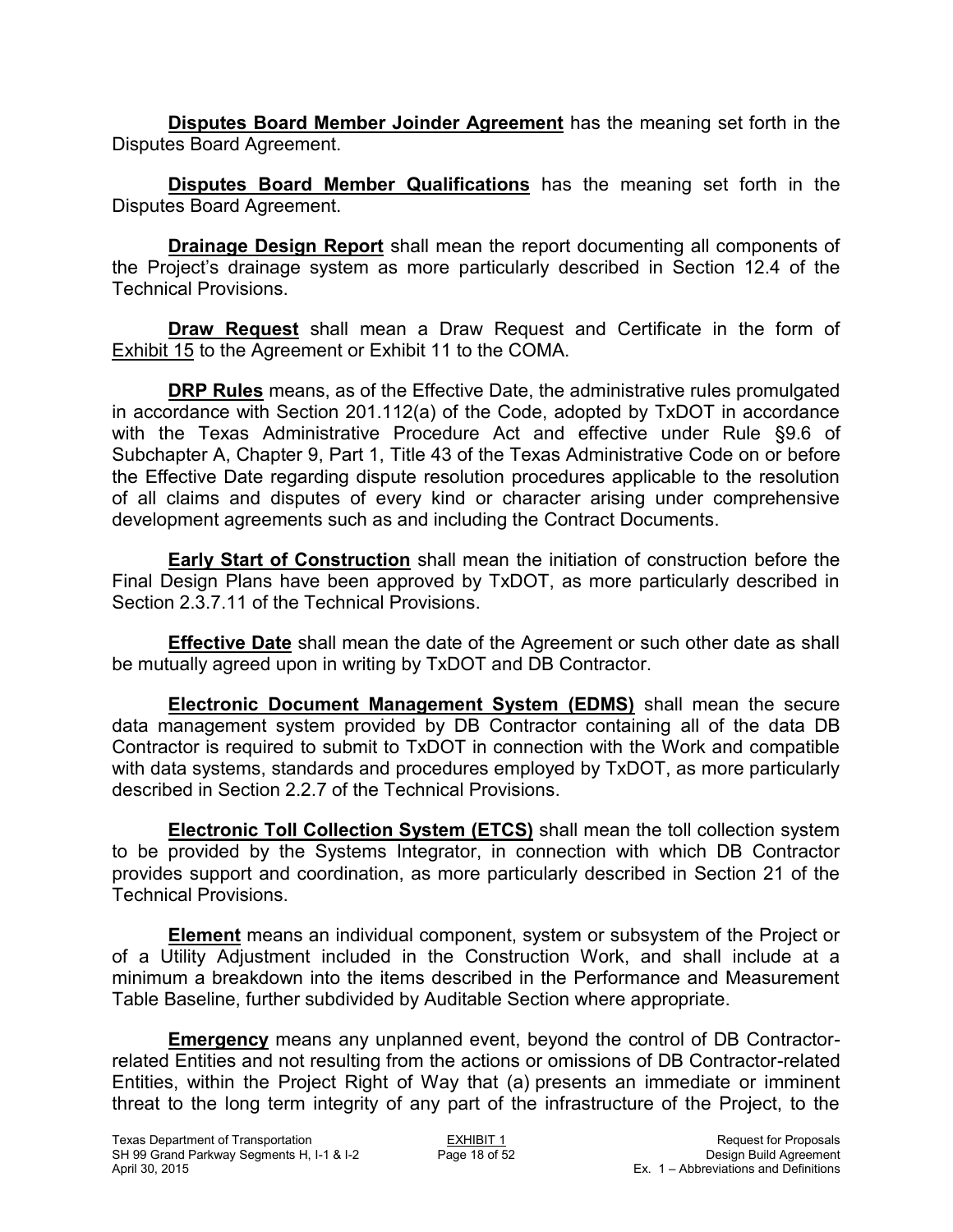Environment, to property adjacent to the Project or to the safety of Users or the public; or (b) is recognized by the Texas Department of Public Safety as an emergency.

**Emergency Services** shall mean law enforcement, ambulance service and other similar services from agencies with whom DB Contractor establishes protocols for incident response, safety and security procedures, as set forth in the Emergency Management Plan.

**Engineer** shall have the meaning set forth in Section 1.4.2 of the Agreement.

**ENR Construction Cost Index** shall mean the 12-month "Construction Cost Index" published by Engineering News-Record, Two Penn Plaza, 9th Floor, New York, NY 10121.

**Environmental Approvals** shall mean all Governmental Approvals arising from or required by any Environmental Law in connection with development of the Project, including New Environmental Approvals, approvals and permits required under NEPA and those approvals identified in Section 4.2 of the Technical Provisions.

**Environmental Commitment (Environmental Permits, Issues and Commitments) (EPIC)** shall mean an environmental requirement that must be fulfilled before, during or after construction. Environmental Commitments include commitments to avoid impacts in specified areas, complete environmental investigations before construction impacts, or to perform specified actions after completion of construction.

**Environmental Compliance and Mitigation Plan (ECMP)** shall mean the DB Contractor's plan, to be prepared under the CEPP described in the Project Management Plan, for performing all environmental mitigation measures set forth in the Environmental Approvals, and for complying with all other conditions and requirements of the Environmental Approvals, as more particularly described in Section 4.3.2 of the Technical Provisions.

**Environmental Compliance Inspectors (ECIs)** shall mean the person(s) retained or employed by DB Contractor who provide on-site monitoring of the Project and the Work under direction of the Environmental Compliance Manager as more particularly described in Section 4.4.3 of the Technical Provisions.

**Environmental Compliance Manager (ECM)** shall mean the person retained or employed by DB Contractor who has the authority and responsibility for monitoring, documenting, and reporting environmental compliance for the Work as more particularly described in Section 4.4.1 of the Technical Provisions.

**Environmental Law** shall mean any Law applicable to the Project or the Work regulating or imposing liability or standards of conduct that pertains to the environment, Hazardous Materials, contamination of any type whatsoever, or environmental health and safety matters, and any lawful requirements and standards that pertain to the environment, Hazardous Materials, contamination of any type whatsoever, or environmental health and safety matters, set forth in any permits, licenses, approvals,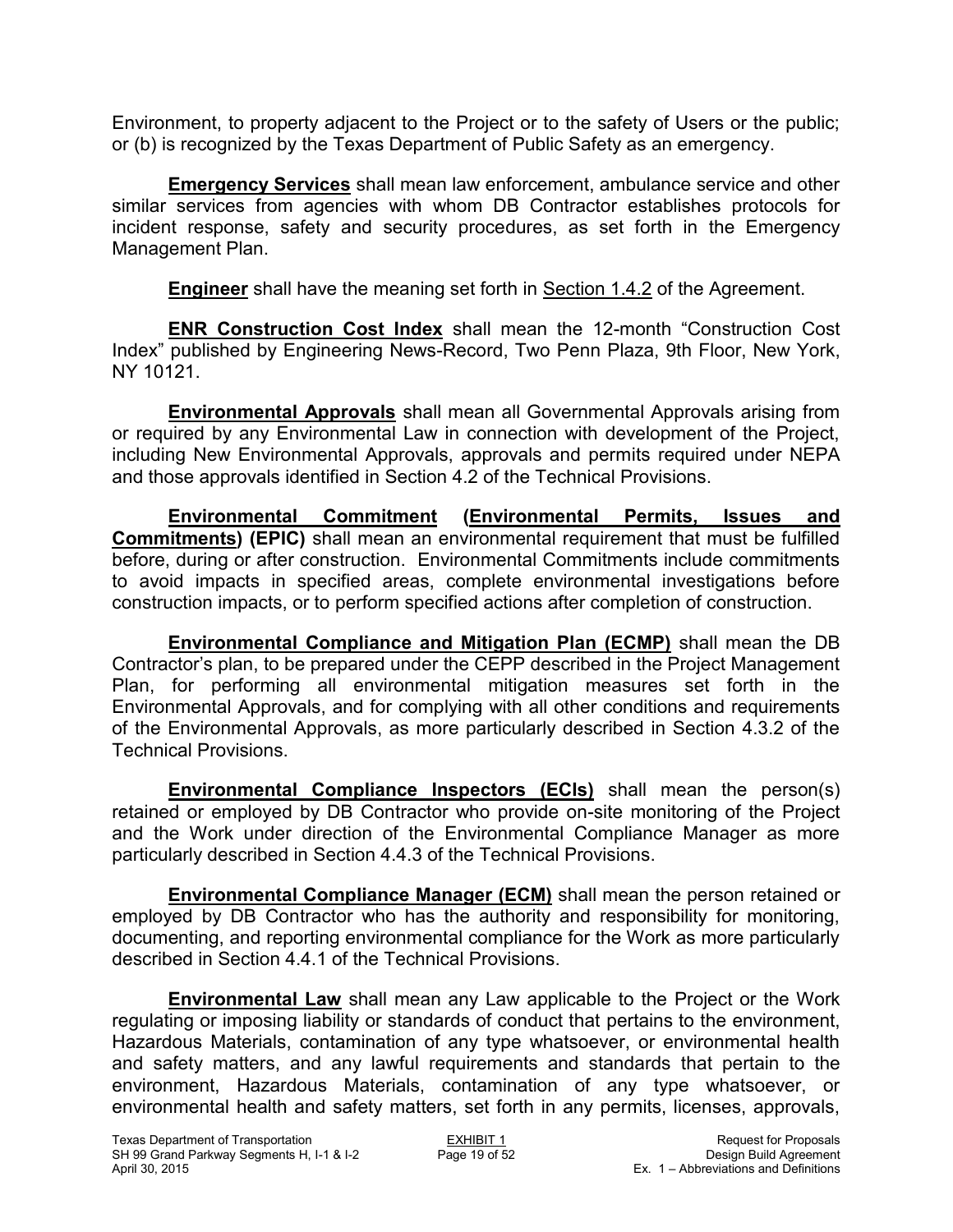plans, rules, regulations or ordinances adopted, or other criteria and guidelines promulgated, pursuant to Laws applicable to the Project or the Work, as such have been or are amended, modified, or supplemented from time to time (including any present and future amendments thereto and reauthorizations thereof) including those relating to:

- (a) The manufacture, processing, use, distribution, existence, treatment, storage, disposal, generation, and transportation of Hazardous Materials;
- (b) Air, soil, surface and subsurface strata, stream sediments, surface water, and groundwater;
- (c) Releases of Hazardous Materials;
- (d) Protection of wildlife, Threatened or Endangered Species, sensitive species, wetlands, water courses and water bodies, historical, archeological, and paleontological resources, and natural resources;
- (e) The operation and closure of underground storage tanks;
- (f) and safety of employees and other persons; and
- (g) Notification, documentation, and record keeping requirements relating to the foregoing.

Without limiting the above, the term "Environmental Laws" shall also include the following:

- (i) The National Environmental Policy Act (42 U.S.C. §§ 4321 *et seq.*), as amended;
- (ii) The Comprehensive Environmental Response, Compensation, and Liability Act (42 U.S.C. §§ 9601 *et seq.*), as amended;
- (iii) The Solid Waste Disposal Act, as amended by the Resource Conservation and Recovery Act (42 U.S.C. §§ 6901 *et seq.*);
- (iv) The Emergency Planning and Community Right to Know Act of 1986 (42 U.S.C. §§ 11001 *et seq.*), as amended;
- (v) The Clean Air Act (42 U.S.C. §§ 7401 *et seq.*), as amended;
- (vi) The Federal Water Pollution Control Act, as amended by the Clean Water Act (33 U.S.C. §§ 1251 *et seq.*);
- (vii) The Resource Conservation and Recovery Act (42 U.S.C. §§ 6901, *et seq*.), as amended;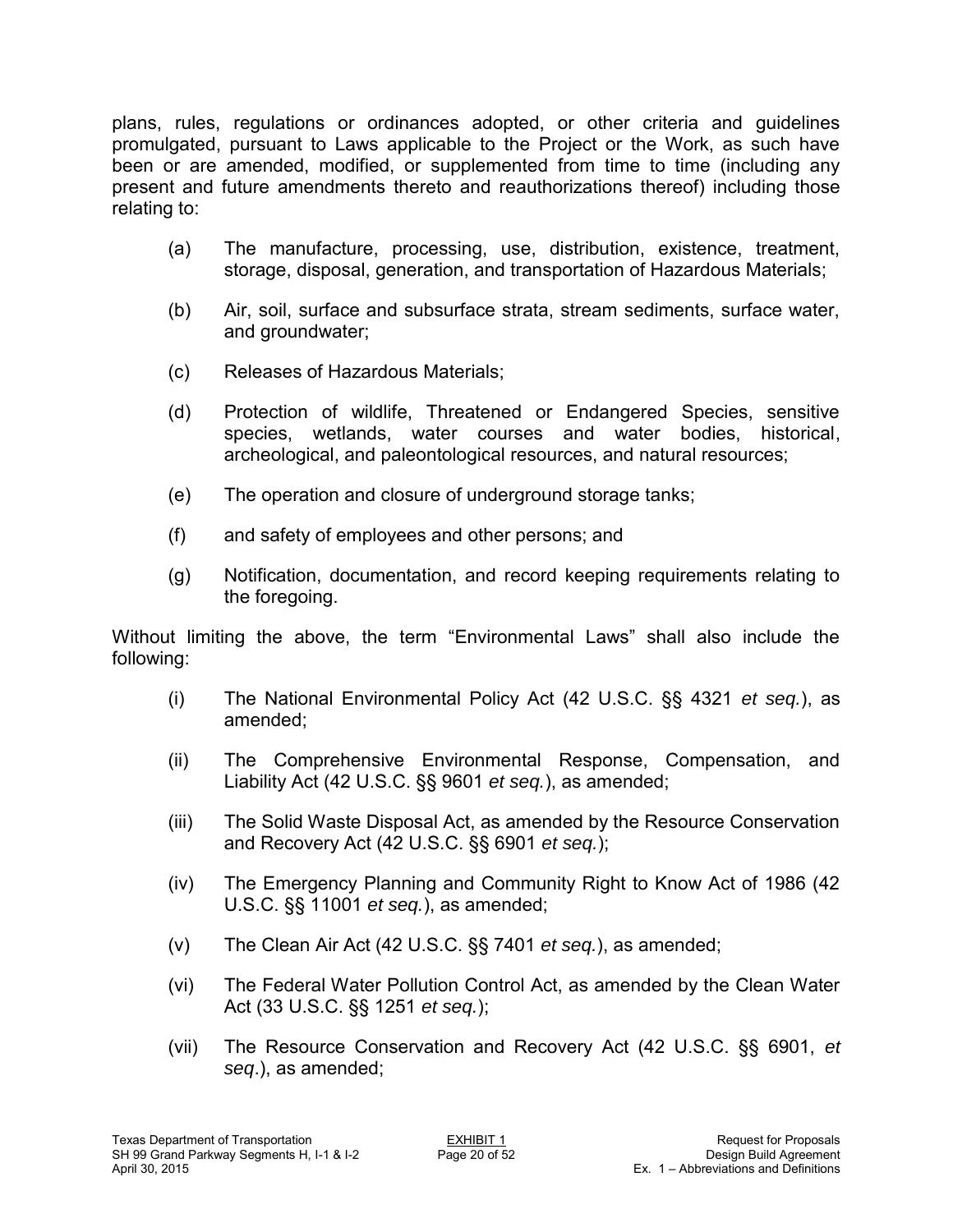- (viii) The Toxic Substances Control Act (15 U.S.C. §§ 2601 *et seq.*), as amended;
- (ix) The Hazardous Materials Transportation Act (49 U.S.C. §§ 1801 *et seq.*), as amended;
- (x) The Oil Pollution Act (33 U.S.C. §§ 2701, *et. seq*.), as amended;
- (xi) The Federal Insecticide, Fungicide and Rodenticide Act (7 U.S.C. §§ 136 *et seq.*), as amended;
- (xii) The Federal Safe Drinking Water Act (42 U.S.C. §§ 300 *et seq.*), as amended;
- (xiii) The Federal Radon and Indoor Air Quality Research Act (42 U.S.C. §§ 7401 *et seq.*), as amended;
- (xiv) The Occupational Safety and Health Act (29 U.S.C. §§ 651 *et seq.*);
- (xv) The Endangered Species Act (16 U.S.C. §§ 1531 *et seq.*), as amended;
- (xvi) The Fish and Wildlife Coordination Act (16 U.S.C. §§ 661 *et seq.*), as amended;
- (xvii) The National Historic Preservation Act (16 U.S.C. §§ 470 *et seq.*), as amended;
- (xviii) The Coastal Zone Management Act (33 U.S.C. §§ 1451 *et seq.*), as amended;
- (xix) The Texas Health and Safety Code, including Chapter 382 (the Clean Air Act), Chapter 383 (the Clean Air Financing Act), Chapter 361 (the Texas Solid Waste Disposal Act), Chapter 362 (the Solid Waste Resource Recovery Financing Act), Chapter 363 (the Municipal Solid Waste Act), Chapter 364 (the County Solid Waste Control Act), Chapter 370 (the Texas Toxic Chemical Release Reporting Act), Chapter 371 (the Texas Used Oil Collection, Management, and Recycling Act), Chapter 401 (the Texas Radioactive Materials and Other Sources of Radiation Act), Chapter 402 (the Texas Low-Level Radioactive Waste Disposal Authority Act), Chapter 502 (the Texas Hazard Communication Act), Chapter 505 (the Texas Manufacturing Project Community Right-To-Know-Act), Chapter 506 (the Texas Public Employer Community Right-To-Know-Act), and Chapter 507 (the Texas Non-manufacturing Facilities Community Right-To-Know-Act);
- (xx) The Texas Natural Resources Code, including Chapter 40 (the Texas Oil Spill Prevention and Response Act of 1991);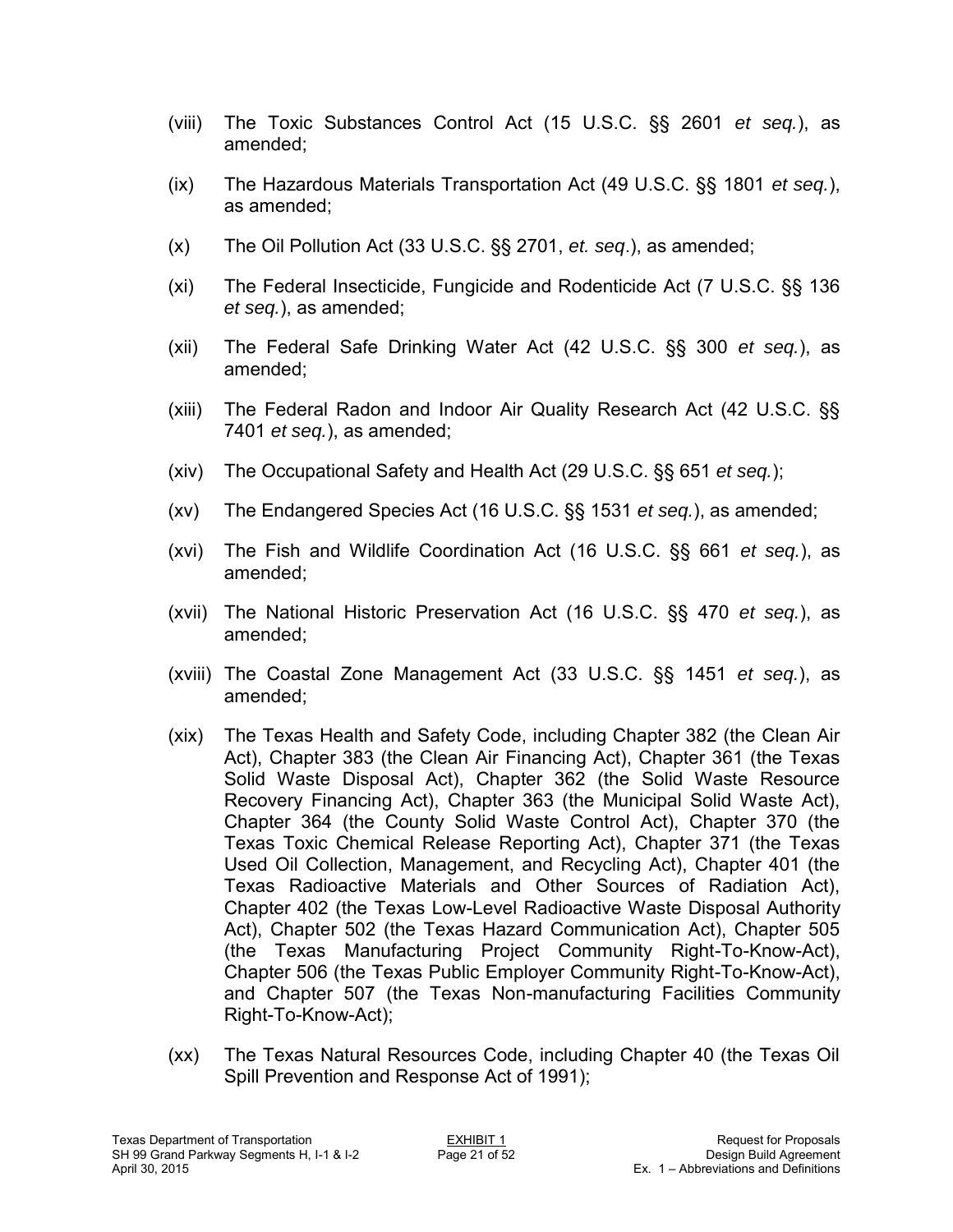- (xxi) The Texas Water Code;
- (xxii) The Texas Parks and Wildlife Code;
- (xxiii) The Texas Agriculture Code, including Chapter 76 (Pesticide and Herbicide Regulation) and Chapter 125 (the Agricultural Hazard Communication Act);
- (xxiv) The Texas Asbestos Health Protection Act (Chapter 1954, Texas Occupations Code); and
- (xxv) The Surface Coal Mining and Reclamation Act (Chapter 134, Texas Natural Resources Act).

**Environmental Management System (EMS)** shall mean the system and program that the Environmental Compliance Manager supervises. The system and program includes monitoring field activities for environmental compliance by environmental inspectors, producing weekly reports, providing an environmental training program including a training staff, and developing an environmental team as more particularly described in Section 4.3.1 of the Technical Provisions.

**Environmental Monitoring Report** shall mean the method by which the DB Contractor documents compliance with the CMP as described in Section 4.3.7 of the Technical Provisions.

**Environmental Protection Training Plan (EPTP)** shall mean that program to be initiated by DB Contractor and overseen by TxDOT personnel to ensure the Work is conducted in accordance with the environmental commitments and requirements set forth in all Environmental Laws and Environmental Approvals applicable to the Project as more particularly described in Section 4.3.3 of the Technical Provisions.

**Environmental Team (ET)** shall mean the personnel team appointed by DB Contractor, and led by the ECM, to ensure compliance with all Environmental Laws and Environmental Approvals applicable to the Project as more particularly described in Section 4.4 of the Technical Provisions.

**Environmental Training Staff** shall mean Project personnel with experience as set forth in the Technical Provisions and appointed by the ECM to develop and implement an Environmental Protection Training Program as more particularly described in Section 4.4 of the Technical Provisions.

**Equity Member** means (a) each entity with a direct equity interest in the DB Contractor (whether as a member, partner, joint venture member or otherwise) and (b) each entity with a 10% or greater indirect interest in the DB Contractor. Notwithstanding the foregoing, if the DB Contractor is a publicly traded company, shareholders with less than a 10% interest in the DB Contractor shall not be considered Equity Members.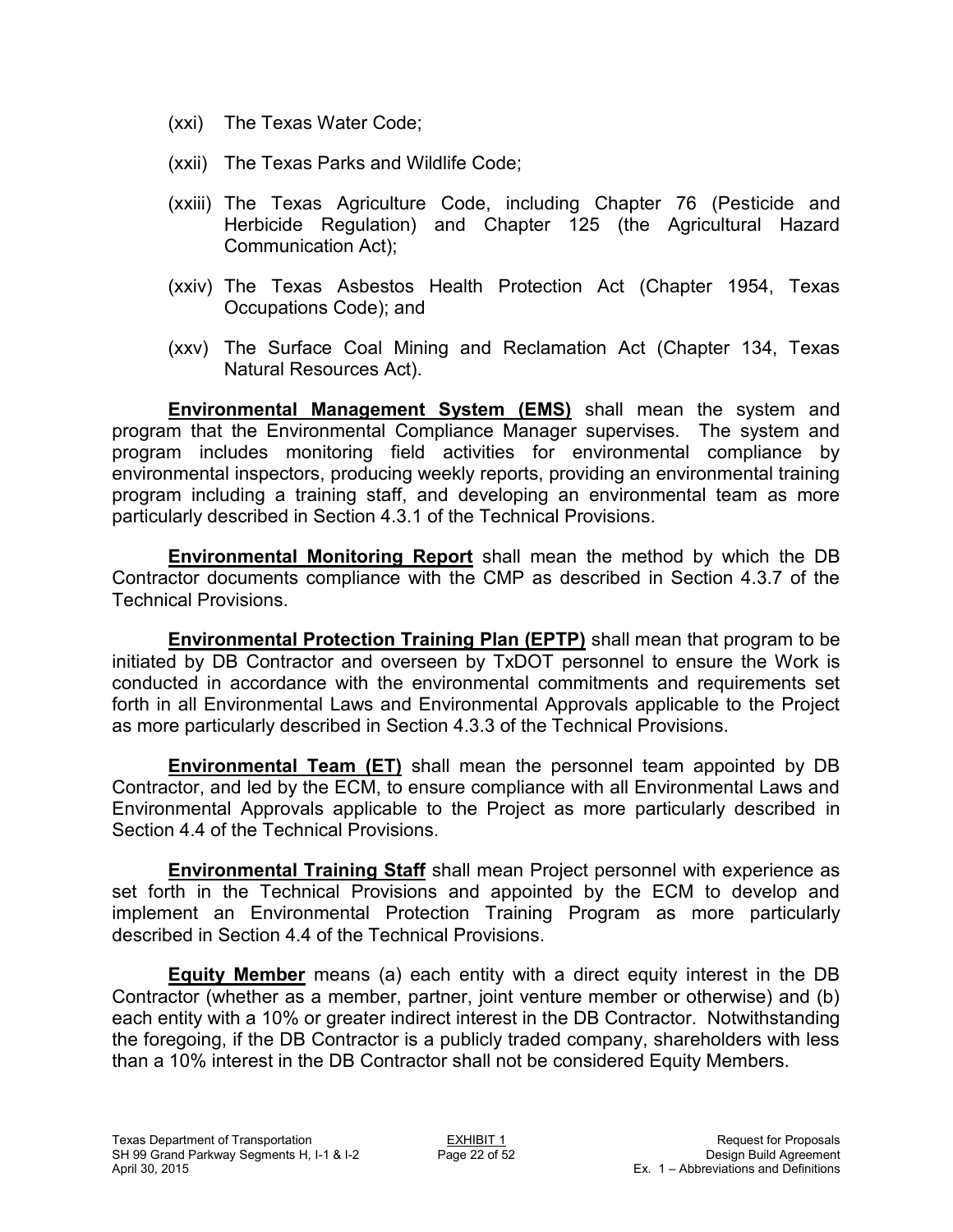**Error** shall mean an error, omission, inconsistency, inaccuracy, deficiency or other defect.

**Escrowed Proposal Documents** or **EPDs** shall have the meaning set forth in Section 21.1 of the Agreement.

**Evaluating Party** has the meaning set forth in the Disputes Board Agreement.

**Event of Default** shall have the meaning set forth in Section 16.1.3 of the Agreement.

**Executive Director** shall mean the executive director of the Texas Department of Transportation, or his or her successor.

**Existing Utility Property Interest** shall mean any right, title or interest in real property (e.g., a fee or an easement) claimed by a Utility Owner as the source of its right to maintain an existing Utility in such real property, which is compensable in eminent domain.

**Expendable Materials** shall mean: (a) tangible personal property that loses its distinct and separate identity when incorporated into real property (examples include framing lumber, bricks, steel, re-bar, concrete) and (b) consumable items, defined as nondurable tangible personal property that is used to improve real property and that, after being used once for its intended purpose, is completely used or destroyed so that it has no salvage value (examples include non-reusable concrete forms, non-reusable drop cloths, barricade tape, natural gas, and electricity).

**Fast-Track Dispute** shall have the meaning set forth in the Disputes Board Agreement.

**Federal Requirements** shall mean the provisions required to be part of federalaid construction contracts, including the provisions set forth in Exhibit 3 to the Agreement.

**Final Acceptance** shall mean the occurrence of all of the events and satisfaction of all of the conditions set forth in Section 20.3.2 of the Agreement, as and when confirmed by TxDOT's issuance of a Certificate of Final Acceptance.

**Final Acceptance Deadline** shall mean the deadline as determined pursuant to Section 4.2.2 of the Agreement, as such deadline may be adjusted by Change Order pursuant to the Agreement.

**Final Design** shall mean, depending on the context: (a) the Final Design Documents, (b) the design concepts set forth in the Final Design Documents or (c) the process of development of the Final Design Documents.

**Final Design Documents** shall mean the complete final construction drawings (including plans, profiles, cross-sections, notes, elevations, sections, details and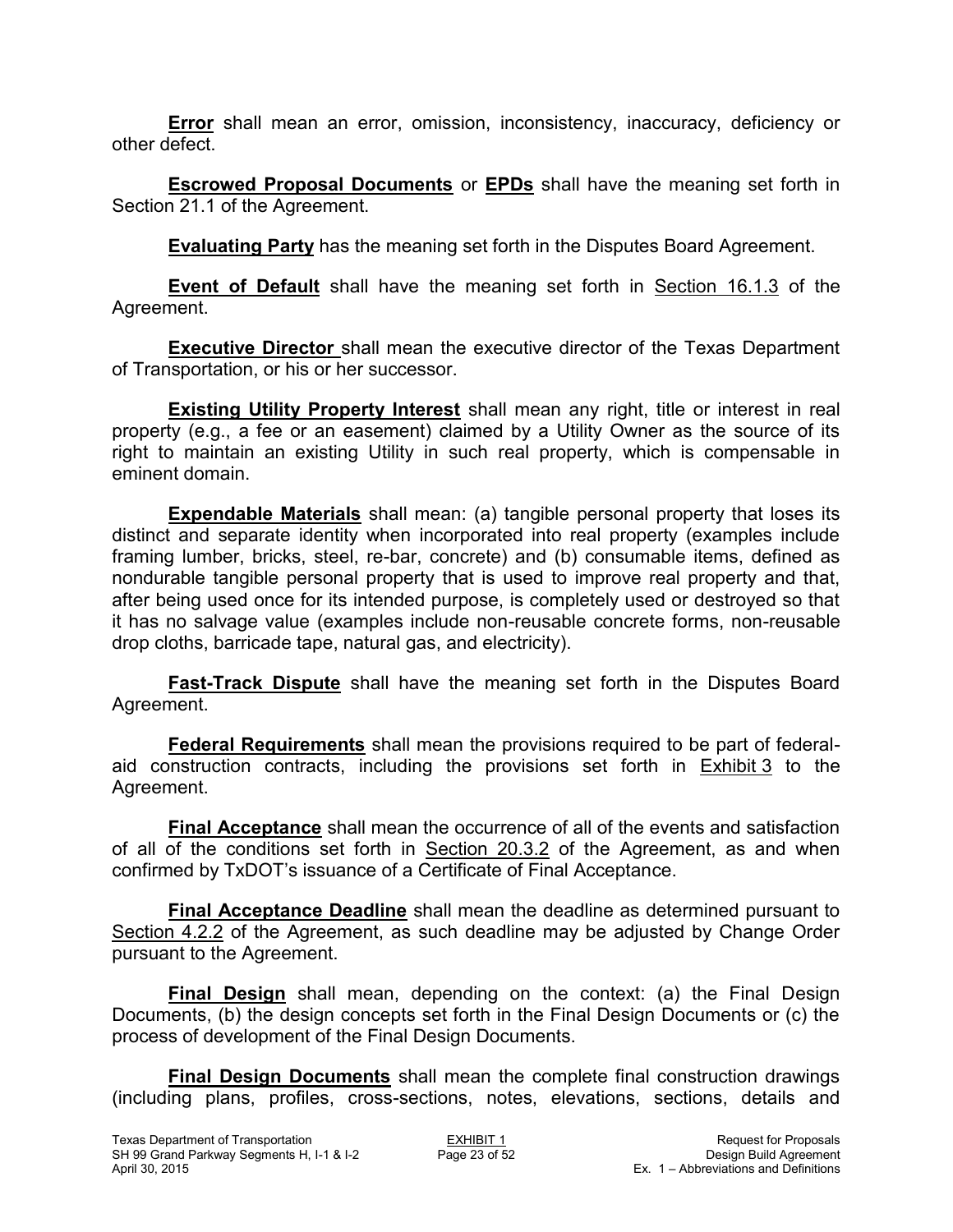diagrams), specifications, reports, studies, calculations, electronic files, records, and submittals necessary or related to the construction of the Project and any Utility Adjustments, and satisfying the requirements presented in Section 2.3.7.7 of the Technical Provisions.

**Final Design Submittal** shall mean the submittal by DB Contractor for review and comment by TxDOT of Design Documents certified by the DQCM demonstrating compliance with the Contract Documents and incorporating all Intermediate Design Submittal review comments, as more particularly described in Section 2.3.7.5.1 of the Technical Provisions.

**Final Order** means the order issued by the Executive Director pursuant to Section 19.3.5.1 or 19.3.5.4 of the Agreement.

**Final Order Implementing Decision** has the meaning set forth in Section 19.3.5.4(a)(ii) of the Agreement.

**Final Order Vacating Decision** has the meaning set forth in Section 19.3.5.4(a)(i) of the Agreement.

**Final Payment** shall mean payment by TxDOT of the final installment of the Price.

**Final Reconciliation** means the process described in Section 12.4 of the Agreement for determining the undisputed amount owed to DB Contractor after Final Acceptance, and a schedule for payment of such amount.

**Fisher Road Option** means the overpass at Fisher Road, as more particularly described in Section 1.5 of the Technical Provisions, which TxDOT may include in the Work by issuance of written notice to DB Contractor in accordance with Section 4.1.6 of the Agreement.

**Float** shall mean the amount of time that any given activity or logically connected sequence of activities shown on the Project Schedule may be delayed before it will affect the Substantial Completion Deadline or Final Acceptance Deadline, as applicable. Such Float is generally identified as the difference between the early completion date and late completion date for activities as shown on the Project Schedule.

**Force Majeure Event** shall mean any of the events listed in clauses (a) through (j) below, subject to the exclusions listed in clauses (i) through (viii) below, which materially and adversely affects DB Contractor's obligations, provided such events are beyond the control of the DB Contractor-Related Entities and are not due to an act, omission, negligence, recklessness, intentional misconduct, breach of contract or Law of any of the DB Contractor-Related Entities, and further provided that such events (or the effects of such events) could not have been avoided by the exercise of caution, due diligence, or reasonable efforts by DB Contractor: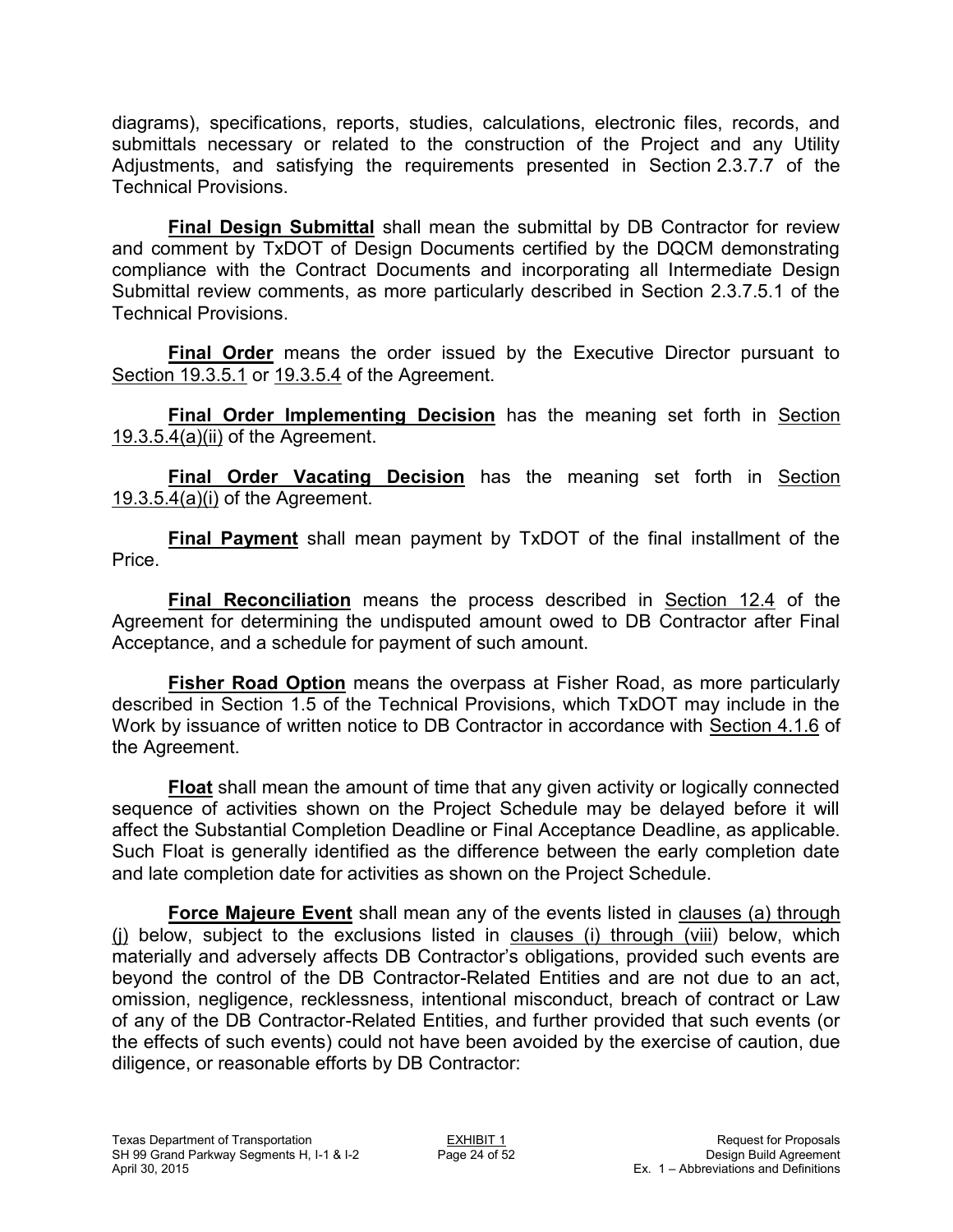- (a) Any earthquake, tornado, hurricane (Category 3 and higher) or other natural disaster that (i) causes direct physical damage to the Project and (ii) has been proclaimed a disaster or state of emergency by the President of the United States, the Governor of the State of Texas, or the Federal Highway Administrator, unless such damage is caused by the DB Contractor's action or inaction or the DB Contractor's means and methods of construction;
- (b) Any epidemic in the Houston area;
- (c) Any blockade, rebellion, war, riot, act of sabotage or civil commotion that causes direct physical damage to the Project;
- (d) The discovery at, near or on the Project ROW (excluding DB Contractor-Designated ROW) of any archaeological, paleontological or cultural resources provided that the existence of such resources or substances was not disclosed in, or ascertainable from, the RFP Documents, was not otherwise known to DB Contractor prior to the Proposal Due Date and would not have become known to DB Contractor by undertaking reasonable investigation prior to the Proposal Due Date;
- (e) The discovery at, near or on the Project ROW (excluding DB Contractor-Designated ROW) of any species listed of any Threatened or Endangered Species (regardless of whether the species is listed as threatened or endangered as of the Proposal Due Date), provided that the presence of such species was not disclosed in, or ascertainable from, the RFP Documents, was not otherwise known to DB Contractor prior to the Proposal Due Date and would not have become known to DB Contractor by undertaking reasonable investigation prior to the Proposal Due Date;
- (f) Any Change in Law, which (1) requires a material modification of the Project design, (2) requires DB Contractor to obtain a new major State or federal environmental approval not previously required for the Project, (3) results in an increase in DB Contractor's costs directly attributable to the Change in Law of at least \$500,000, or (4) specifically targets the Project or DB Contractor;
- (g) Any Third Party Release of Hazardous Materials or TxDOT Release of Hazardous Materials which: (1) occurs after the Proposal Due Date (and for Third Party Releases, also after the date TxDOT makes the parcel available to DB Contractor for the Work) and before the end of the Term, (2) is required to be reported to a Governmental Entity, (3) renders use of the roadway or construction area unsafe or potentially unsafe absent assessment, containment and/or remediation, and (4) with respect to Third Party Releases of Hazardous Materials, does not result from DB Contractor's failure to exercise reasonable efforts to protect the Site from third parties;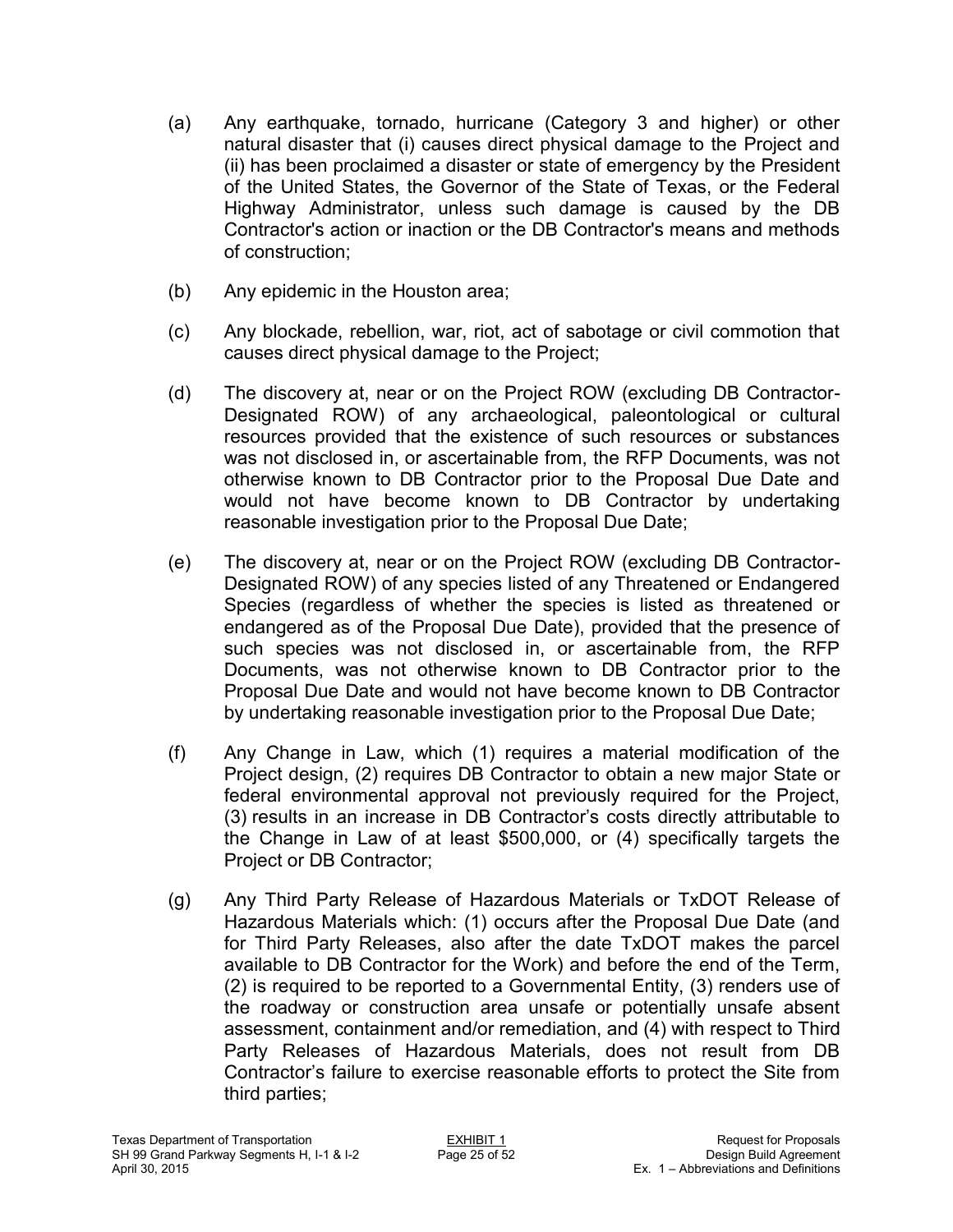- (h) Issuance of a temporary restraining order or other form of injunction by a court that prohibits prosecution of a material portion of the Work;
- (i) The suspension, termination, interruption, denial or failure to obtain or non-renewal of any TxDOT-Provided Approval, except to the extent that such suspension, termination, interruption, denial or failure to obtain or non-renewal arises from failure by any DB Contractor-Related Entity to locate or design the Project or carry out the work in accordance with the TxDOT-Provided Approvals or other Governmental Approval; and
- (j) The addition of any new condition or requirement in the final US Coast Guard Section 9 Permit and the USACE Individual Permit based on the Concept Plans and the Preliminary ROW, subject to the limitations and conditions described in Section 6.10.1 of the Agreement.

The term "**Force Majeure Event**" shall be limited to the matters listed above and specifically excludes from its definition the following matters which might otherwise be considered a force majeure event:

- (i) any fire or other physical destruction or damage, or delays to the Project which occur by action of the elements, including lightning, explosion, drought, rain, flood, snow, storm, except as specified in clause (a) above;
- (ii) except as provided in clause (b) above, malicious or other acts intended to cause loss or damage or other similar occurrence, including vandalism or theft;
- (iii) any strike, labor dispute, work slowdown, work stoppage, secondary boycott, walkout or other similar occurrence;
- (iv) the suspension, termination, interruption, denial, failure to obtain, non-renewal or change in any requirements of any Governmental Approval, except for any such matter falling within the scope of clause (e), (h), (i) or (j) above;
- (v) any increased costs or delays related to any Utility Adjustment Work or failure to obtain any approval, work or other action from a Utility Owner, except to the extent directly due to any of the matters listed in clauses (a) through (j) above;
- (vi) the presence at, near or on the Site, as of the Effective Date, of any Hazardous Material, including substances disclosed in the Reference Information Documents, as well as any substances contained in any structure required to be demolished in whole or in part or relocated as part of the Work;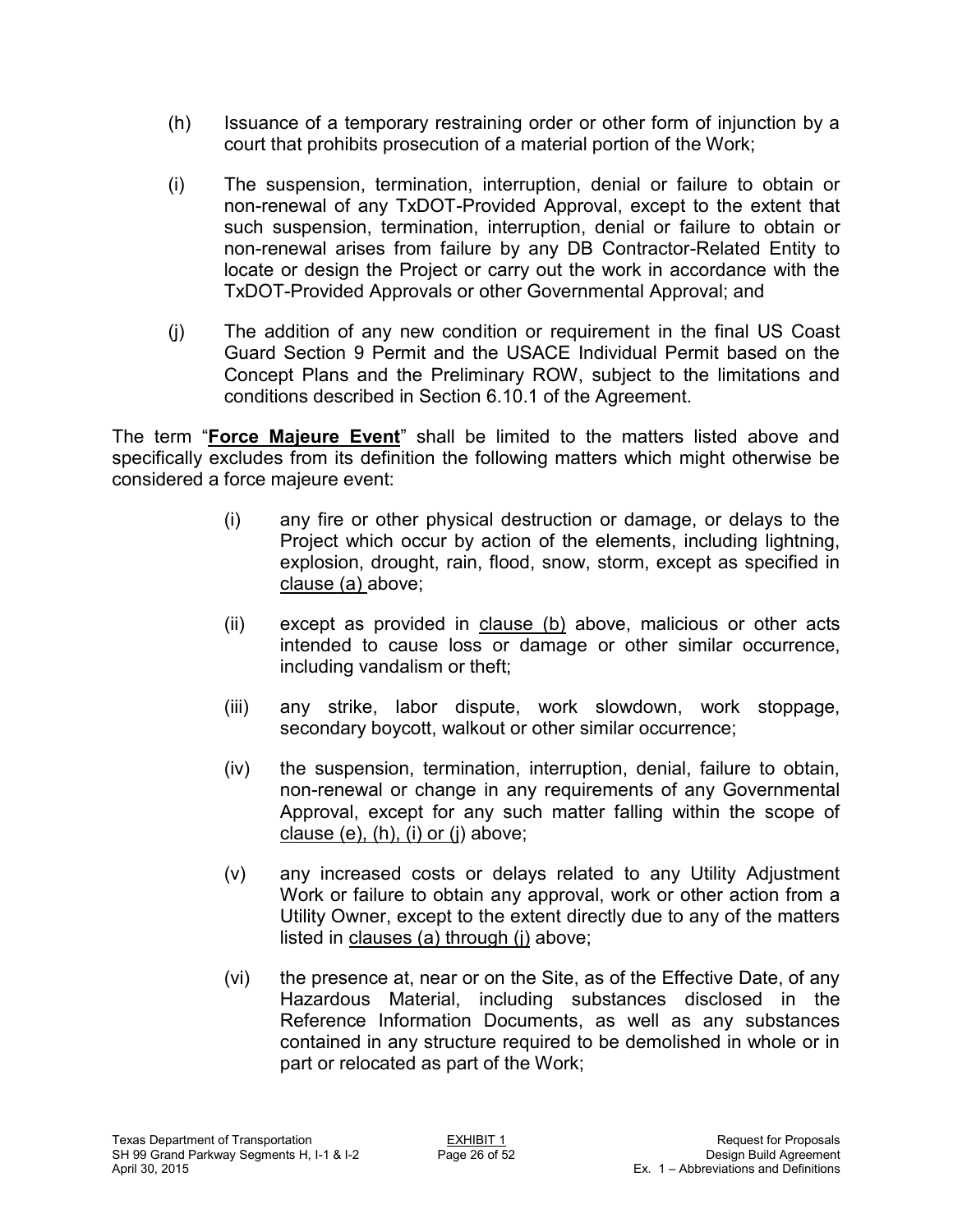- (vii) any Change in Law which has the effect of modifying a Utility Owner's required specifications, standards of practice and/or construction methods for the Utility Adjustment Work to be furnished or performed by DB Contractor (or reimbursed by DB Contractor), which occurs after the Proposal Due Date but prior to the date on which the applicable Utility Agreement is signed by the Utility Owner; and
- (viii) any matters not caused by TxDOT or beyond the control of TxDOT and not listed in clauses (a) through (j) above.

**Generally Accepted Accounting Principles (GAAP)** shall mean such accepted accounting practice as, in the opinion of the accountant, conforms at the time to a body of generally accepted accounting principles in the United States.

**Geotechnical Engineering Reports** shall mean the reports documenting the assumptions, conditions and results of geotechnical investigations and analysis, as more particularly described in Section 8.2.1 of the Technical Provisions.

**Good Industry Practice** shall mean the exercise of the degree of skill, diligence, prudence, and foresight which would reasonably and ordinarily be expected from time to time from a skilled and experienced designer, engineer, constructor or maintenance contractor seeking in good faith to comply with its contractual obligations, complying with all applicable Laws and engaged in the same type of undertaking under circumstances and conditions similar to those within the same geographic area as the Project.

**Governmental Approval** shall mean any permit, license, consent, concession, grant, franchise, authorization, waiver, variance or other approval, guidance, protocol, mitigation agreement, or memoranda of agreement/understanding, and any amendment or modification of any of them provided by Governmental Entities, including State, local, or federal regulatory agencies, agents, or employees, which authorize or pertain to the Work or the Project, but excluding any such approvals given by or required from any Governmental Entity in its capacity as a Utility Owner.

**Governmental Entity** shall mean any federal, State or local government and any political subdivision or any governmental, quasi-governmental, judicial, public or statutory instrumentality, administrative agency, authority, body or entity other than TxDOT.

**Grand Parkway** shall have the meaning set forth in Section 1.1 of the Technical **Provisions** 

**Guarantor** shall mean each of the entities which provided a guaranty in the form of Exhibit 13 of the Agreement of some or all of the obligations of DB Contractor under the Contract Documents.

**Guaranteed Obligations** shall have the meaning set forth in the Guaranty.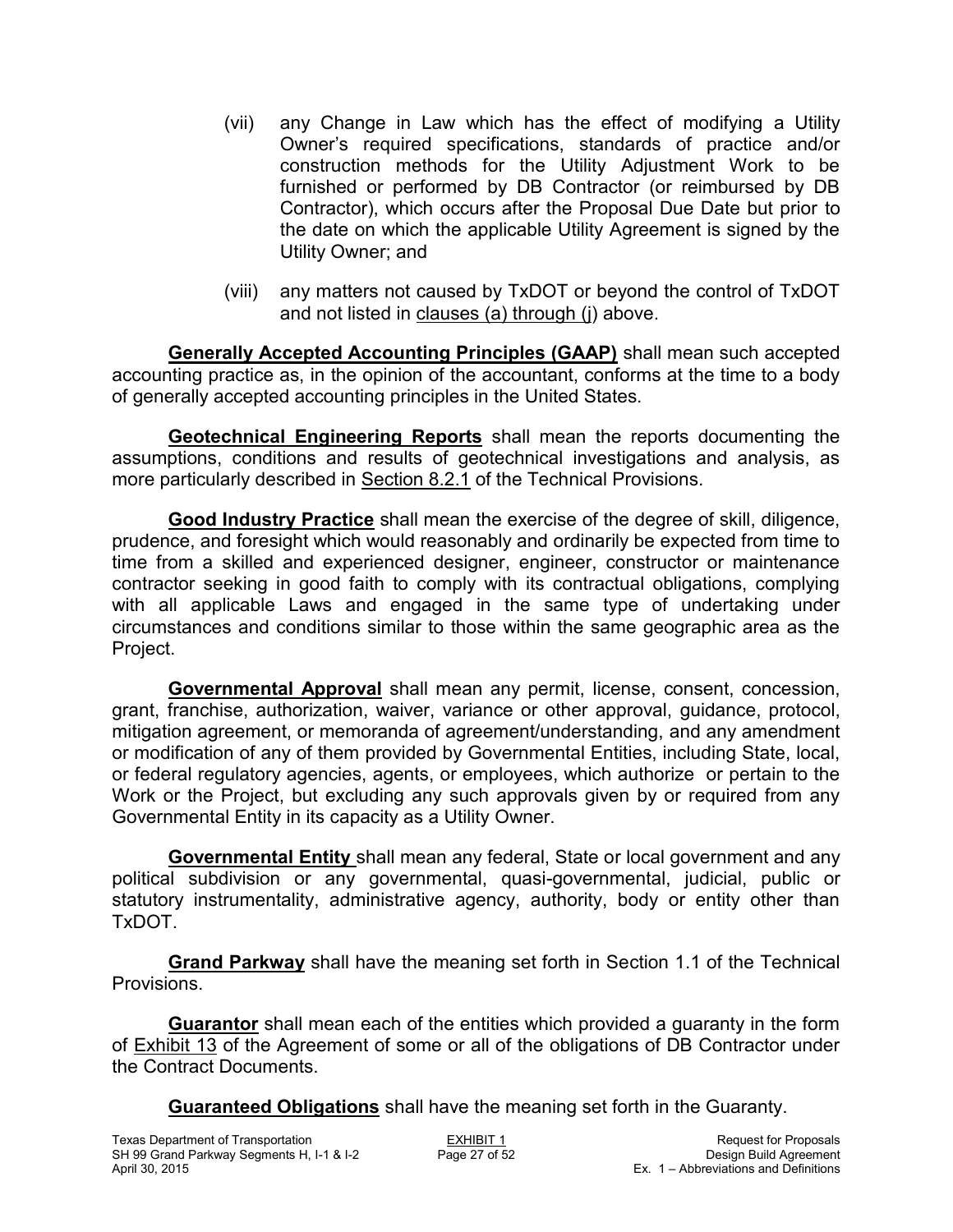**Guaranty** shall mean each guaranty executed by a Guarantor guaranteeing some or all of the obligations of DB Contractor under the Contract Documents.

**Hazardous Materials** shall mean any element, chemical, compound, material or substance, whether solid, liquid or gaseous, which at any time is defined, listed, classified or otherwise regulated in any way under any Environmental Laws, or any other such substances or conditions (including mold and other mycotoxins or fungi) which may create any unsafe or hazardous condition or pose any threat to human health and safety. The term "**Hazardous Materials**" includes the following:

- (a) Hazardous wastes, hazardous material, hazardous substances, hazardous constituents, and toxic substances or related materials, whether solid, liquid, or gas, including substances defined as or included in the definition of "hazardous substance", "hazardous waste", "hazardous material", "extremely hazardous waste", "acutely hazardous waste", "radioactive waste", "radioactive materials", "bio-hazardous waste", "pollutant", "toxic pollutant", "contaminant", "restricted hazardous waste", "infectious waste", "toxic substance", "toxic waste", "toxic material", or any other term or expression intended to define, list or classify substances by reason of properties harmful to health, safety or the indoor or outdoor environment (including harmful properties such as ignitability, corrosivity, reactivity, carcinogenicity, toxicity, reproductive toxicity, "TCLP" toxicity" or "EP toxicity" or words of similar import under any applicable Environmental Laws);
- (b) Any petroleum, including crude oil and any fraction thereof, and including any refined petroleum product or any additive thereto or fraction thereof or other petroleum derived substance; and any waste oil or waste petroleum byproduct or fraction thereof or additive thereto;
- (c) Any drilling fluids, produced waters and other wastes associated with the exploration, development or production of crude oil, natural gas or geothermal resources;
- (d) Any flammable substances or explosives;
- (e) Any radioactive materials;
- (f) Any asbestos or asbestos-containing materials;
- (g) Any lead and lead-based paint;
- (h) Any radon or radon gas;
- (i) Any methane gas or similar gaseous materials;
- (j) Any urea formaldehyde foam insulation;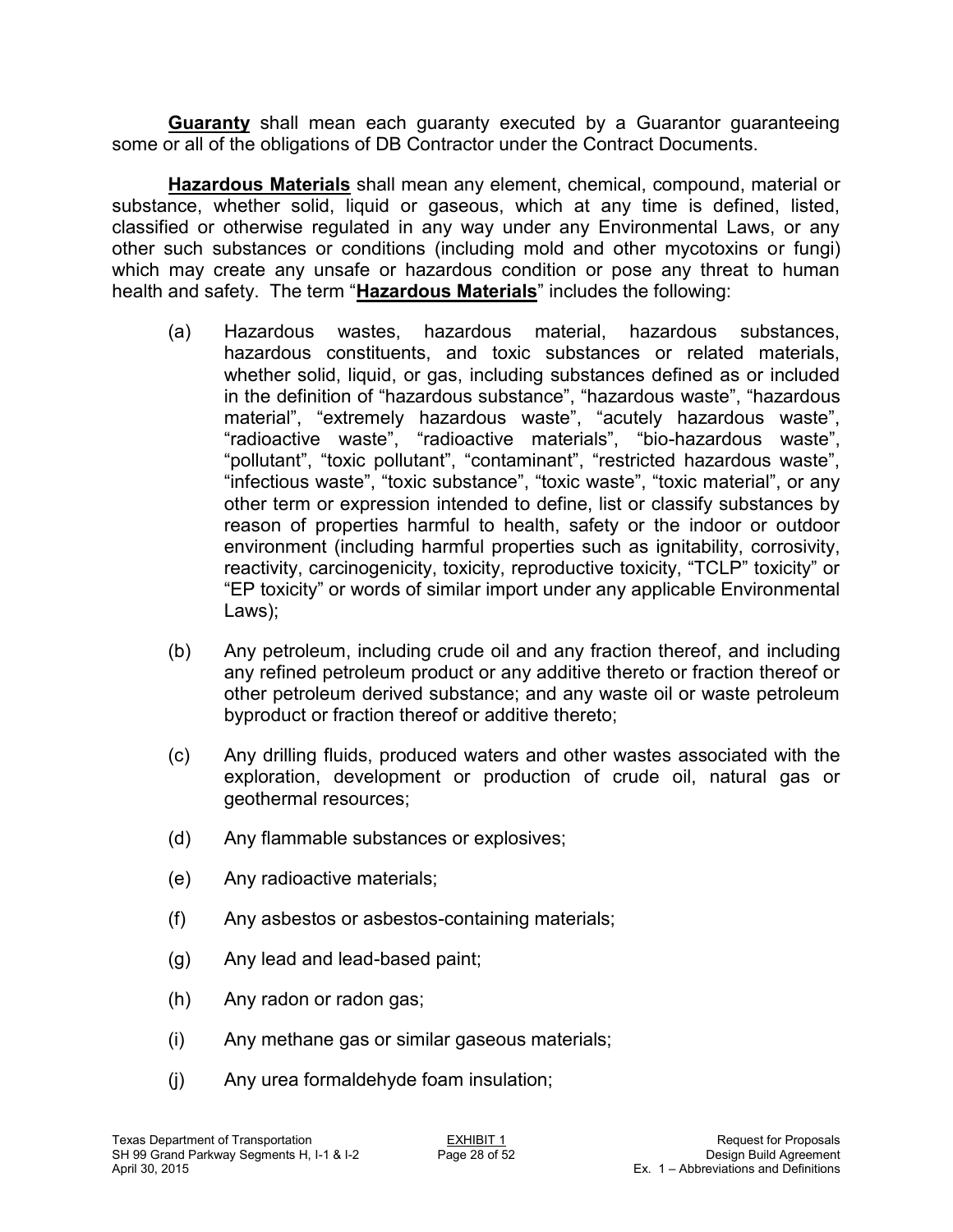- (k) Electrical equipment which contains any oil or dielectric fluid containing regulated levels of polychlorinated biphenyls;
- (l) Pesticides;
- (m) Any other chemical, material or substance, exposure to which is prohibited, limited or regulated by any Governmental Entity or which may or could pose a hazard to the health and safety of the owners, operators, users or any Persons in the vicinity of the Project or to the indoor or outdoor environment; and
- (n) Soil, or surface water or ground water, contaminated with Hazardous Materials as defined above.

**Hazardous Materials Delay** has the meaning set forth in Section 13.8.4.2 of the Agreement.

**Hazardous Materials Management** shall mean procedures, practices and activities to address and comply with Environmental Laws and Environmental Approvals with respect to Hazardous Materials encountered, impacted, caused by or occurring in connection with the Work, as well as investigation and remediation of such Hazardous Materials. Hazardous Materials Management may include sampling, stock-piling, storage, backfilling in place, asphalt batching, recycling, treatment, clean-up, remediation, transportation and/or off-site disposal of Hazardous Materials, whichever is the most cost-effective approach authorized under applicable Law.

**Hazardous Materials Management Plan (HMMP)** shall mean the plan prepared by DB Contractor for the safe handling, storage, treatment and/or disposal of Hazardous Materials both within and outside the Project ROW, as more particularly described in Section 4.3.5 of the Technical Provisions.

**Hazardous Materials Manager** shall mean the person designated by the Environmental Compliance Manager to provide expertise in the safe handling of Hazardous Materials, as more particularly described in Section 4.4.7 of the Technical Provisions.

**Historian** shall mean a member of the project Environmental Team responsible for assessment of historic resources potentially impacted by the Work as more particularly described in Section 4.4 of the Technical Provisions.

**Houston District Green Ribbon Guidelines** shall mean the set of aesthetic guidelines and standards adopted by the TxDOT Houston District.

**Houston District Standards** shall mean the set of standard drawings and/or details prepared by the TxDOT Houston District for use on projects within the district.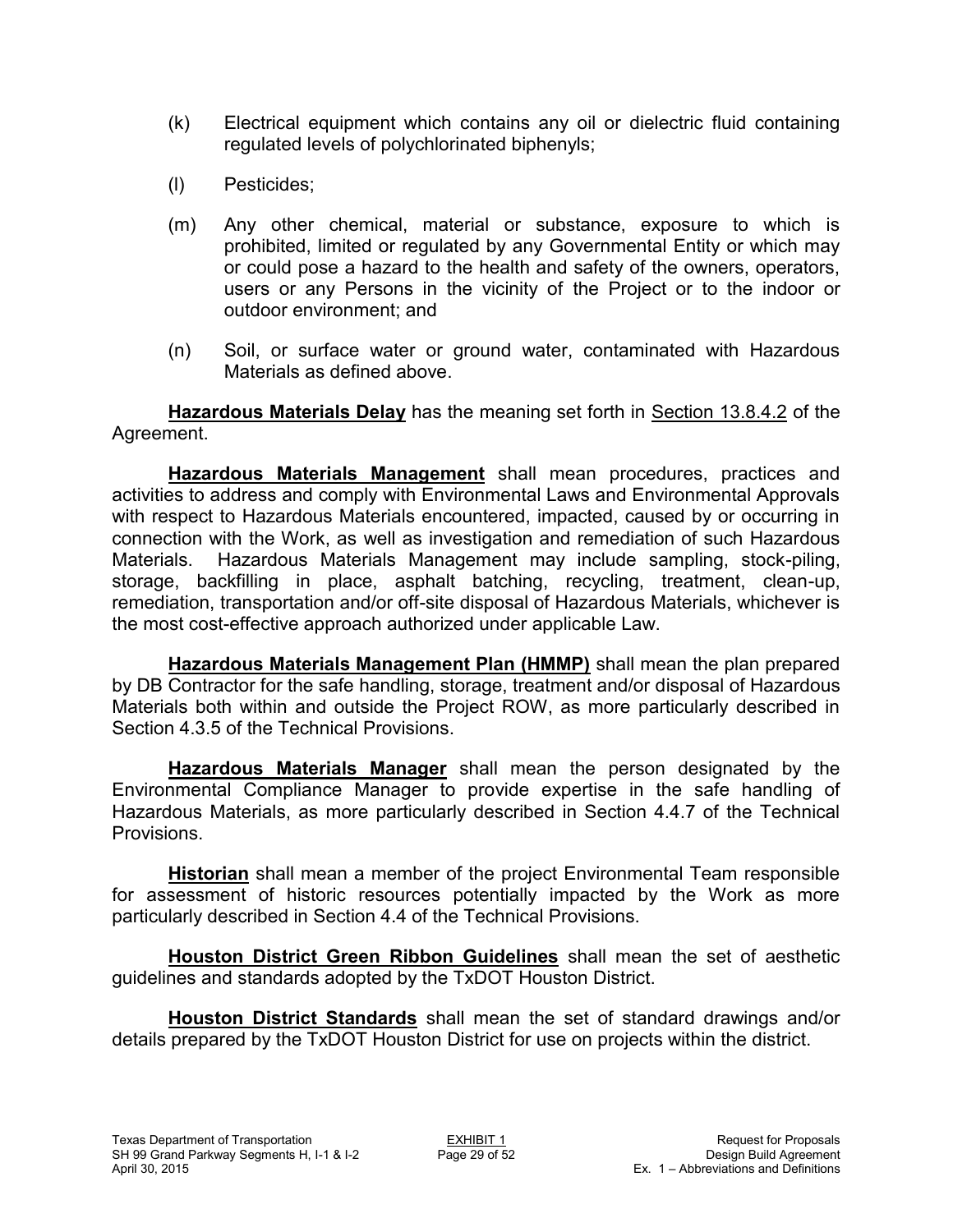**Houston-Galveston Regional ITS Architecture** shall mean the technical requirements, protocols, guidelines and/or procedures adopted or commonly used within the Houston-Galveston region for ITS equipment, installation and operation.

**Houston TranStar** shall mean the regional traffic management center for the Houston area of the same name.

**Identified Utility** shall mean any Utility impacted by the Project to which any one or more of the following applies:

- (a) The Utility line is shown on the Utility Strip Map irrespective of whether correct ownership or correct utility type (e.g., gas, water, communication, electric) is shown. Differences in material, e.g. clay vs. plastic shall not be considered a difference in type.
- (b) The Utility is an overhead Utility existing as of the Proposal Due Date or which commenced installation prior to the Proposal Due Date.
- (c) The Utility is an extension of an Identified Utility (including a Service Line extending from an Identified Utility).
- (d) The Utility is located in the same trench as an Identified Utility (e.g. communication duct bank and joint communication cable facilities).

Any appurtenance, including manholes, pedestals, handholes, fire hydrants, and Fxboxes, not shown on the Utility Strip Map that is a component or extension of an Identified Utility is considered a part of the Identified Utility.

If a Utility falls within any of the categories listed above, then it is an Identified Utility regardless of any discrepancy between (i) the information provided on the Utility Strip Map, and (ii) the actual characteristics of that Utility with respect to its size, its horizontal or vertical location, its ownership, its type (e.g., gas, water, communication, electric), or any other characteristic. Without limiting the generality of the foregoing, if a Utility is shown on the Utility Strip Map as being on public right of way, and it is in fact located on private right of way, or vice versa, that discrepancy is of no relevance in determining whether or not that Utility is an Identified Utility.

**Incident** shall mean a localized disruption to the free flow of traffic on or safety of users of the Project that is beyond the control of DB Contractor and does not result from actions or omissions of DB Contractor.

**Incidental Utility Adjustment Work** shall mean all of the following work that DB Contractor is responsible for performing, or causing to be performed, at its own expense and that is necessary or determined by DB Contractor to be required for the construction and/or accommodation of the Project:

(a) Service Line Adjustments including appurtenances (excluding any Service Line Adjustment for which the owner of the affected real property has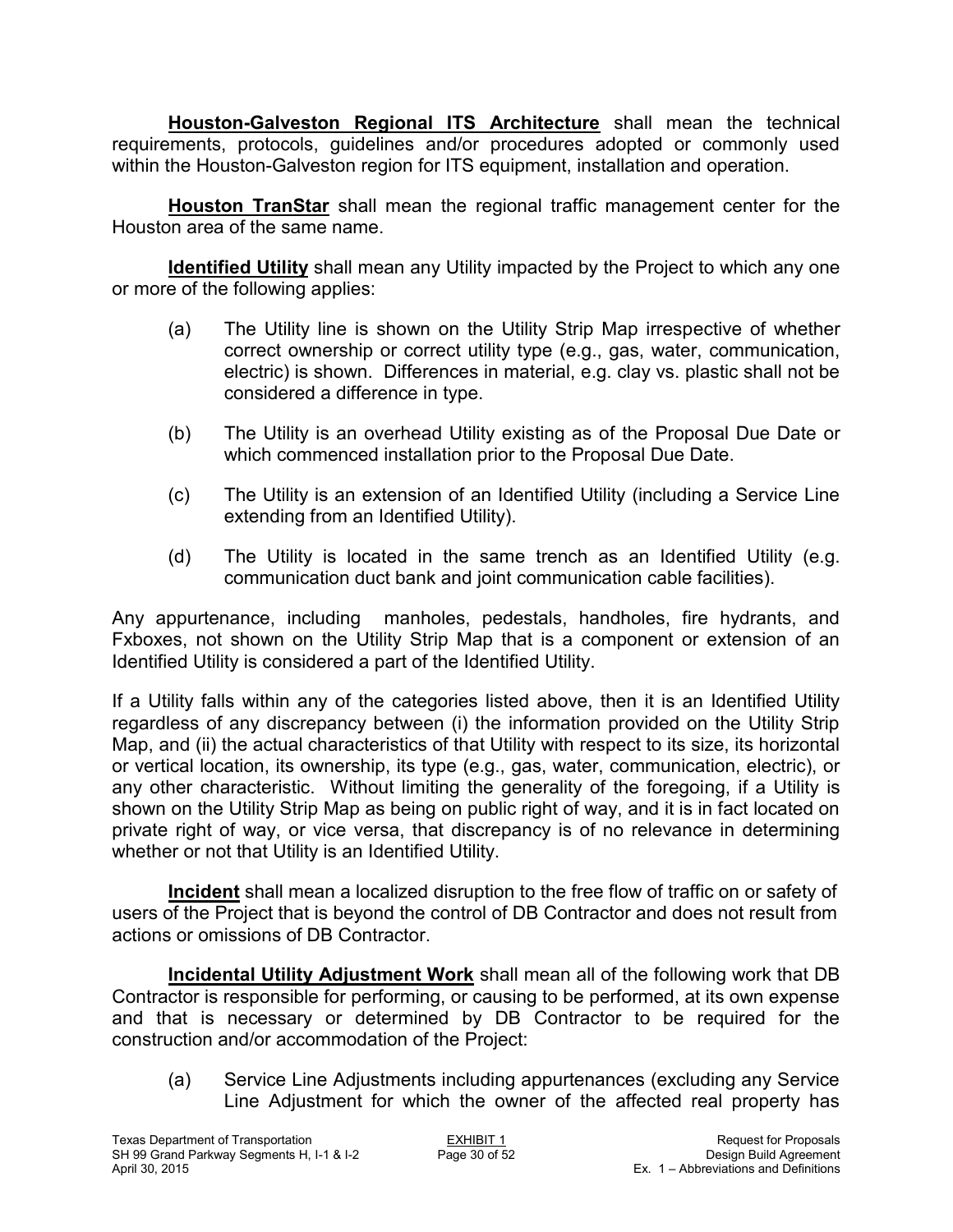been compensated pursuant to Section 6 - Right of Way, and provided that DB Contractor shall obtain all temporary rights of entry needed for such Adjustments in accordance with Section 6 - Right of Way);

- (b) Temporary Utility Adjustments;
- (c) Utility Appurtenance Adjustments;
- (d) Temporary Protections in Place; and
- (e) Resurfacing and re-striping of streets (including sidewalks) and reconstruction of curb, gutter, sidewalks and landscaping where necessary due to Utility Adjustment Work, whether performed by the Utility Owner or by DB Contractor.

**Indemnified Parties** shall mean TXDOT, the State, the Texas Transportation Commission, FHWA, the Program Manager and their respective successors, assigns, officeholders, officers, directors, agents, representatives, consultants and employees.

**Ineligible Matters** has the meaning set forth in Section 19.3.1.2 of the Agreement.

**Informal Resolution Procedures** has the meaning set forth in Section 19.3.2 of the Agreement.

**Instructions to Proposers (ITP)** shall mean the Instructions to Proposers issued by TxDOT on April 30, 2015 as part of the RFP with respect to the Project, including all exhibits, forms and attachments thereto and any subsequent addenda.

**Intellectual Property** means all current and future legal and/or equitable rights and interests in know-how, patents (including applications), copyrights (including moral rights), trademarks (registered and unregistered), service marks, trade secrets, designs (registered and unregistered), utility models, circuit layouts, plant varieties, business and domain names, inventions, solutions embodied in technology, and other intellectual activity, and applications of or for any of the foregoing, subsisting in or relating to the Project, Project design data or Project traffic data. Intellectual Property includes tollsetting and traffic management algorithms, and software used in connection with the Project (including but not limited to software used for management of traffic on the Project), and software source code. Intellectual Property is distinguished from physical construction and equipment itself and from drawings, plans, specifications, layouts, depictions, manuals and other documentation that disclose Intellectual Property.

**Intelligent Transportation System (ITS)** shall mean the system to monitor traffic flow, detect traffic and traffic operational conditions and communicate relevant traffic information to users of the Project as more particularly described in Section 17 of the Technical Provisions.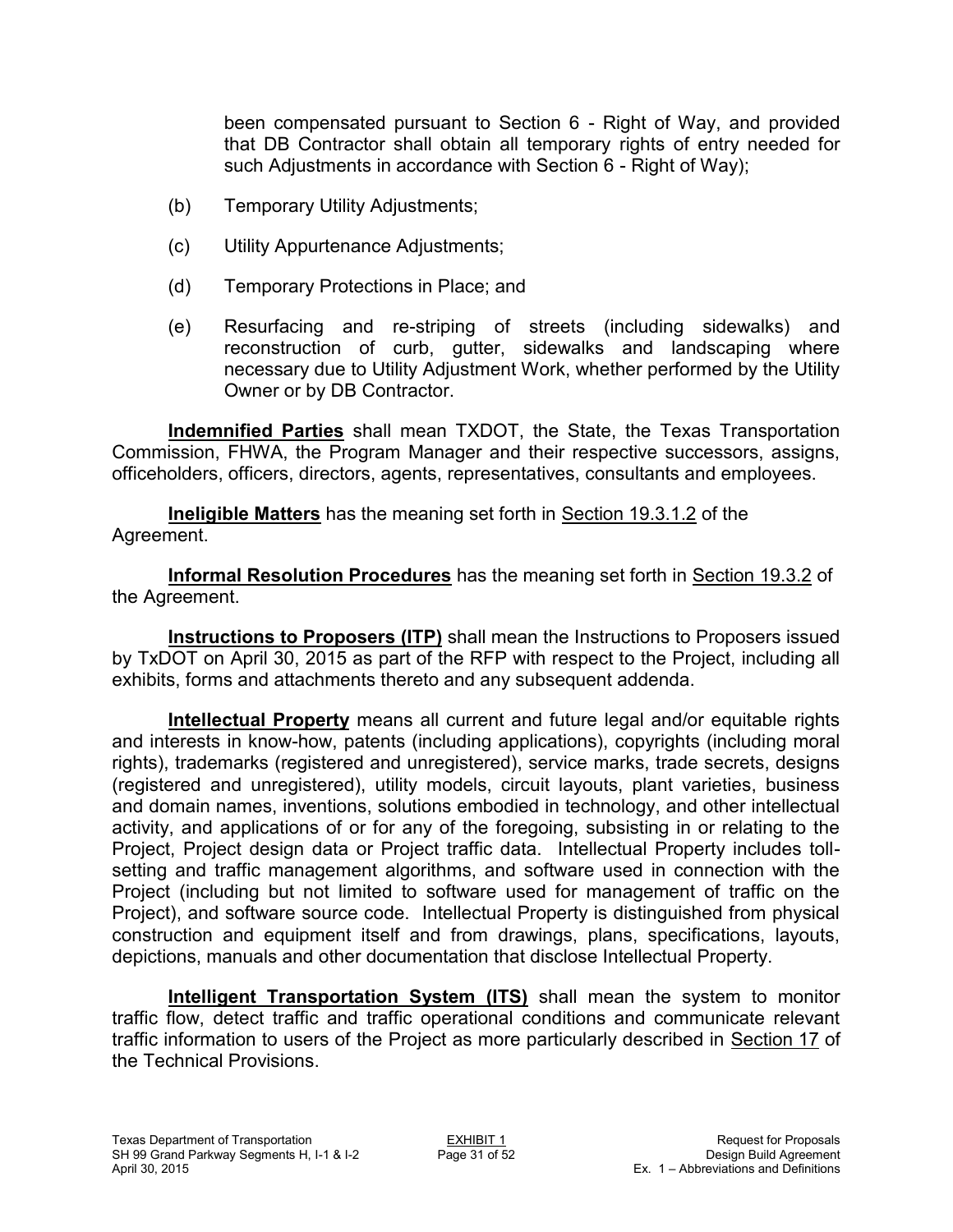**Interim Configuration** shall mean the fully constructed Grand Parkway facility as per the Concept Plans, not including construction of the Ultimate Scope.

**Investigative Work Plan (IWP)** shall mean a plan prepared by DB Contractor addressing the methods, techniques, and analytical testing requirements to adequately characterize the extent of impacts by Hazardous Materials to an area of concern.

**Job Training Plan and Small Business Opportunities Plan** shall mean the plans set forth in **Exhibit 8** to the Agreement.

**Key Personnel** shall mean the following positions:

(1) Project Manager; (2) Safety Manager; (3) Lead Quality Manager; (4) Environmental Compliance Manager; (5) Right of Way Acquisition Manager; (6) Utility Manager; (7) Design Manager; (8) Lead Roadway Design Manager; (9) Lead Drainage Engineer; and (10) Construction Manager.

**Key Subcontractor** shall mean the Subcontractors identified on Exhibit 22.

**Lane Closure** shall mean full or partial closure of any traffic lane in any portion of the Project or a connecting highway, as applicable, and for any duration, including main lanes, ramps, direct connectors, frontage roads and cross roads.

**Lane Rental Charges** shall mean the damages specified in Section 17.2 and Exhibit 17 of the Agreement for Lane Closures.

**Law** or **Laws** means (a) any statute, law, code, regulation, ordinance, rule or common law, (b) any binding judgment (other than regarding a Claim or Dispute), (c) any binding judicial or administrative order or decree (other than regarding a Claim or Dispute), (d) any written directive, guideline, policy requirement or other governmental restriction (including those resulting from the initiative or referendum process, but excluding those by TxDOT within the scope of its administration of the Contract Documents) or (e) any similar form of decision of or determination by, or any written interpretation or administration of any of the foregoing by, any Governmental Entity, in each case which is applicable to or has an impact on the Project or the Work, whether taking effect before or after the Effective Date, including Environmental Laws. "Laws", however, excludes Governmental Approvals.

**Lead Drainage Engineer** shall mean the person assigned by DB Contractor with responsibility to ensure that the drainage design is complete, design criteria requirements are met and the drainage system functions as designed, as more particularly described in Section 2.3.7.4 of the Technical Provisions.

**Lead Quality Manager** shall mean the individual designated by DB Contractor to be responsible for the quality of the overall design, construction and life cycle quality of the project, implementing quality planning and training, and managing the team's quality management processes. This individual must (1) have no less than ten years of experience in quality management, including preparation and implementation of quality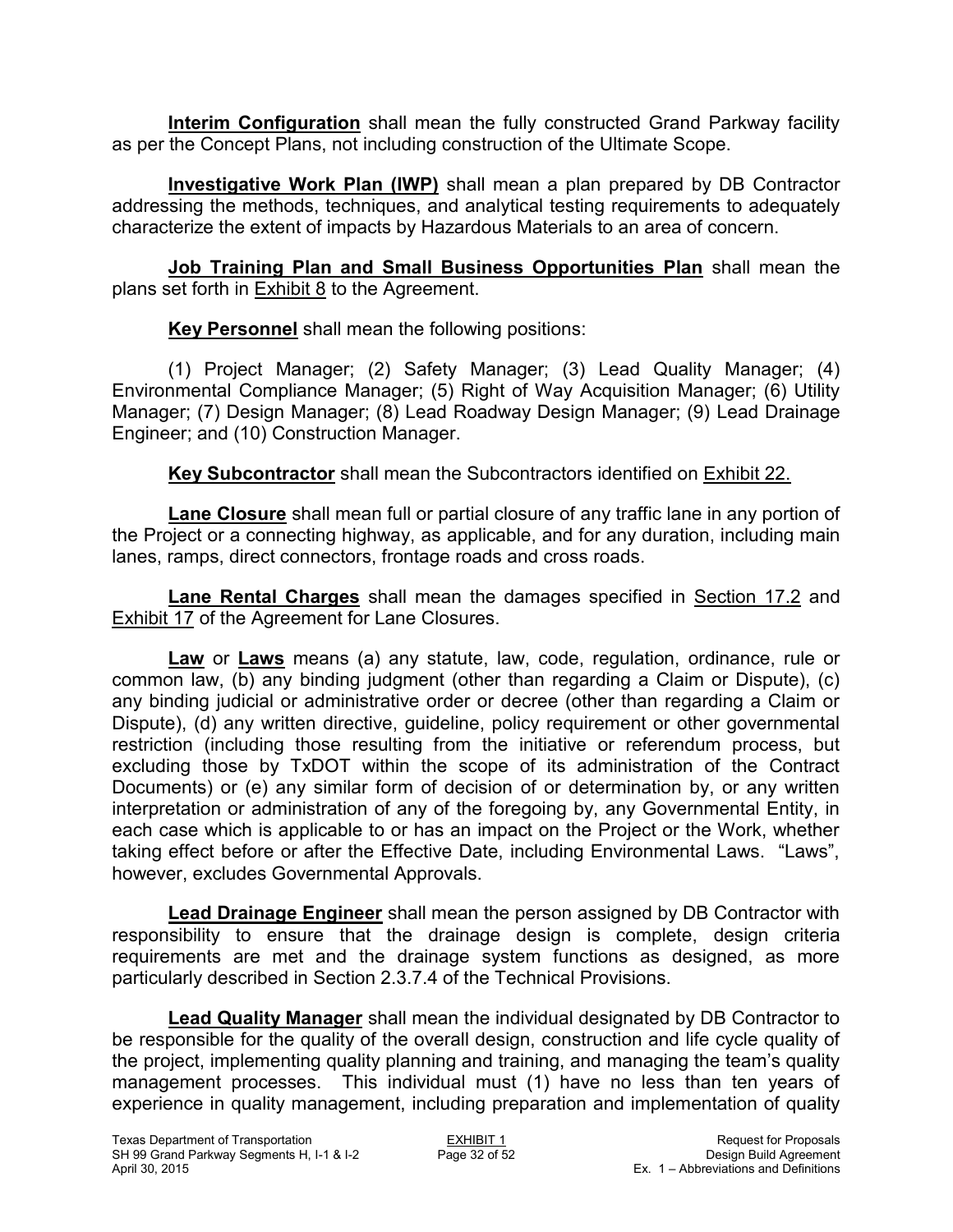plans and procedures in design, construction and maintenance, (2) be a Registered Professional Engineer in the State of Texas or become one by NTP1, (3) be an ASQcertified quality manager or become certified within six months of NTP1, and (4) be independent of direct scheduling and production activities and has the authority to stop work. This individual shall report directly to the Design-Build Contractor's management team and shall be co-located and on-site until final acceptance and during all major construction activities during the maintenance phase of the Project.

**Lead Roadway Design Engineer** shall mean the person assigned by DB Contractor with responsibility to ensure that the design of the roadway is completed and design criteria requirements are met, as more particularly described in Section 2.3.7.4 of the Technical Provisions.

**License Agreement** shall mean any license agreement for construction, maintenance, and use of railroad ROW between an operating railroad and TxDOT as more particularly described in Section 14.3.3 of the Technical Provisions.

**Lien** shall mean any pledge, lien, security interest, mortgage, deed of trust or other charge or encumbrance of any kind, or any other type of preferential arrangement (including any agreement to give any of the foregoing, any conditional sale or other title retention agreement, any lease in the nature of a security instrument and the filing of or agreement to file any financing statement under the Uniform Commercial Code of any jurisdiction).

**Liquidated Damages** shall mean the liquidated damages specified in Section 17.1 of the Agreement.

**Losses** shall mean any loss, damage, injury, liability, obligation, cost, response cost, expense (including attorneys', accountants' and expert witnesses' fees and expenses (including those incurred in connection with the enforcement of any indemnity or other provision of the Agreement)), fee, charge, judgment, penalty, fine or Third Party Claims. Losses include injury to or death of persons, damage or loss of property, and harm or damage to natural resources.

**Maintenance Contractor** shall mean [

**Maintenance Management Plan (MMP)** shall mean the plan prepared by DB Contractor and which defines the process and procedures for the maintenance of the Project for the Term of Agreement as more particularly described in Section 19.2 of the Technical Provisions.

**Maintenance NTP** shall have the meaning set forth in Exhibit 1 of the Comprehensive Maintenance Agreement.

**Maintenance Services** shall have the meaning set forth in Exhibit 1 of the Comprehensive Maintenance Agreement.

**Major Subcontracts** shall mean a Subcontract in excess of \$3,000,000.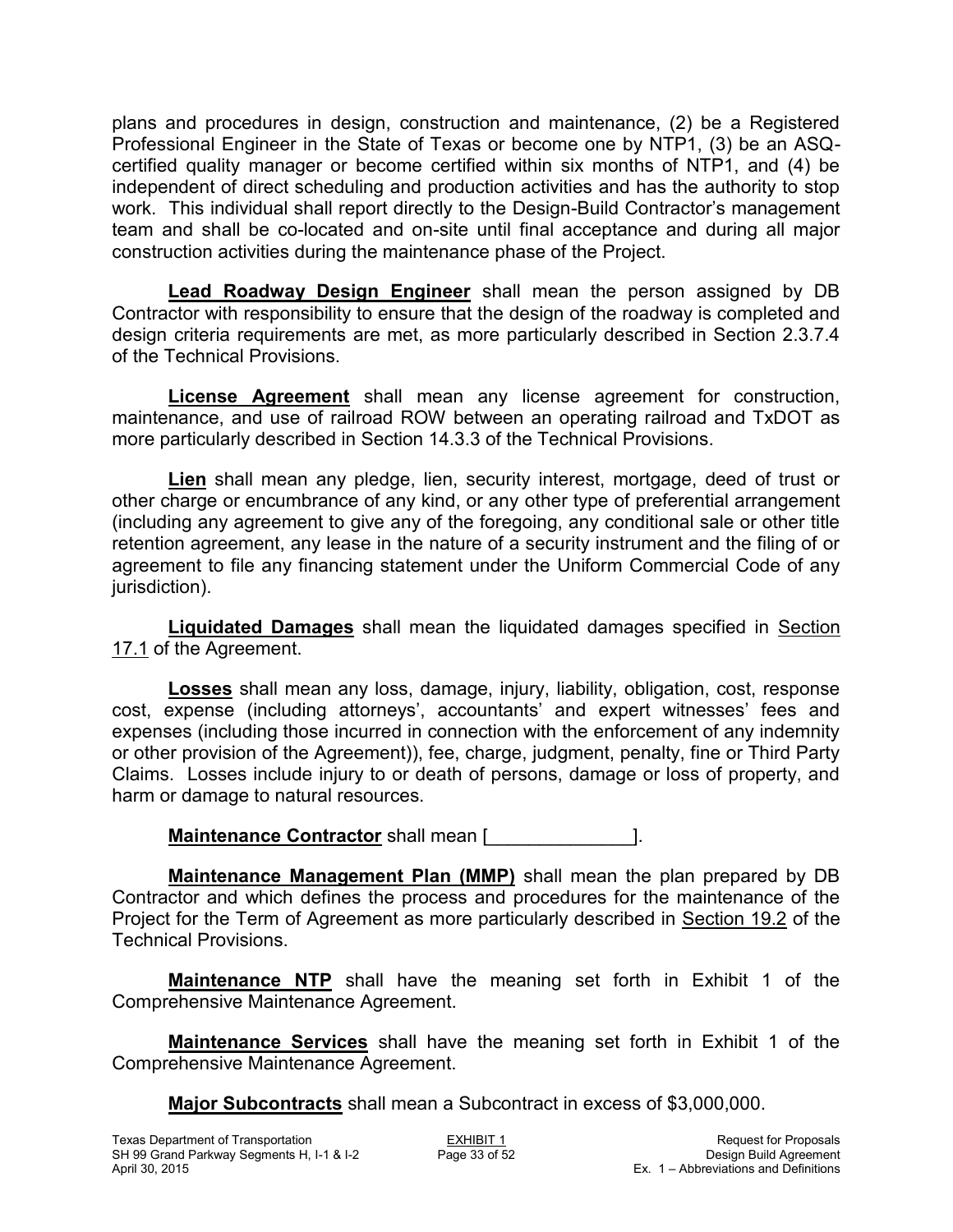**Major Subcontractor** shall mean a Subcontractor who has entered into a Major Subcontract with DB Contractor.

**Management Plans** shall mean all of the management plans listed in Section 2 of the Technical Provisions.

**Maximum Payment Schedule** shall mean the curve described in Section 4.3.3 of the Agreement which constitutes a cap on the aggregate amount of payments which may be made to DB Contractor hereunder at any specified time.

**Misconduct** means, with respect to any individual who is a Disputes Board Member, any one or more of the following:

- (a) Any ex parte communication or discussion between any Disputes Board Member and either Party (or a member of the Conflicts Group on behalf of either Party) or other ex parte communication prohibited under R-10 of the Commercial Rules;
- (b) Any offer, solicitation, discussion, agreement or understanding between any Disputes Board Member and any Party or any other Person regarding (i) remuneration conditioned upon the nature or result of a certain Disputes Board Decision or (ii) employment of the Disputes Board Member by any member of the Conflicts Group following termination of such member's services on the Disputes Board, except for employment as a member of a subsequent Disputes Board or similar disputes board for a project other than the Project;
- (c) The rendition of advice or consultative services to either Party or member of the Conflicts Group; or
- (d) A material lack of the requisite experience under Section 4.1 of the Disputes Board Agreement that was not and could not reasonably have been discovered by the Nominating Party or the Evaluating Party at the time such individual was proposed and approved for inclusion on the Nominating Party's Disputes Board Member Candidates' List, including, by way of example and not limitation, a situation where such individual has materially misrepresented his or her experience to the Parties.

**Municipal Separate Storm Sewer System (MS4)** shall mean the classification of a storm water sewer system of communities that exceed population thresholds established under the TPDES program as more particularly described in Section 4.3.2 of the Technical Provisions.

**National Wetland Inventory** shall mean the system of mapping wetlands in U.S. by the U.S. Fish and Wildlife Service.

**Natural Resource Biologist** shall mean the team member designated by the Environmental Compliance Manager to provide expertise on monitoring impacts on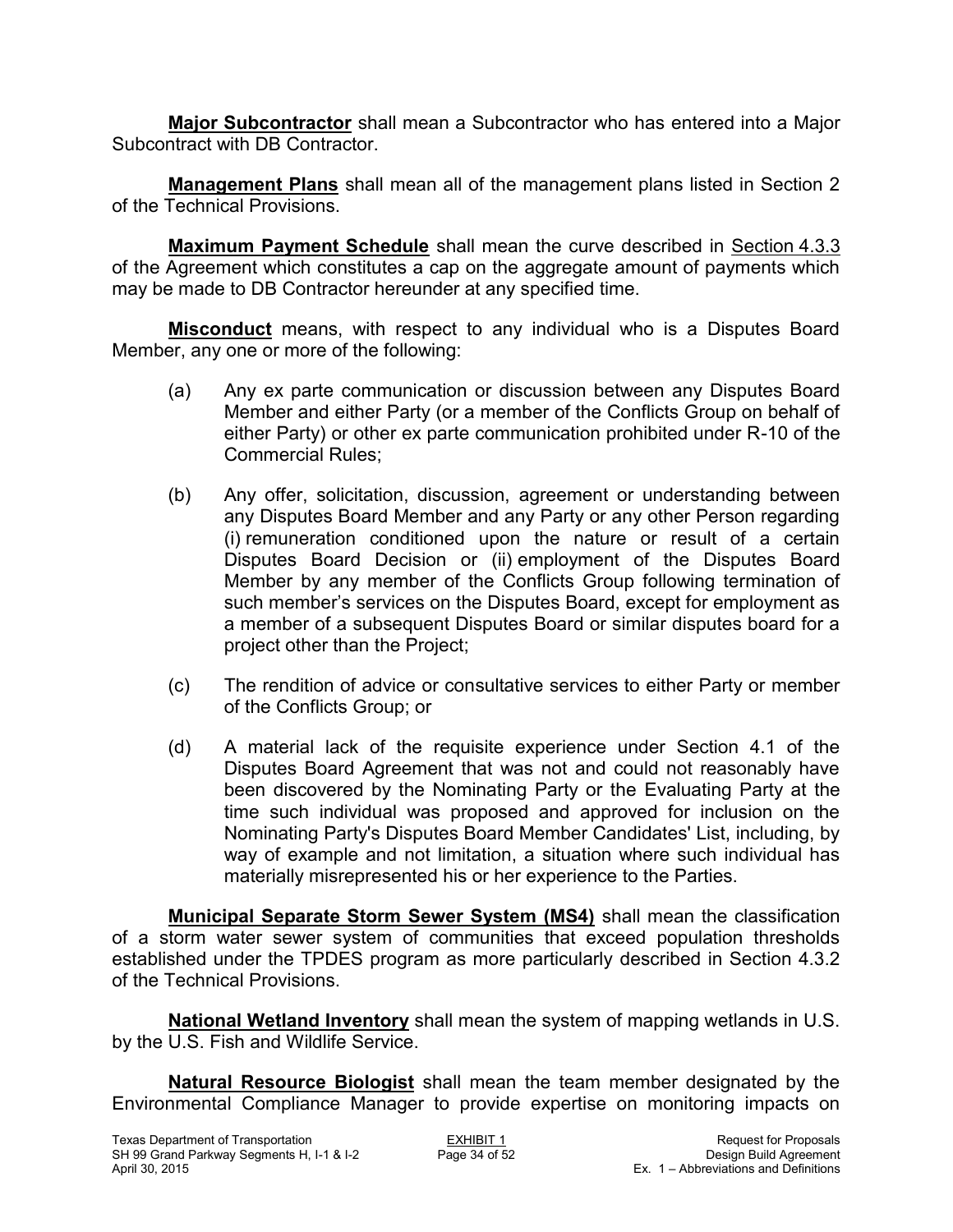wildlife and the natural environment due to construction activities related to the Work as more particularly described in Section 4.4.5 of the Technical Provisions.

**Necessary Basic Configuration Change** shall mean a material change in the Basic Configuration that (a) is necessary to meet the requirements of the DBA Documents as the direct result of an Error in the Concept Plan (with the understanding that a change shall be deemed "necessary" only if the Error creates a problem in which DB Contractor is unable to meet the requirements of the DBA Documents without a material change in the Basic Configuration), (b) necessitates the acquisition of real property falling within clause (b) of the definition for Additional Properties, (c) could not be avoided by the exercise of caution, due diligence, or reasonable efforts by DB Contractor, such as the construction of retaining walls or other reasonable mitigation efforts, and (d) could not be avoided through the granting of a waiver, deviation or design exception from requirements of the DBA Documents by TxDOT.

**New Environmental Approval** shall mean: (a) any Environmental Approval required for the Project, other than TxDOT-Provided Approvals, and (b) any revision, modification, or amendment to any TxDOT-Provided Approval, including any such approval, revision, modification, or amendment required for the drainage easements described in Section 6.10.2 of the Agreement.

**New Utility** shall mean a Utility installed within the Preliminary ROW after the Proposal Due Date, not contained in the Utility Strip Map, and not otherwise known to DB Contractor prior to the Proposal Due Date.

**Nominating Party** has the meaning set forth in the Disputes Board Agreement.

**Nonconforming Work** shall mean Work that does not conform to the requirements of the Contract Documents, the Governmental Approvals, applicable Law or the Design Documents.

**Notice of Intent (NOI)** shall mean the notice of intent prepared and submitted by DB Contractor to the TCEQ under the Construction General Permit for storm water discharges from construction sites as more particularly described in Section 4.3.2 of the Technical Provisions.

**Notice of Partial Termination for Convenience** shall mean written notice issued by TxDOT to DB Contractor terminating part of the Work of DB Contractor for convenience under Section 15.1 of the Agreement.

**Notice of Termination for Convenience** shall mean written notice issued by TxDOT to DB Contractor terminating the Work of DB Contractor for convenience under Section 15.1 of the Agreement.

**NTP1** means a written notice issued by TxDOT to DB Contractor authorizing DB Contractor to proceed with the portion of the Work described in Section 4.1.3 of the Agreement.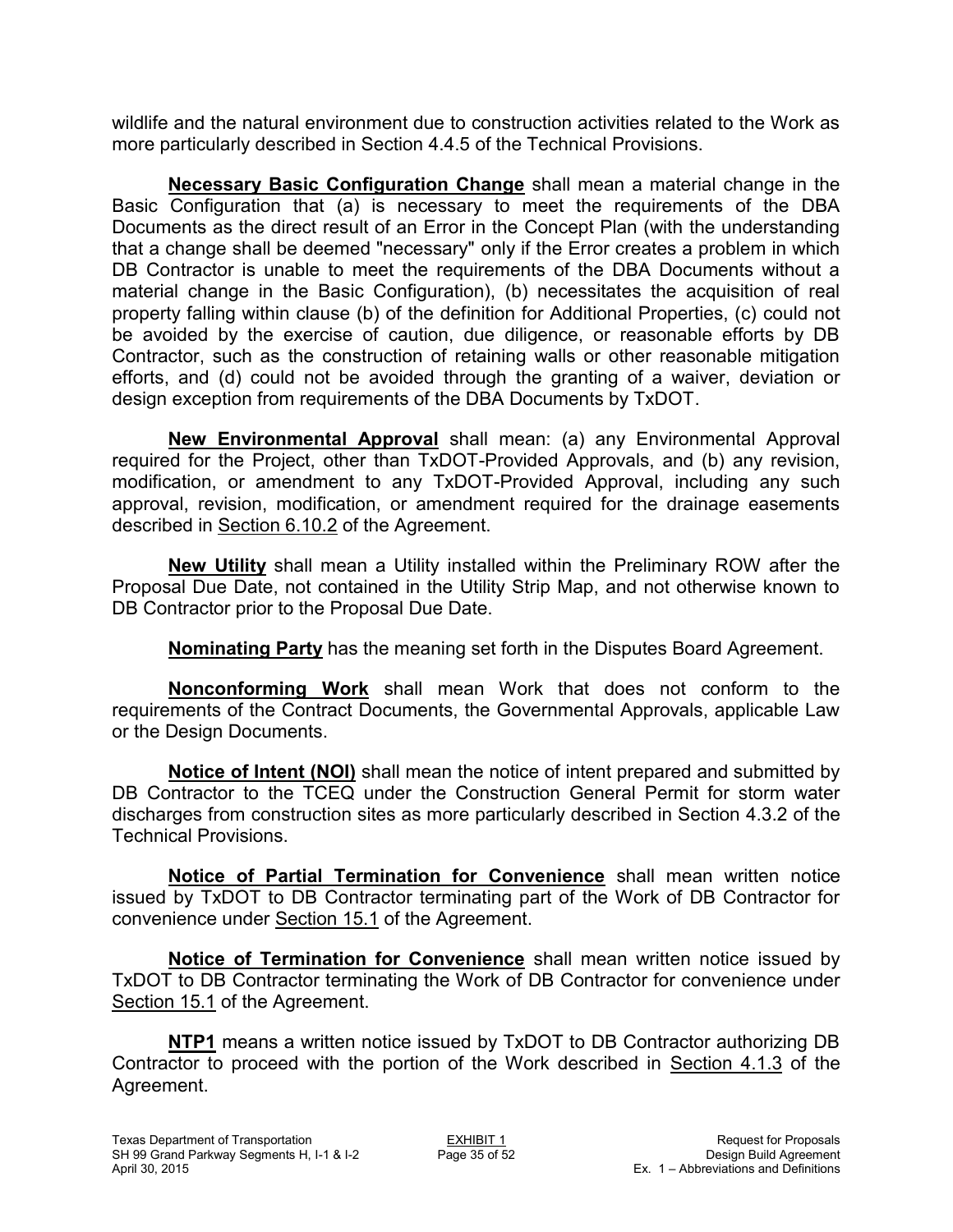**NTP1 Payment Bond Amount** has the meaning set forth in Section 8.1.2 of the Agreement.

**NTP1 Performance Bond Amount** has the meaning set forth in Section 8.1.1 of the Agreement.

**NTP2** means a written notice issued by TxDOT to DB Contractor pursuant to Section 4.1.4 of the Agreement authorizing DB Contractor to proceed with the remaining Work and other activities pertaining to the Project.

**NTP2 Payment Bond Amount** has the meaning set forth in Section 8.1.4 of the Agreement.

**NTP2 Performance Bond Amount** has the meaning set forth in Section 8.1.3. of the Agreement.

**Off-Peak Period** means weeknights from 8:01 p.m. to 5:59 a.m. and weekends from 8:01 p.m. on Friday to 5:59 a.m. on Monday.

**Open Book Basis** shall mean providing TxDOT all underlying assumptions and data associated with pricing or compensation (whether of DB Contractor or TxDOT) or adjustments thereto, including assumptions as to costs of the Work, schedule, composition of equipment spreads, equipment rates, labor rates, productivity, estimating factors, design and productivity allowance, contingency and indirect costs, risk pricing, discount rates, interest rates, and other items reasonably required by TxDOT to satisfy itself as to the reasonableness of the amount.

**Option Notice to Proceed or Option NTP** shall mean a written notice issued by TxDOT to DB Contractor pursuant to Section 4.1.6 of the Agreement authorizing DB Contractor to include the Fisher Road Option in the Work.

**Option Work** means all work required to complete the Fisher Road Option in accordance with Section 1.5 of the Technical Provisions.

**Ordinary Surface Finish** shall have the meaning set forth in Section 13.3.1 of the Technical Provisions.

**Party** shall mean DB Contractor or TxDOT, as the context may require, and "**Parties**" shall mean DB Contractor and TxDOT, collectively.

**Payment Activities** shall mean all of the Work associated with a Schedule Activity that has been cost-loaded in accordance with Table 2-2 and Section 2.2.2.8 of the Technical Provisions.

**Payment Bond** shall mean the NTP1 Payment Bond described in Section 8.1.2 and/or NTP2 Payment Bond described in Section 8.1.4, as applicable.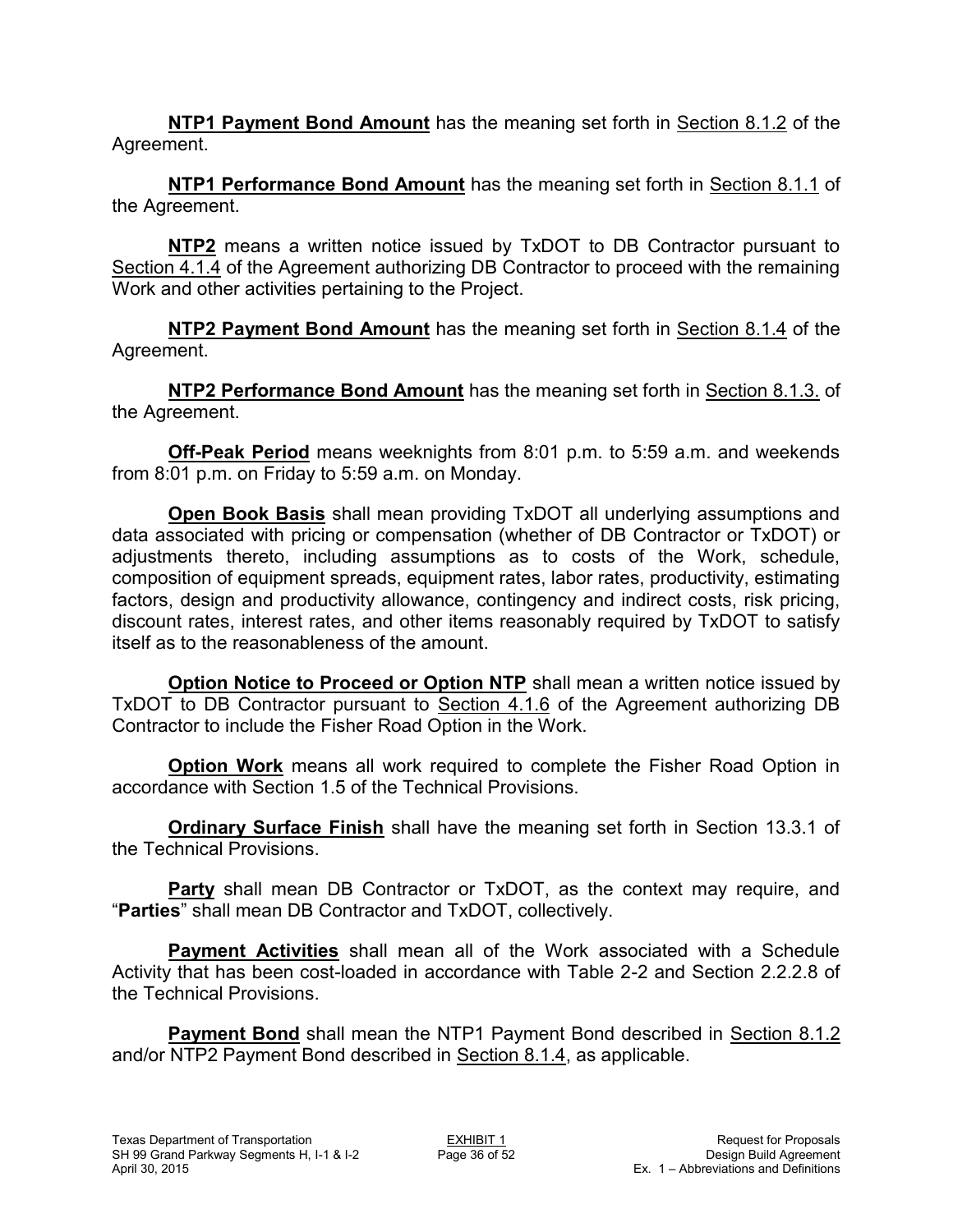**PCO Notice** shall have the meaning set forth in Section 13.3.2.3 of the Agreement.

**Peak Period** means 6:00 a.m. to 8:00 p.m. Monday through Friday.

**Performance Bond** shall mean the NTP1 Performance Bond described in Section 8.1.1 and/or NTP2 Performance Bond described in Section 8.1.3, as applicable.

**Person** shall mean any individual, corporation, joint venture, limited liability company, company, voluntary association, partnership, trust, unincorporated organization or Governmental Entity.

**Plans** means (only where capitalized) contract drawings, working drawings, supplemental drawings, detail sheets or exact reproductions thereof, which show the location, character, dimensions and details of the Construction Work to be done.

**Possession and Use Agreement (PUA)** shall have the meaning set forth in Section 7.4.1 of the Technical Provisions.

**PMP Elements** shall have the meaning set forth in Section 2 of the Technical Provisions.

**Preliminary Design Submittal** shall mean the submittal by DB Contractor for review and comment by TxDOT of horizontal and vertical geometrics, bridge clearances and limits of Work as required under Section 2.3.7.5 of the Technical Provisions.

**Preliminary Bridge Layouts** shall mean the bridge layouts prepared subsequent to the Corridor Structure Type Study and Report described in Section 13.1 of the Technical Provisions.

**Preliminary Project Baseline Schedule (PBS-1)** shall mean the original Project Schedule submitted with the Proposal.

**Preliminary ROW** shall mean any real property (which term is inclusive of all estates and interests in real property), including detention ponds as well as improvements and fixtures, within the proposed ROW lines established on the Concept Plan, as such limits may be adjusted from time to time in accordance with the Contract Documents. The term specifically includes all air space, surface rights, and subsurface rights within the limits of the ROW.

**Price** shall mean the price set forth in **Section 12.1.1** of the Agreement, as it may be modified from time to time in accordance with the express provisions of the Agreement.

**Professional Services** shall mean all Work performed under the Agreement other than Construction Work, including the following services and Work: (a) design and engineering; (b) right of way acquisition services; (c) surveying; (d) Utility Adjustment design; and (e) environmental permitting and compliance services.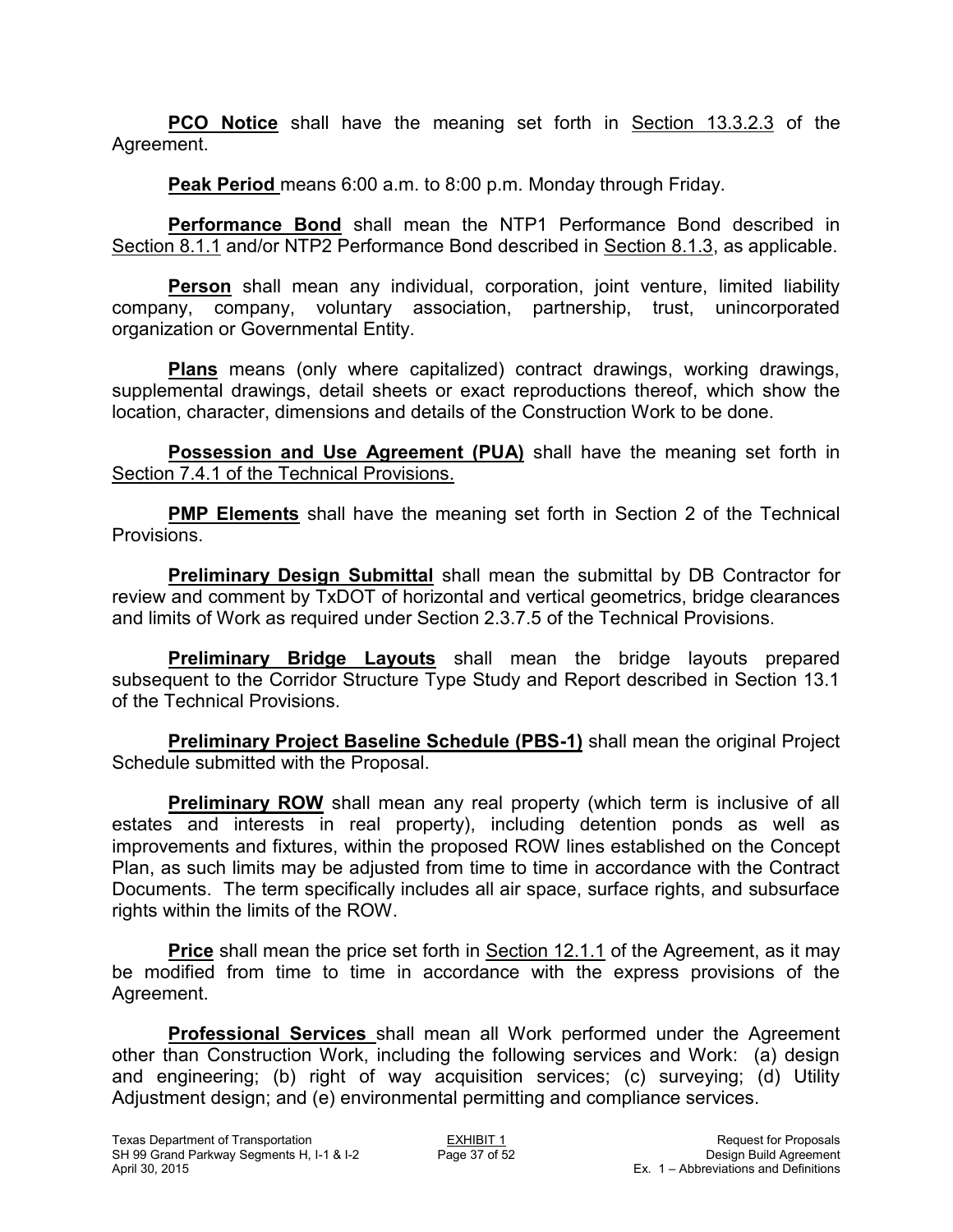**Program Manager** shall mean \_\_\_\_\_\_\_\_\_\_\_ or such other Person (including the entity, as well as its personnel) designated in writing by TxDOT as its Program Manager.

**Progress Payment Certificate** shall have the meaning set forth in Section 12.7 of the Agreement

**Progress Report** shall mean the monthly report that DB Contractor must prepare and submit to TxDOT as more particularly described in Section 7.3.2 of the Technical Provisions.

**Project** or **Project Right of Way** shall have the meaning set forth in Recital B to the Agreement.

**Project Baseline Schedule (PBS)** shall mean the schedule consistent with the Completion Deadlines, submitted by DB Contractor for approval as a condition of NTP2, setting forth the approved schedule of Work against which any subsequent schedule amendments are tracked, as more particularly described in Section 2.2.1.1 of the Technical Provisions.

 **Project Management Plan (PMP)** shall mean the document complying with BS ENO ISO 9001 and BS EN ISO 14001, as appropriate, and approved by TxDOT, describing quality assurance and quality control activities necessary to manage the development, design, construction, operation and maintenance of the Project, containing the TxDOT-approved component parts, plans and documentation described in Section 2 and Attachment 2-1 to the Technical Provisions.

**Project Manager (PM)** shall mean the individual designated by DB Contractor and approved in writing by TxDOT in the position to take full responsibility for the prosecution of the Work and will act as a single point of contact on all matters on behalf of DB Contractor, pursuant to Section 2.2.2 of the Agreement.

**Project Office** shall mean the facility/location at which the DB Contractor and TxDOT are to co-locate for the Term of the Agreement as described and meeting the requirements of Section 2.11 of the Technical Provisions.

**Project ROW or Project Right of Way** shall mean the Preliminary ROW and the Additional Properties, but excluding therefrom any portion of the Preliminary ROW eliminated from the Project by a Change Order.

**Project Schedule** shall mean one or more, as applicable, of the logic-based critical path schedules (the Project Baseline Schedule, the Project Status Schedule and the Project Recovery Schedule) for all Work leading up to and including Final Acceptance, and for tracking the performance of such Work, as the same may be revised and updated from time to time in accordance with Section 2.2.1 of the Technical Provisions.

**Project Specific Locations** shall mean areas in which DB Contractor proposes Project-specific activities in connection with the Work not within the Project ROW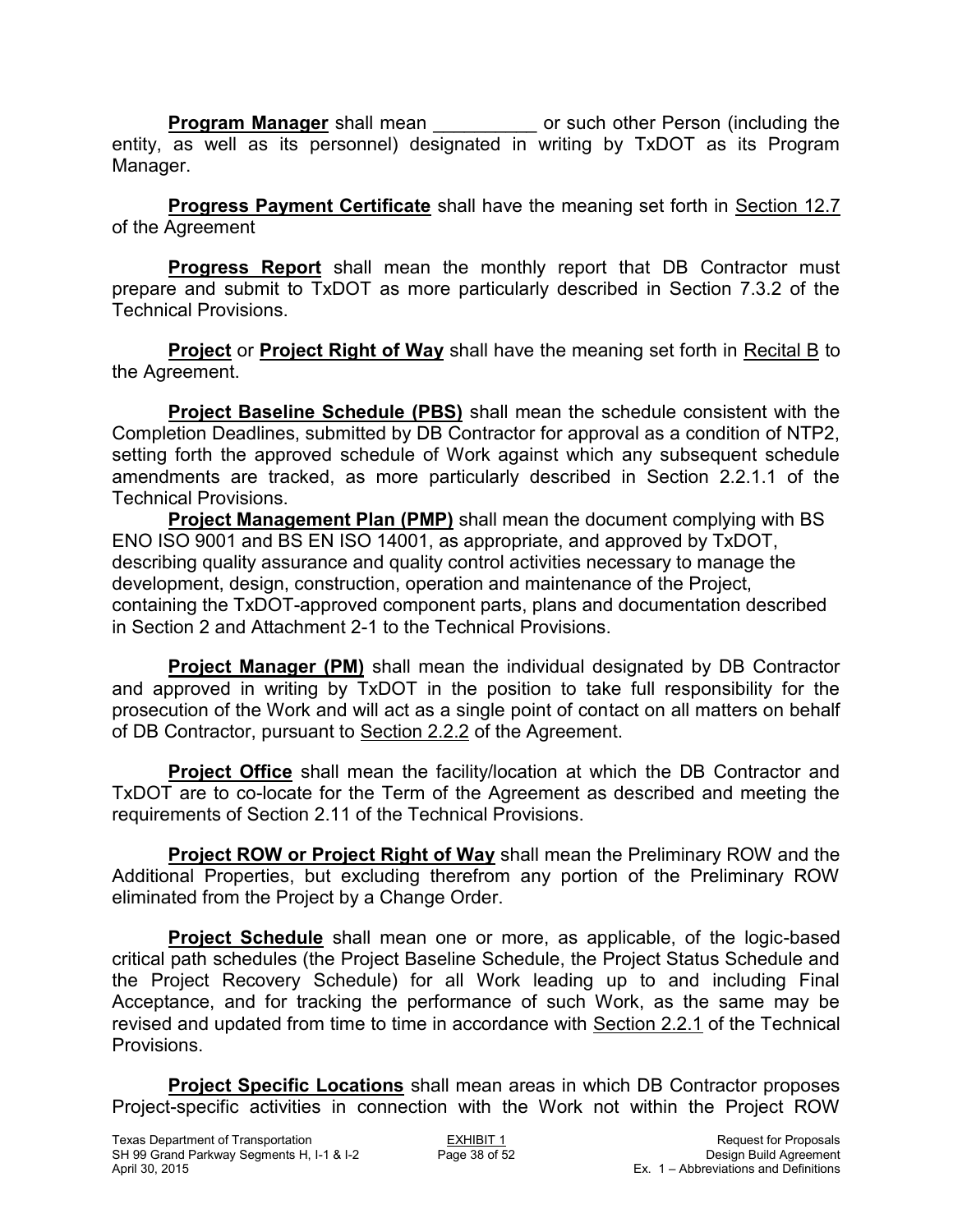boundaries identified in the NEPA Approval, such as construction work sites, field office locations, temporary work areas, staging areas, storage areas, and earth work material borrow sites.

**Project Status Schedule Update** shall mean the update of the Project Schedule to reflect the current status of the Project, as more particularly described in Section 2.2.3 of the Technical Provisions.

**Project Utility Adjustment Agreement (PUAA)** shall mean an agreement between DB Contractor and a Utility Owner which sets forth terms and conditions for one or more Utility Adjustments, as the same may be amended or supplemented from time to time and as more particularly described in Section 6.1.3.1 of the Technical Provisions. A document is a "Project Utility Adjustment Agreement" if it meets the foregoing definition, without regard to the title of the document.

- (a) Project Utility Adjustment Agreement (DB Contractor-Managed) shall mean a Project Utility Adjustment Agreement providing for design and construction by DB Contractor of the Utility Adjustment(s) addressed therein.
- (b) Project Utility Adjustment Agreement (Owner-Managed) shall mean a Project Utility Adjustment Agreement providing for design and construction by the Utility Owner of the Utility Adjustment(s) addressed therein.

**Proposal** shall mean DB Contractor's original Proposal submitted in response to the RFP, including any clarifications.

**Proposal Due Date** shall mean August 21, 2015 the deadline for submission of the Proposal to TxDOT.

**Proposer** shall mean each entity that was shortlisted based on TxDOT's evaluation of submissions in response to the Request for Qualifications for the Project issued on July 31, 2014, as amended.

**Proprietary Intellectual Property** shall mean Intellectual Property created, used, applied or reduced to practice in connection with the Project or the Work that derives commercial value from its protection as a trade secret under applicable Law or from its protection under patent law.

**Protection in Place** shall mean any action taken to avoid damaging a Utility which does not involve removing or relocating that Utility, including staking the location of a Utility, exposing the Utility, avoidance of a Utility's location by construction equipment, installing steel plating or concrete slabs, encasement in concrete, temporarily de-energizing power lines, and installing physical barriers. The term includes both temporary measures and permanent installations meeting the foregoing definition.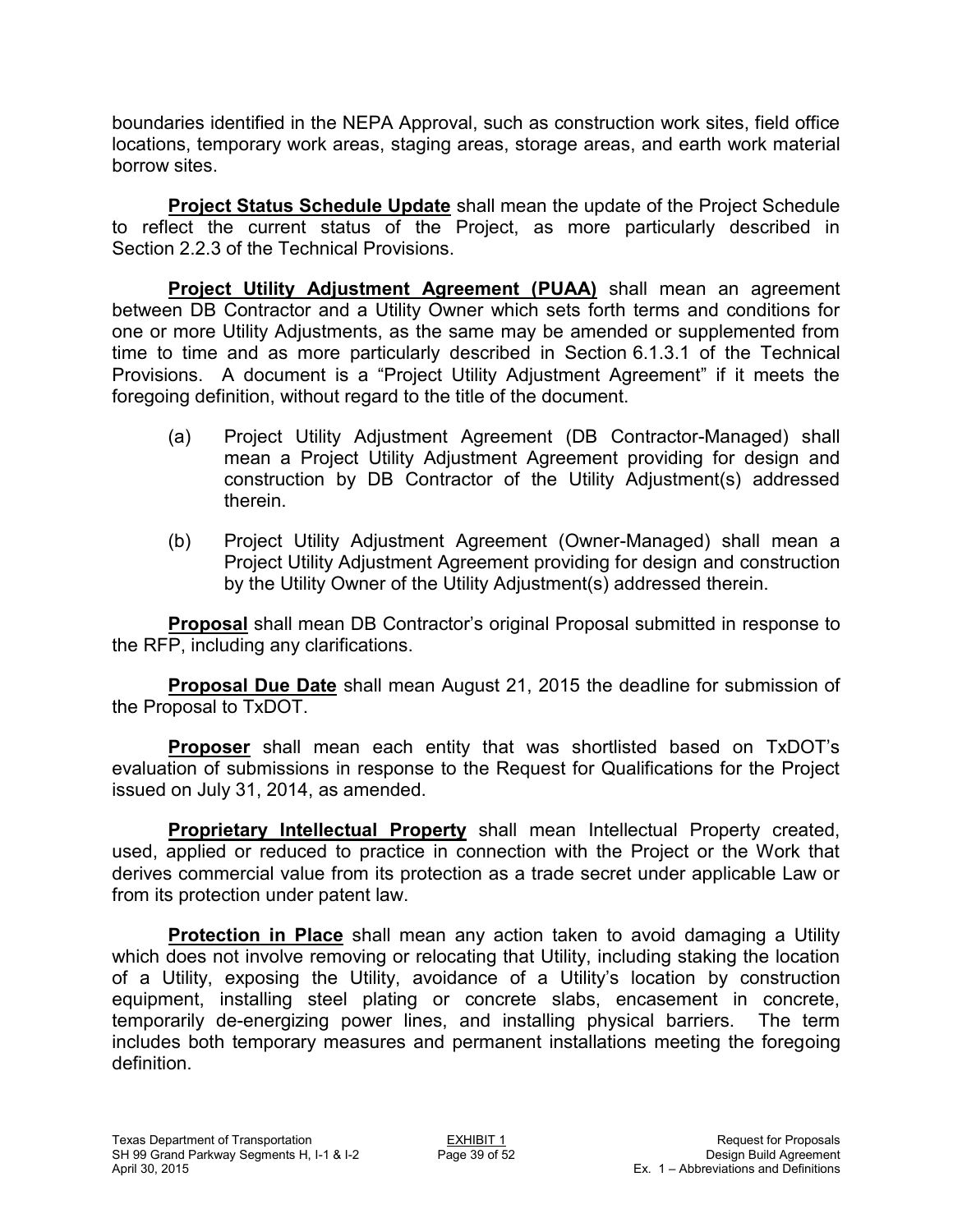**Public Information Act** shall mean the Texas Government Code Chapter 552.001 *et seq*., as amended from time to time.

**Public Information and Communications Plan (PICP)** shall mean the plan setting forth procedures by which DB Contractor works with TxDOT to inform, coordinate with, educate and engage Customer Groups, as more particularly described in Section 3.2.1 of the Technical Provisions.

**Public Information Coordinator** shall mean the person designated by DB Contractor to manage DB Contractor's public information activities as more particularly described in Section 3.2.2 of the Technical Provisions.

**Punch List** shall mean the itemized list of the Work which remains to be completed after Substantial Completion has been achieved and before Final Acceptance, the existence, correction and completion of which will have no material or adverse effect on the normal and safe use and operation of the Project.

**Quality Management Plan (QMP)** shall mean the set of TxDOT-approved plans for quality management and control of the Project and Work, as described in Section 2.3 of the Technical Provisions.

**Quitclaim Deed** shall mean a quitclaim deed to be executed by a Utility Owner relinquishing its rights to maintain a Utility in a particular location, as more particularly described in Section 6.2.4.4 of the Technical Provisions.

**Recognized Environmental Condition** shall have the meaning set forth in ASTM E-1527-05.

**Record Drawings** means construction drawings and related documentation revised to show significant changes made during the construction process; usually based on marked-up Final Design Documents furnished by DB Contractor; also known as as-built plans.

**Recovery Schedule** shall mean the schedule DB Contractor is required to provide under Section 4.5 of the Agreement.

**Reference Information Documents (RID)** shall mean those documents listed in Exhibit 19 to the Agreement. Except as expressly provided in the Contract Documents, the Reference Information Documents are not considered Contract Documents and were provided to DB Contractor for informational purposes only and without representation or warranty by TxDOT.

**Registered Professional Engineer** shall mean a person who is duly licensed and registered by the Texas Board of Professional Engineers to engage in the practice of engineering in the State.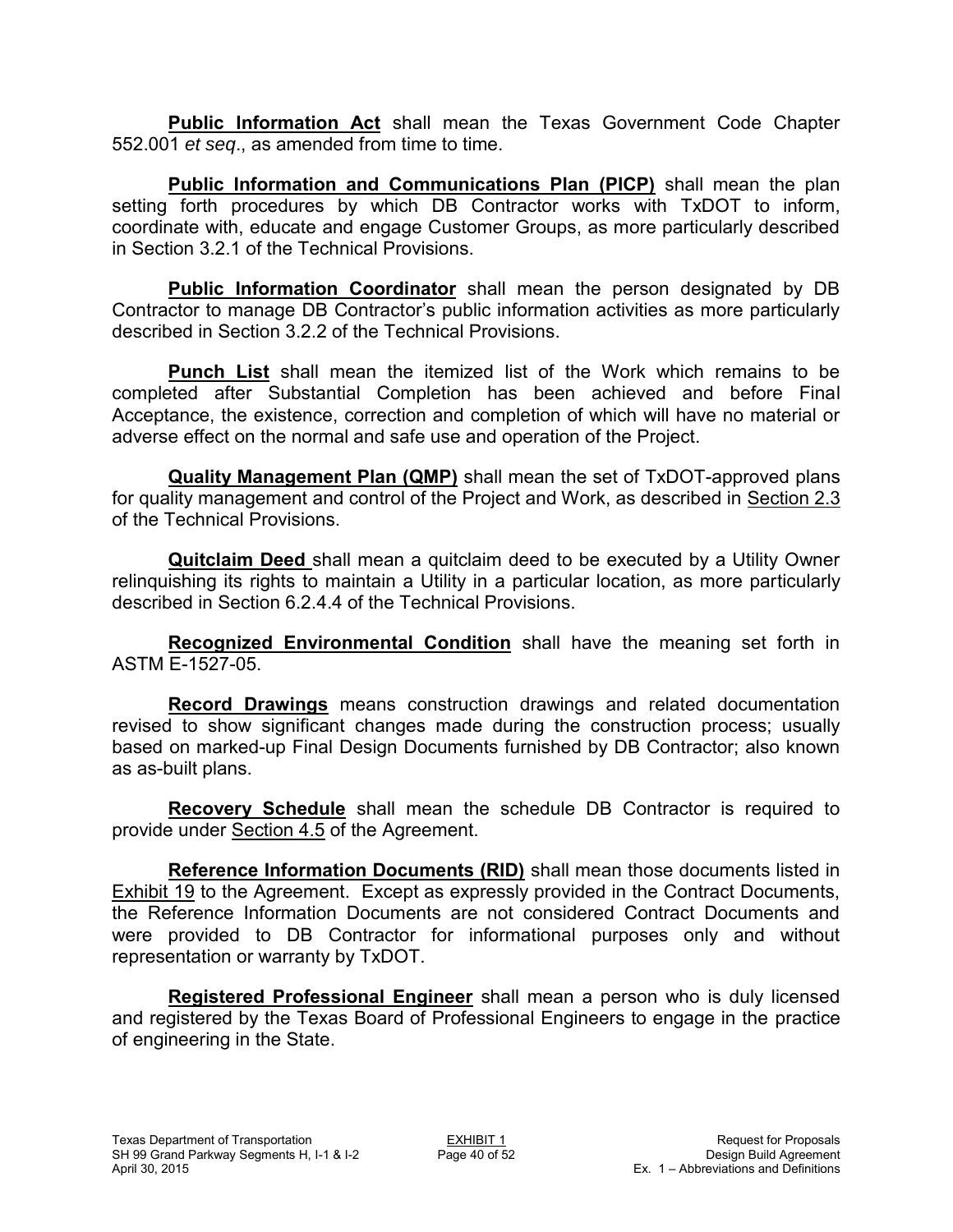**Registered Professional Land Surveyor (RPLS)** shall mean a person registered by the Texas Board of Professional Land Surveying to practice the profession of land, boundary, or property surveying or other similar professional practices.

**Release of Hazardous Materials** means any spill, leak, emission, release, discharge, injection, escape, leaching, dumping or disposal of Hazardous Materials into the soil, air, water, groundwater or environment, including any exacerbation of an existing release or condition of Hazardous Materials contamination.

**Released for Construction Documents** shall DB Contractor's Design Documents issued for the purpose of construction which have been reviewed and accepted by TxDOT, as applicable, authorizing construction.

**Replacement Housing Calculation** shall mean the opportunity to provide the displaced person with the financial assistance to purchase or rent and occupy a comparable replacement dwelling without involuntarily incurring additional financial means due to the displacement.

**Replacement Utility Property Interest** shall mean any permanent right, title or interest in real property outside of the Project ROW (e.g., a fee or an easement) which is acquired for a Utility being reinstalled in a new location as a part of the Utility Adjustment Work. The term specifically excludes any statutory right of occupancy or permit granted by a Governmental Entity for occupancy of its real property by a Utility.

**Request for Change Order** shall mean a written notice issued by DB Contractor to TxDOT under Section 13.3.2.5 of the Agreement, advising TxDOT that DB Contractor seeks a Change Order.

**Request for Change Proposal** shall mean a written notice issued by TxDOT to DB Contractor under Section 13.2.1 of the Agreement, advising DB Contractor that TxDOT may issue a TxDOT-Directed Change or wishes to evaluate whether to initiate such a change pursuant to Section 13.2.1 of the Agreement.

**Request for Information (RFI)** shall mean a written request prepared by DB Contractor after Design Documents have been released for construction to initiate the process for potential design changes or clarifications.

**Request for Partnering** shall have the meaning set forth in Section 13.3.2.2 of the Agreement.

**Request for Proposals (RFP)** shall have the meaning as set forth in Recital E of the Agreement.

**Retainage Bond** shall mean the bond required in accordance with Section 8.1.5 of the Agreement.

**RFP Documents** shall mean all of the information and materials supplied to DB Contractor in connection with the issuance of the RFQ, the RFP, including Instructions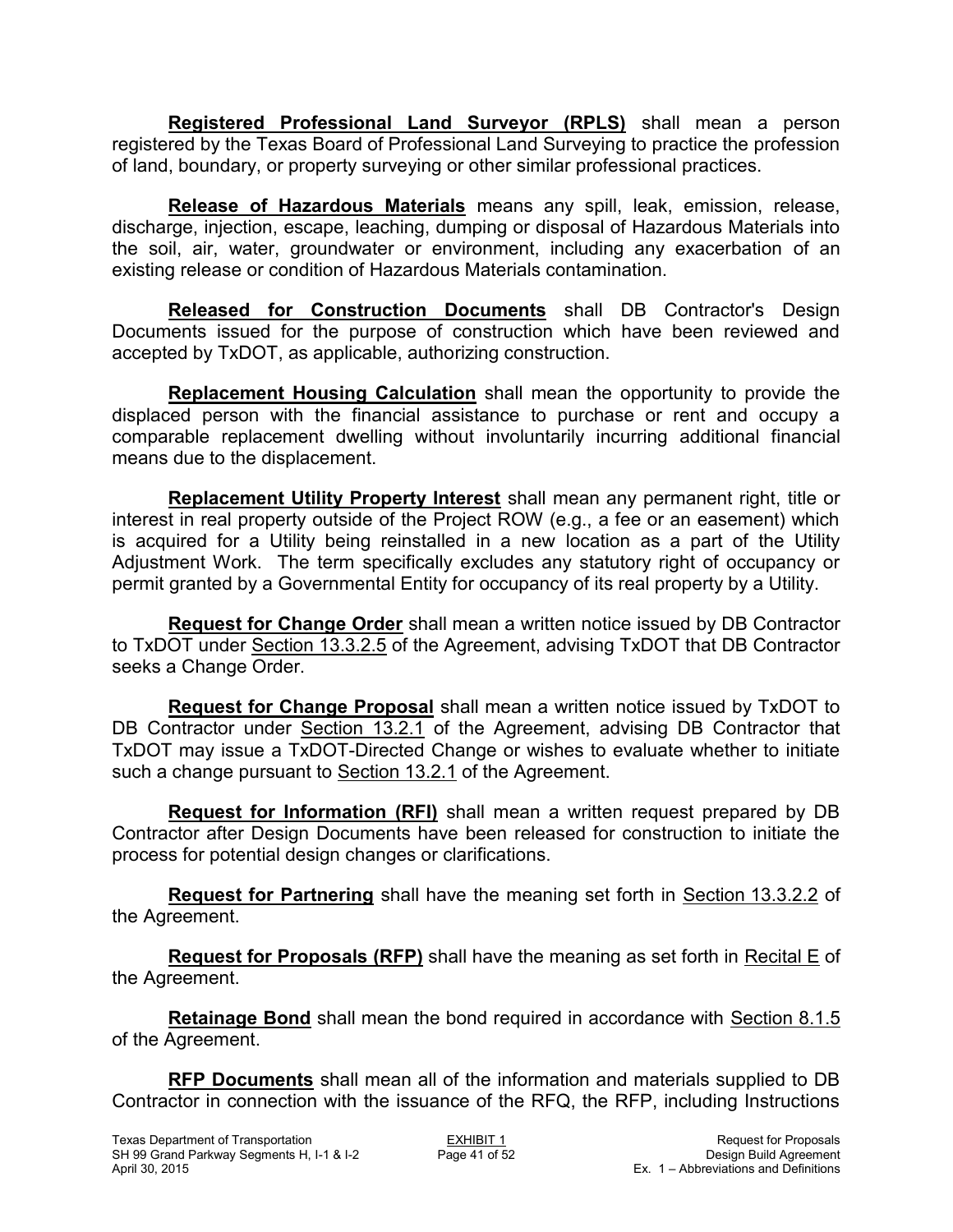to Proposers, the Contract Documents, the CMA Documents and the Reference Information Documents and any addenda issued in connection therewith.

**RFQ** or **Request for Qualifications** shall have the meaning as set forth in Recital C of the Agreement.

**Right of Entry (ROE) Agreement** shall mean a written agreement between the record title owner and DB Contractor granting TxDOT, DB Contractor or assignees permission to enter the applicable parcel that is to be acquired.

**ROW Acquisition Plan** or **Right of Way Acquisition Plan** shall mean the DB Contractor's plan, approved by TxDOT in accordance with Section 7 of the Technical Provisions, for acquisition of real property for the Project.

**ROW Administrator** shall mean TxDOT's representative responsible for the management of all matters pertaining to real property for the Project.

**ROW Acquisition Manager** shall mean DB Contractor's representative responsible for the preparation and quality review of all documents required for the acquisition of the Project ROW.

**Rules** shall mean Chapter 9 of Title 43, Texas Administrative Code.

**Safety and Health Plan** shall have the meaning as set forth in Section 2.7 of the Technical Provisions.

**Safety Manager** shall mean the person assigned by Design-Build Contractor with responsibility to carry out the Safety and Health Plan and all safety-related activities, including training and enforcement of safety operations, as more particularly described in Section 2.7 of the Technical Provisions.

**Schedule Activity(ies)** shall mean the smallest division of the Work at each WBS level to be tracked in the Project Schedule. Schedule Activities are activities critical in ensuring the timely completion of the Project. In addition to construction tasks, Schedule Activities include quality assurance tasks, environmental tasks, fabrication of structural steel and precast and prestressed concrete structures, material and equipment procurement, Utility Adjustment Work and delivery to the site or storage locations and maintenance of traffic tasks.

**Service Line** shall mean a utility line, up to and including the meter, that connects to a main line and services individuals, businesses and other entities.

**Site** shall mean Preliminary ROW, Additional Properties, Replacement Utility Property Interests, and any temporary rights or interests that DB Contractor may acquire at its own cost and expense in connection with the Project.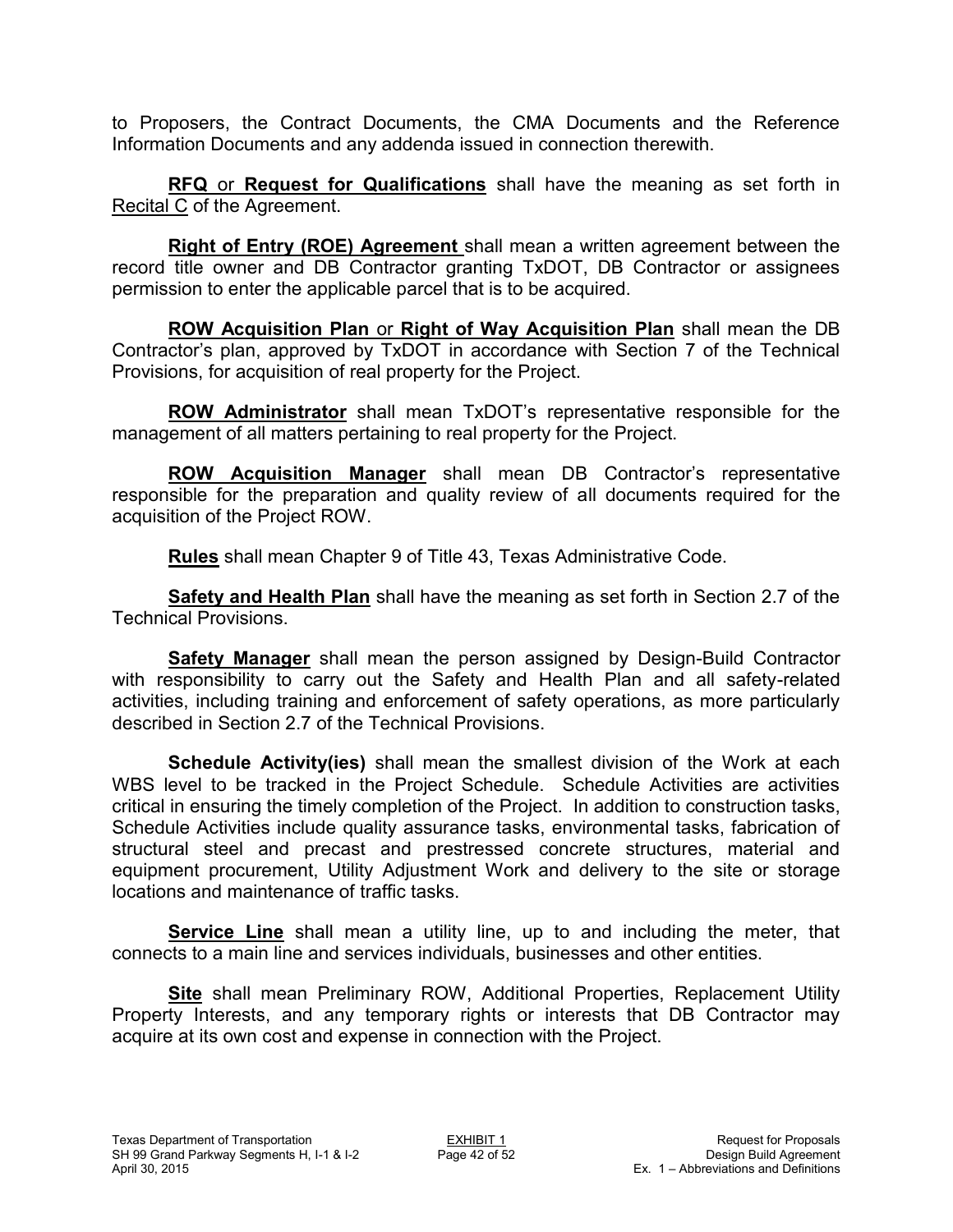**Site Investigation Report (SIR)** shall mean the report summarizing the DB Contractor's Hazardous Materials investigative work as required by Section 4.3.5 of the Technical Provisions.

**Source Code** and **Source Code Documentation** shall mean software written in programming languages, such as C and Fortran, including all comments and procedural code, such as job control language statements, in a form intelligible to trained programmers and capable of being translated into object or machine readable code for operation on computer equipment through assembly or compiling, and accompanied by documentation, including flow charts, schematics, statements of principles of operations, architectural standards, and commentary, explanations and instructions for compiling, describing the data flows, data structures, and control logic of the software in sufficient detail to enable a trained programmer through study of such documentation to maintain and/or modify the software without undue experimentation. Source Code and Source Code Documentation also include all modifications, additions, substitutions, updates, upgrades and corrections made to the foregoing items.

**State** shall mean the State of Texas.

**State Highway (SH)** means a highway designated as part of the state highway system under Section 201.103, Texas Transportation Code.

**Subcontract** shall mean any agreement by DB Contractor with any other Person, Subcontractor or Supplier to perform any part of the Work or provide any materials, equipment or supplies for any part of the Work, or any such agreement at a lower tier, between a Subcontractor and its lower tier Subcontractor or a Supplier and its lower tier Supplier, at all tiers.

**Subcontractor** shall mean any Person with whom DB Contractor has entered into any Subcontract to perform any part of the Work or provide any materials, equipment or supplies for the Project on behalf of DB Contractor and any other Person with whom any Subcontractor has further subcontracted any part of the Work, at all tiers.

**Subcontractor Dispute** shall have the meaning set forth in Section 19.4 of the Agreement.

**Submittal** shall mean any document, work product or other written or electronic end product or item required under the Contract Documents to be delivered or submitted to TxDOT.

**Substantial Completion** shall mean the occurrence of all of the events and satisfaction of all of the conditions set forth in Section 20.1.1.2 of the Agreement, as and when confirmed by TxDOT's issuance of a Certificate of Substantial Completion.

**Substantial Completion Deadline** shall mean the deadline as determined pursuant to in Section 4.2.1.1 of the Agreement, as such deadline may be adjusted by Change Order pursuant to the Agreement.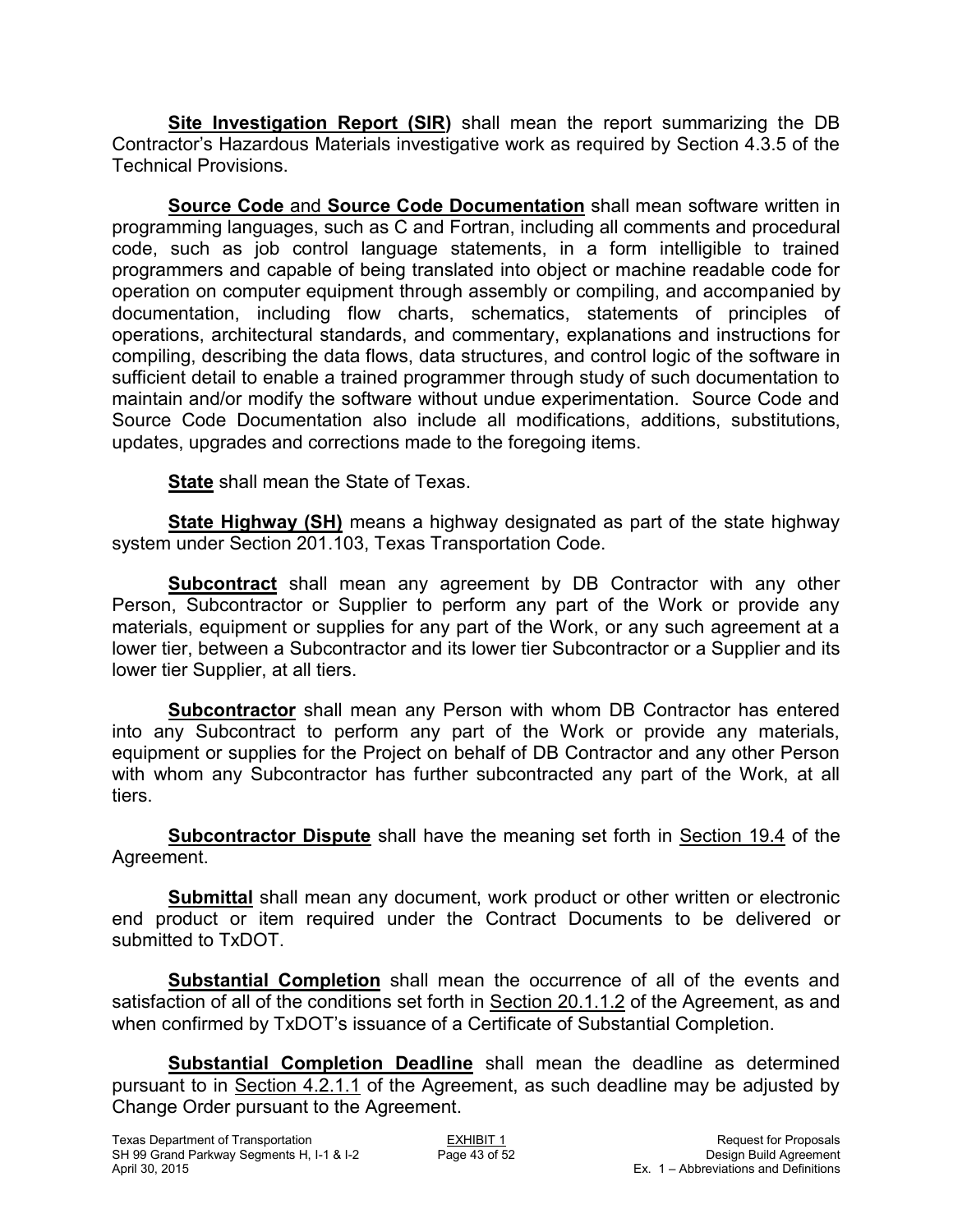**Supplemental Utility Assembly** shall mean the collection of agreements, plans and other information and materials which DB Contractor is required to submit to TxDOT in connection with each Utility Adjustment being added to an existing PUAA by means of a UAAA, as more particularly described in Section 6 of the Technical **Provisions** 

**Supplier** shall mean any Person not performing work at or on the Site which supplies machinery, equipment, materials, hardware, software, systems or any other appurtenance to the Project to DB Contractor or to any Subcontractor in connection with the performance of the Work. Persons who merely transport, pick up, deliver or carry materials, personnel, parts or equipment or any other items or persons to or from the Site shall not be deemed to be performing Work at the Site.

**Surety** shall mean each properly licensed surety company, insurance company or other Person approved by TxDOT, which has issued any Payment Bond, Performance Bond, or Warranty Bond.

**Systems Integrator (SI)** shall mean the contractor, under separate contract to TxDOT, which shall design, construct, supply, install, test and commission the ETCS for the Project, including scanners, readers, loops, enforcement mechanisms and other equipment necessary for the toll systems.

**Tangible Net Worth** shall mean the difference between (the sum of paid-in capital stock plus preferred stock plus retained earnings) less (the sum of treasury stock plus minority interest plus intangible assets e.g., goodwill, patents, licenses), all determined in accordance with Generally Accepted Accounting Principles and as interpreted by the Securities and Exchange Commission in connection with financial statements filed pursuant to the Securities Exchange Act of 1934.

**Technical Provisions (TP)** means the document entitled "Technical Provisions SH 99 Grand Parkway Segments H, I-1 and I-2" issued with the Agreement and having the priority set forth in Section 1.2.1 of the Agreement, as such document may be revised or amended pursuant to the Agreement.

**Term** shall mean the period of time commencing upon issuance by TxDOT of NTP1 and continuing thereafter through Final Acceptance of the Project, unless terminated earlier in accordance with this Agreement.

**Termination for Convenience** shall mean a termination of the Agreement made pursuant to Section 15.1 of the Agreement.

**Texas Accessibility Standards** shall mean the standards for accessibility and regulations issued by the Texas Department of Licensing and Regulation.

**Third Party Claims** shall mean any and all claims, disputes, disagreements, causes of action, demands, suits, actions, judgments, investigations or proceedings brought by a Person that is not a Party with respect to damages, injuries, liabilities,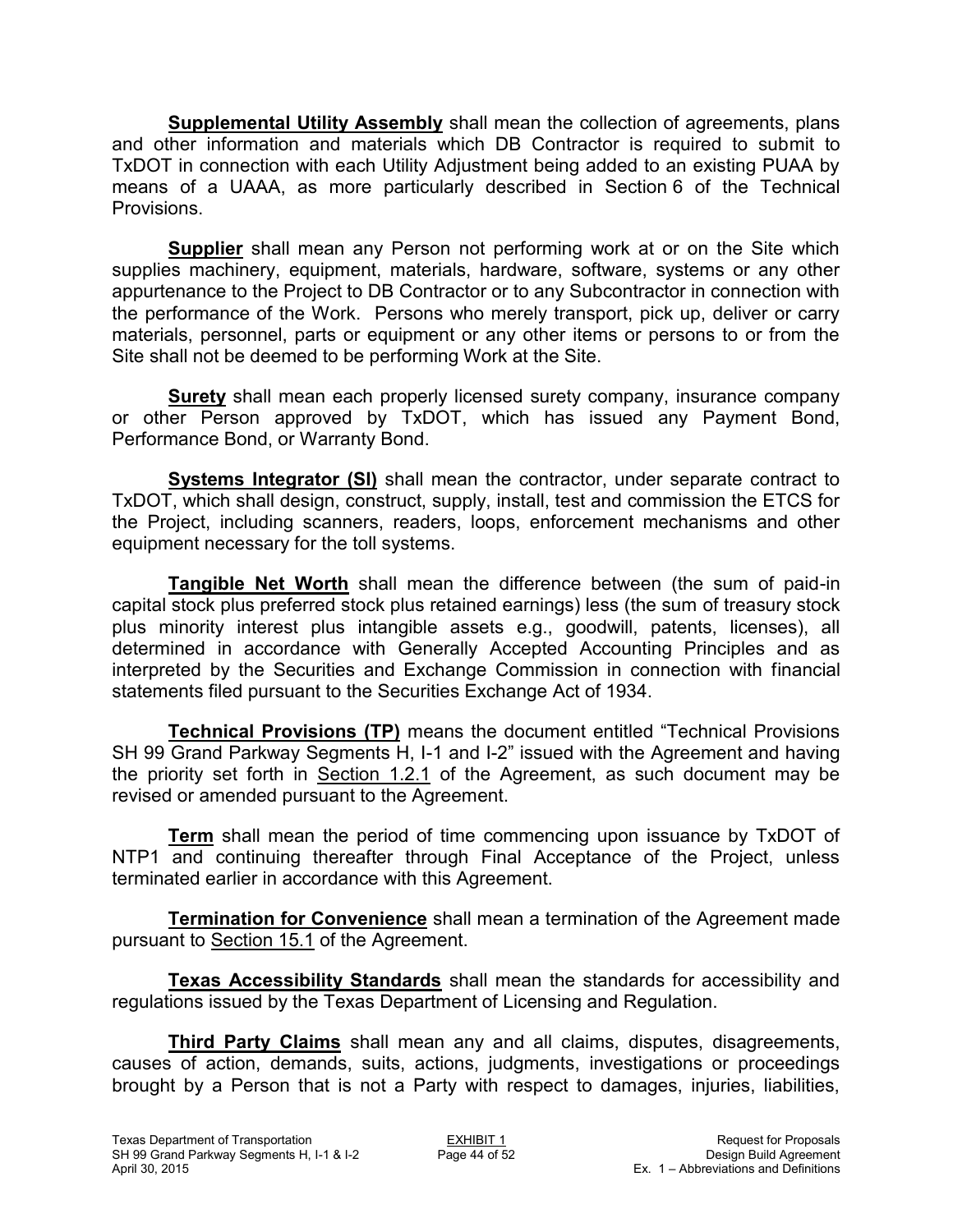obligations, losses, costs, penalties, fines or expenses (including attorneys' fees and expenses) sustained or incurred by such Person.

**Threatened or Endangered Species** shall mean any species listed by the USFWS as threatened or endangered pursuant to the Endangered Species Act, as amended, 16 U.S.C. §§ 1531, *et seq.* or any species listed as threatened or endangered pursuant to the State endangered species act.

**TIFIA Baseline** has the meaning set forth in Section 1.9.2.2 of the Agreement.

**TIFIA Environmental Laws** has the meaning set forth in Exhibit 23 to the Agreement.

**TIFIA Lender** has the meaning set forth in Exhibit 23 to the Agreement.

**TIFIA Loan Agreement** has the meaning set forth in Exhibit 23 to the Agreement.

**TIFIA MAE** has the meaning set forth in Exhibit 23 to the Agreement.

**TIFIA Parties** has the meaning set forth in Section 1.9.2.2 of the Agreement.

**Time and Materials Change Order** shall mean a Change Order issued in accordance with Section 13.7 of the Agreement.

**Toll Zone** shall mean the zone within which a toll transaction takes place for one direction of traffic at a single geographic location, in connection with which DB Contractor shall provide coordination services with the Systems Integrator and TxDOT.

**Toll Zone Work** shall mean all general roadway Work through each Toll Zone, including grading, special paving, striping, duct banks, electrical service, communications fiber, and conduit required for the Systems Integrator's systems.

**Traffic Control Coordinator** shall mean the person designated by DB Contractor to oversee the implementation of the traffic control plans, as more particularly described in Section 18 of the Technical Provisions.

**Traffic Management Plan** shall mean the plan prepared by DB Contractor for the management of traffic during construction, as more particularly described in Section 18.2.1 of the Technical Provisions.

**TREC** shall mean the Texas Real Estate Commission, and any entity succeeding to the powers, authorities and responsibilities of the TREC.

**TxDOT** shall mean the Texas Department of Transportation, any assignee and any other entity succeeding to the powers, authorities and responsibilities of TxDOT invoked by or under the Contract Documents.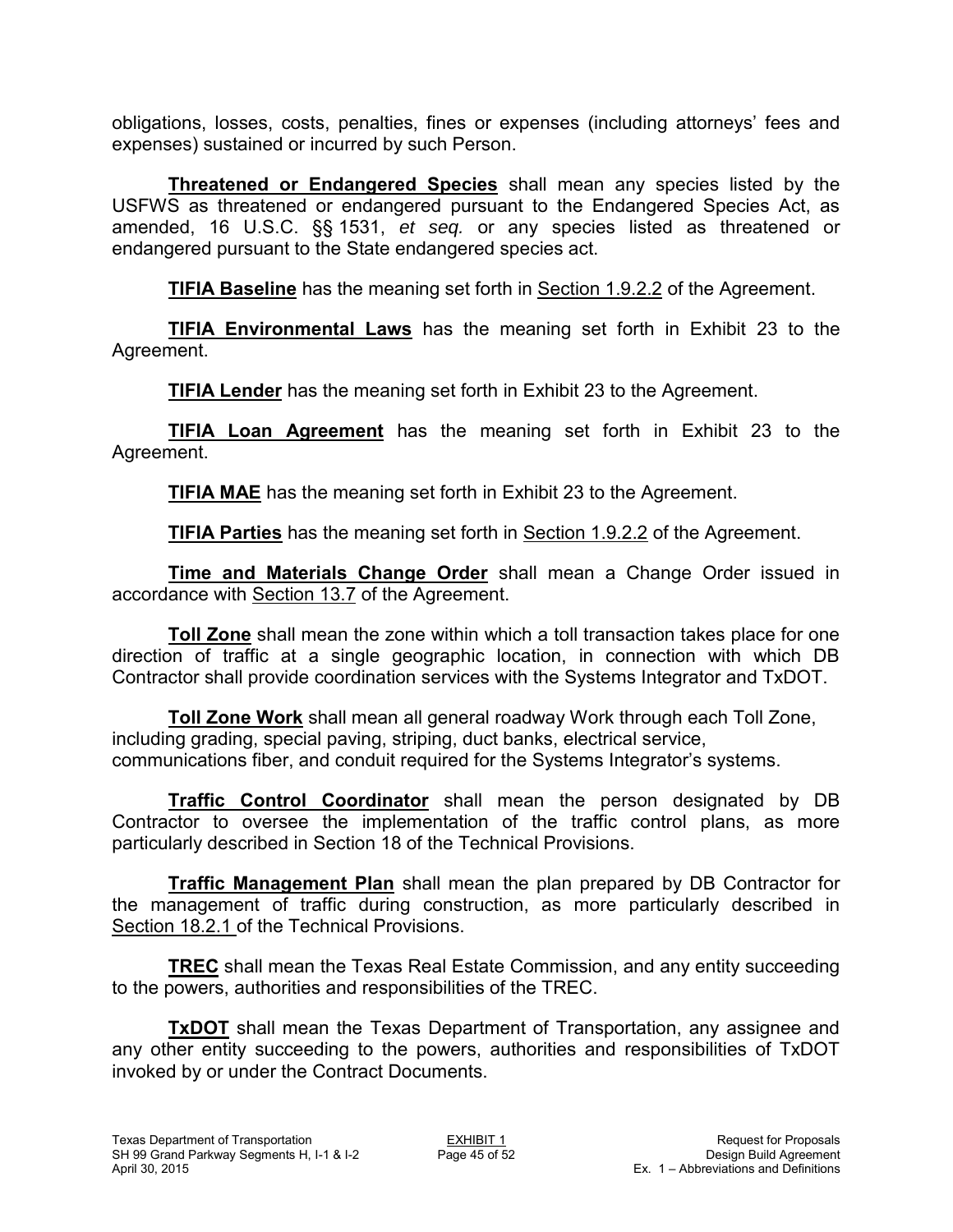**TxDOT Administrative Settlement Committee** shall mean the committee established within TxDOT under the direction of the Right of Way Administrator.

**TxDOT-Caused Delays** shall mean unavoidable delays arising from the following matters and no others, but only to the extent that they (i) materially adversely affect a Critical Path, (ii) are not mitigated by or susceptible to handling by a work around or consumption of Project Float, and (iii) are not due to an act, omission, negligence, recklessness, intentional misconduct, breach of contract or violation of Law or a Governmental Approval of or by any of the DB Contractor-Related Entities:

- (a) TxDOT-Directed Changes;
- (b) failure or inability of TxDOT to make available within the time period set forth in Section 6.5.3 of the Agreement, and subject to the risk allocation contained therein, Preliminary ROW or any additional real property outside of the Preliminary ROW that must be acquired due to a TxDOT-Directed Change or Necessary Basic Configuration Change, including any air space, surface rights and subsurface rights within such additional real property area that TxDOT directs DB Contractor to acquire for the Project;
- (c) failure of TxDOT to provide responses to proposed schedules, plans, Design Documents, condemnation and acquisition packages, and other Submittals and matters for which response is required under the Contract Documents as an express prerequisite to DB Contractor's right to proceed or act (which, for the avoidance of doubt, does not include Submittals and matters governed by Section 3.1.5 of the Agreement), within the time periods (if any) indicated in the Contract Documents, or if no time period is indicated, within a reasonable time, taking into consideration the nature, importance and complexity of the submittal or matter, following delivery of written notice from DB Contractor requesting such action in accordance with the terms and requirements of the Contract Documents; and
- (d) uncovering, removing and restoring Work pursuant to Section 5.4.3 of the Agreement, if such Work exposed or examined is in conformance with the requirements of the Contract Documents, the Governmental Approvals and applicable Law, unless such conforming Work was performed or materials used without adequate notice to and opportunity for prior inspection by TxDOT.

Any suspension of Work arising from litigation shall not be considered a TxDOT-Caused Delay (although it may qualify as a Force Majeure Event under clause (h) of the definition of "**Force Majeure Event**") despite the fact that TxDOT may specifically direct DB Contractor to suspend the Work.

**TxDOT Consultant(s)** shall mean any firm or persons under contract to TxDOT to perform services for or on the behalf of TxDOT.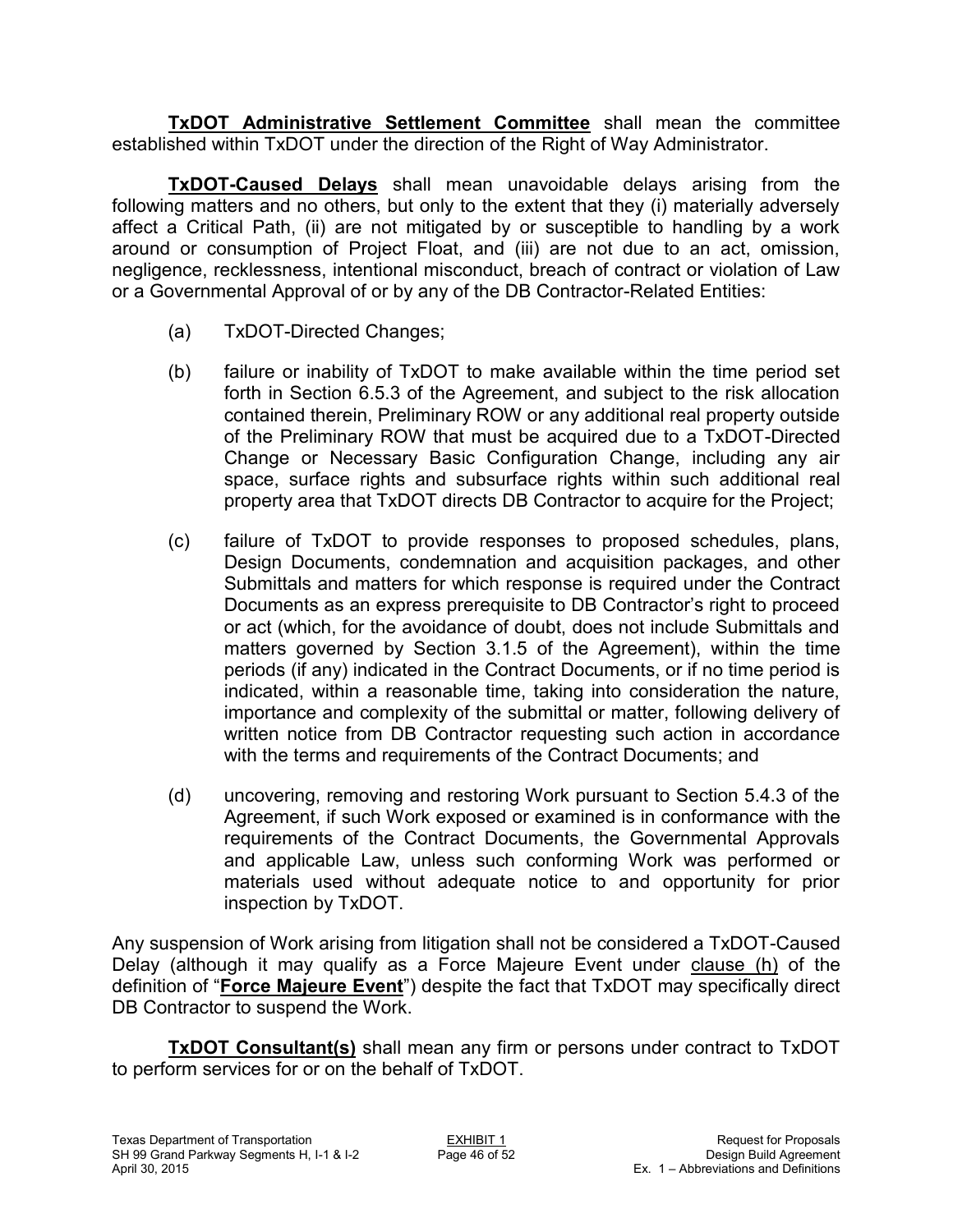**TxDOT-Directed Changes** shall mean any changes in the scope of the Work or terms and conditions of the Contract Documents (including changes in the standards applicable to the Work) that increase DB Contractor's costs by more than \$10,000, which TxDOT has directed DB Contractor to perform as described in Section 13.2 of the Agreement, including Suspensions of the Work by TxDOT for more than 48 hours per suspension or 96 hours total in accordance with Section 14.1 of the Agreement.

**TxDOT-Initiated VE** has the meaning as set forth in Section 22.1 of the Agreement.

**TxDOT Houston District Standards** shall mean the set of standard drawings, specifications and/or details prepared by the TxDOT Houston District for use on projects within the district.

**TxDOT-Provided Approvals** shall mean the following approvals described in Exhibit 4 to the Agreement:

- (a) the NEPA Approvals; and
- (b) the USACE Individual Permits.

## **TxDOT's Recoverable Costs** means:

- (a) The costs of any assistance, action, activity or Work undertaken by TxDOT which DB Contractor is liable for or is to reimburse under the terms of the Contract Documents, including the charges of third party contractors and reasonably allocated wages, salaries, compensation and overhead of TXDOT staff and employees performing such action, activity or Work; plus
- (b) Third-party costs TxDOT incurs to publicly procure any such third party contractors; plus
- (c) Reasonable fees and costs of attorneys (including the reasonably allocable fees and costs of TxDOT's Office of General Counsel or the Texas Attorney General's Office), financial advisors, engineers, architects, insurance brokers and advisors, investigators, traffic and revenue consultants, risk management consultants, other consultants, and expert witnesses, as well as court costs and other litigation costs, in connection with any such assistance, action, activity or Work, including in connection with defending claims by and resolving disputes with third party contractors; plus
- (d) Interest on all the foregoing sums at a floating rate equal to the LIBOR in effect from time to time plus 200 basis points, commencing on the date due under the applicable terms of the Contract Documents and continuing until paid.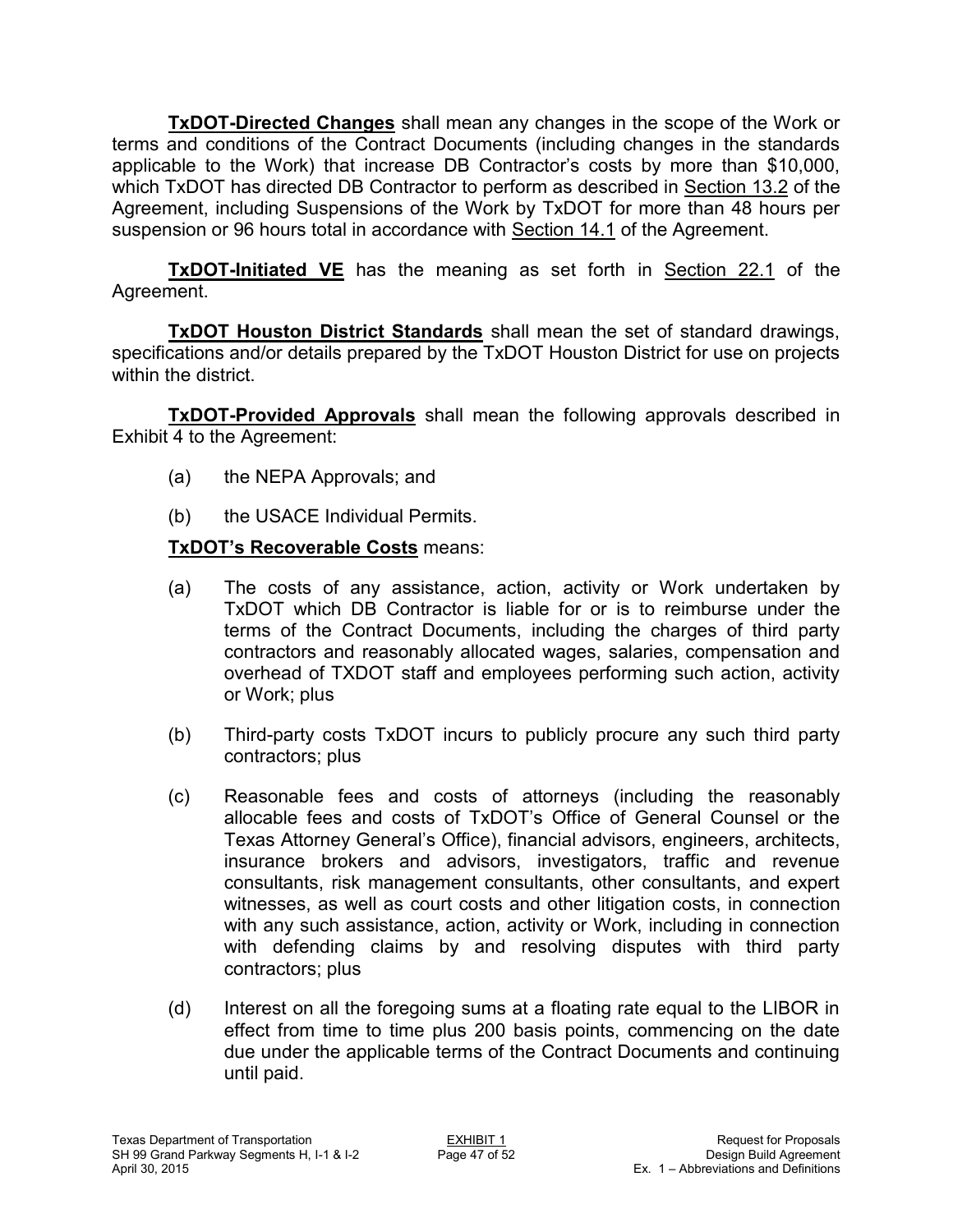**TxDOT Standard Specifications** shall mean the Texas Department of Transportation Standard Specifications for Construction of Highways, Streets and Bridges, adopted by the Texas Department of Transportation including all revisions thereto applicable on the Effective Date.

**TxDOT Traffic Engineering Standard Sheets** shall mean the traffic related drawings and standards provided on TxDOT's webpage for Statewide TxDOT CAD Standard Plan Files.

**TxDOT ROW Utility Manual** shall mean the ROW Utility Manual issued by the Right of Way Division of TxDOT on November 5, 1990, as the same may be amended, supplemented or replaced from time to time.

**Ultimate Scope** shall have the meaning as set forth in Section 1.3.1 of the Technical Provisions.

**Unidentified Utility(ies)** shall mean any Utility impacted by the Project (other than a Service Line) which is neither an Identified Utility nor a New Utility, including any Utility which would be a New Utility but for the fact that it is an extension of an Identified Utility.

**Uniform Act** shall mean the Federal Uniform Relocation Assistance and Real Property Acquisition Policies Act, P.L. 91-646, as amended.

**Unknown Hazardous Materials** shall mean Hazardous Materials that meet all of the following criteria:

- (a) The Hazardous Materials are in, on or under the Preliminary ROW, or parcels added to the Site by a TxDOT-Directed Change or required due to a Force Majeure Event or Necessary Basic Configuration Change as of the date TxDOT makes available to DB Contractor the affected parcel or detention pond, as applicable;
- (b) The existence of such Hazardous Materials was not disclosed in, or ascertainable from, the RFP Documents, was not otherwise known to DB Contractor prior to the Proposal Due Date and would not have become known to DB Contractor by undertaking reasonable investigation prior to the Proposal Due Date; and
- (c) The Hazardous Materials are not required to be removed and disposed of due to a DB Contractor Release of Hazardous Materials.

For purposes of this definition, "makes available" means (i) the Effective Date for parcels acquired as of the Effective Date or (ii) as to parcels not yet acquired as of the Effective Date, the date DB Contractor first receives access to the parcel in accordance with the DBA Documents. The term Unknown Hazardous Materials does not include Hazardous Materials falling within paragraph (g) of the definition for Force Majeure.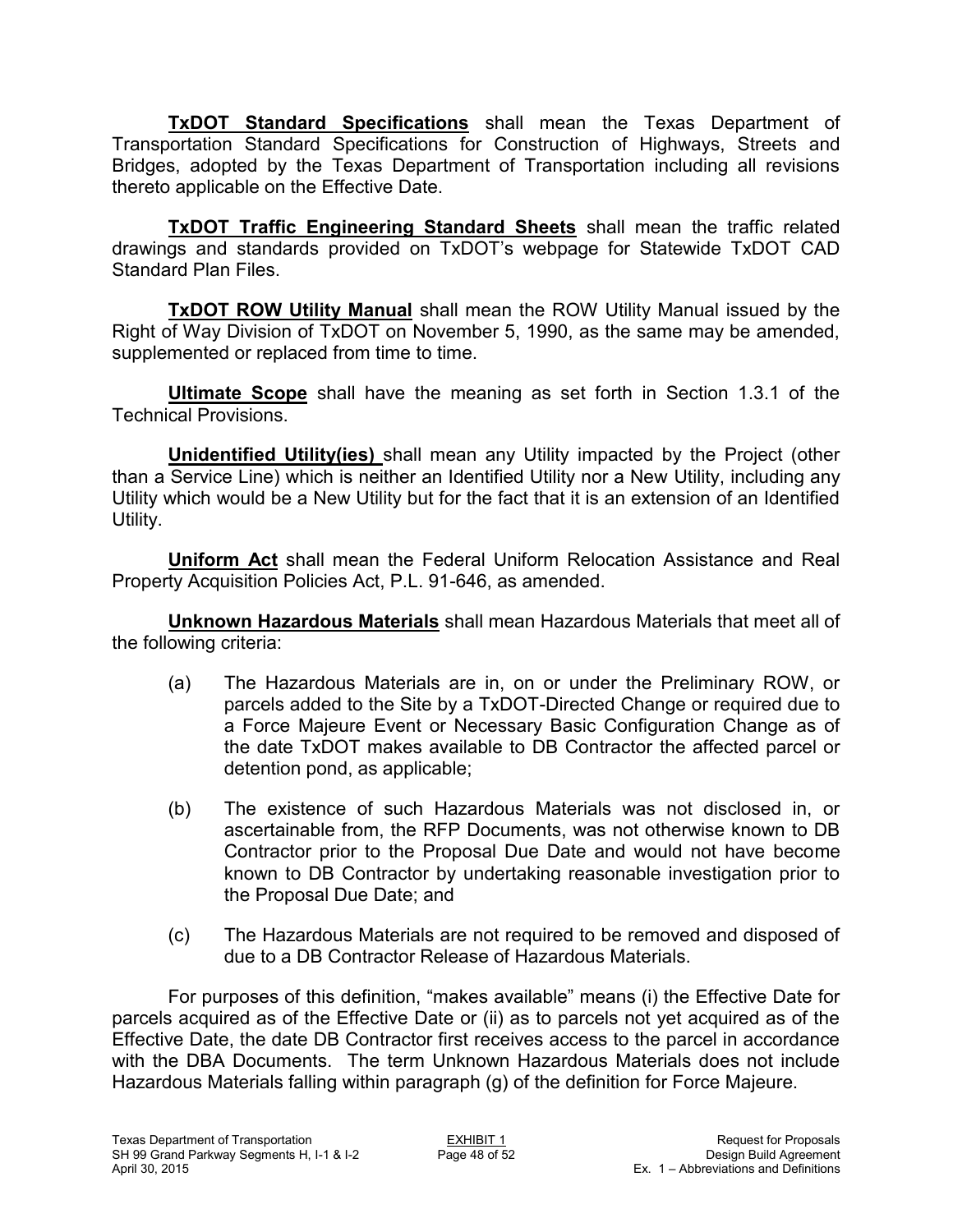**User(s)** means the registered owner of a vehicle traveling on the Project or any portion thereof.

**USACE Individual 404 Permit(s)** shall mean the individual permit(s) issued by the U.S. Army Corps of Engineers under Section 404 of the Clean Water Act (33 U.S.C. §1344) for the placement of dredged and fill material into waters of the United States, based upon the Concept Plan and the Preliminary ROW.

**Utility(ies)** or **utility(ies)** shall mean a public, private, cooperative, municipal and/or government line, facility or system used for the carriage, transmission and/or distribution of cable television, electric power, telephone, telegraph, water, salt water, gas, oil, petroleum products, steam, chemicals, hydrocarbons, telecommunications, sewage, storm water not connected with the drainage of the Project, and similar substances that directly or indirectly serve the public. The term "Utility(ies)" or substances that directly or indirectly serve the public. "utility(ies)" also includes radio towers and/or transmission towers (including cellular). Oil and gas gathering lines and production supply lines are included in this definition and are classified as a Utility.

When used in the context of Utility Adjustments, the term specifically excludes:

- (a) Storm water facilities providing drainage for the Project ROW, and
- (b) TxDOT's or a Governmental Entity's lighting and electrical systems, traffic control systems, communications systems and irrigation systems serving street or highway purposes (including ITS and Intelligent Vehicle Highway System facilities).

The necessary appurtenances to each Utility facility shall be considered part of such Utility. Without limitation, any Service Line up to and including the meter, connecting directly to a Utility shall be considered an appurtenance to that Utility, regardless of the ownership of such Service Line.

**Utility Accommodation Rules (UAR)** shall mean the Utility Accommodation Rules issued by TxDOT, at 43 Tex. Admin. Code, Part 1, Chapter 21, Subchapter C, as the same may be amended, supplemented or replaced by TxDOT from time to time.

**Utility Adjustment** shall mean each relocation (temporary or permanent), abandonment, Protection in Place, removal (of previously abandoned Utilities as well as of newly abandoned Utilities), replacement, reinstallation, and/or modification of existing Utilities necessary to accommodate construction, operation, maintenance and/or use of the Project; provided, however, that the term "**Utility Adjustment**" shall not refer to any of the work associated with facilities owned by any railroad. For any Utility crossing the Project ROW, the Utility Adjustment Work for each crossing of the Project ROW by that Utility shall be considered a separate Utility Adjustment. For any Utility installed longitudinally within the Project ROW, the Utility Adjustment Work for each continuous segment of that Utility located within the Project ROW shall be considered a separate Utility Adjustment.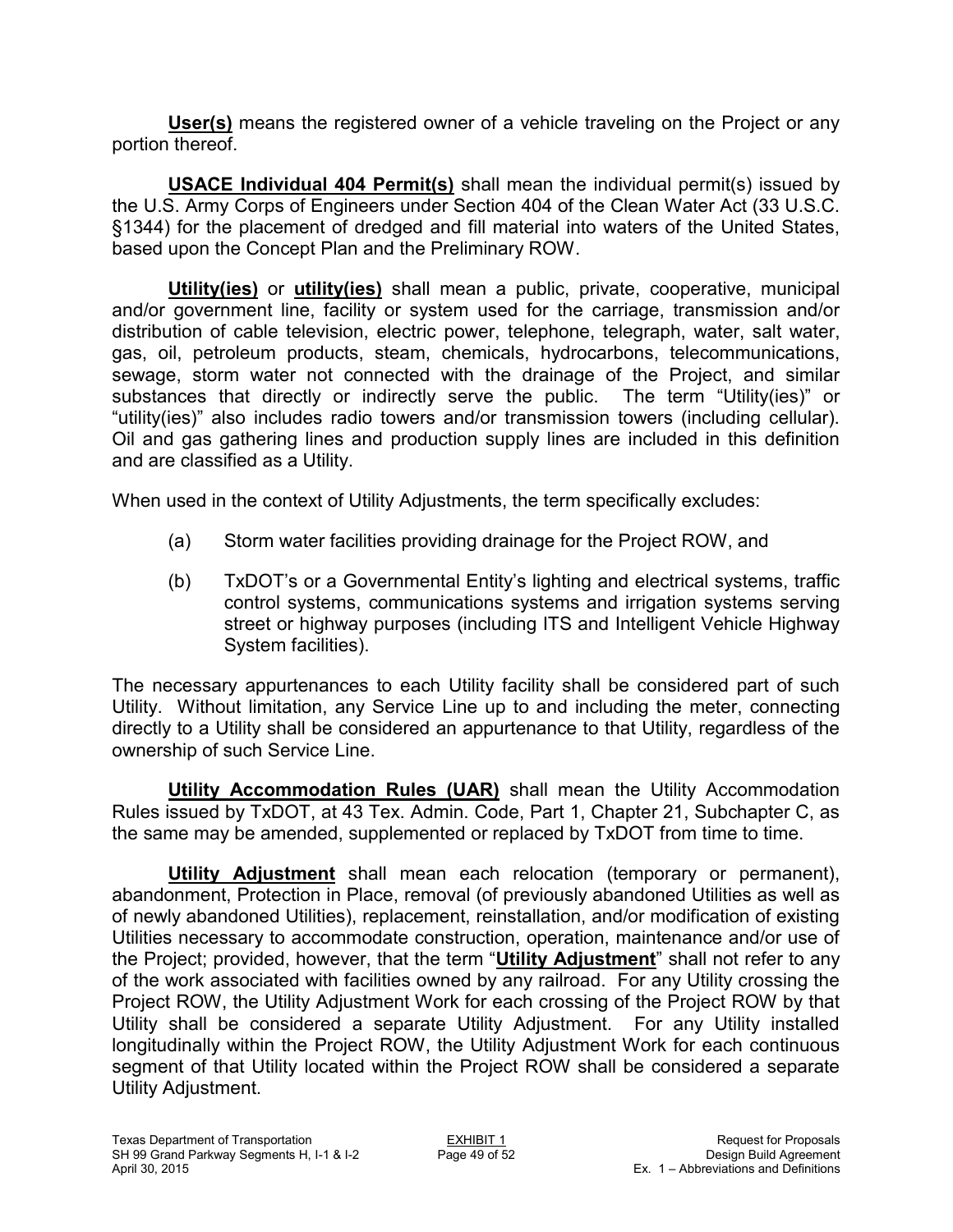**Utility Adjustment Agreement Amendment (UAAA)** shall mean an agreement between DB Contractor and the Utility Owner that amends a Project Utility Adjustment Agreement, as more particularly described in Section 6.1.3.2 of the Technical Provisions.

**Utility Adjustment Field Modifications** has the meaning set forth in Section 6.4.7 of the Technical Provisions.

**Utility Adjustment Concept Plan** shall mean a conceptual design document for Utility Adjustments for the entire Project, which shows all of the approximate existing locations, and DB Contractor's recommendation for all of the Adjusted locations, of each Utility impacted by the Project, as more particularly described in Section 6.3.3 of the Technical Provisions.

**Utility Adjustment Plans** shall mean the set of plans, specifications, and cost estimates prepared by DB Contractor and approved by the corresponding Utility Owner in connection with the design work for any Utility Adjustment, as more particularly described in Section 6.3.4.1 of the Technical Provisions.

**Utility Adjustment Submittals** shall mean Submittals, submitted in accordance herewith and with any Project Utility Adjustment Agreement, in each case arising out of or relating to the relevant Utility Adjustments.

**Utility Adjustment Work** shall mean all efforts and costs necessary to accomplish the required Utility Adjustments, including all coordination, design, design review, permitting, construction, inspection, maintenance of records, relinquishment of Existing Utility Property Interests, preparation of Utility Joint Use Acknowledgements, and acquisition of Replacement Utility Property Interests, whether provided by DB Contractor or by the Utility Owners. The term also includes any reimbursement of Utility Owners which is DB Contractor's responsibility pursuant to Section 6.8 of the Agreement. Any Utility Adjustment Work furnished or performed by DB Contractor is part of the Work; any Utility Adjustment Work furnished or performed by a Utility Owner is not part of the Work.

**Utility Agreement** shall mean a PUAA, and/or UAAA, as the context may require.

**Utility Appurtenance Adjustment** shall mean the adjustment of Utility appurtenances (e.g. manholes, valve boxes, and vaults) for line and grade upon completion of roadway work.

**Utility Assembly** shall mean the collection of agreements, plans and other information and materials which DB Contractor is required to submit to TxDOT in connection with each Utility Adjustment (or group of Utility Adjustments subject to the same Project Utility Adjustment Agreement and any applicable Amendments), as more particularly described in Section 6.3.4.5 of the Technical Provisions. Depending on the context, the term also refers to Supplemental Utility Assemblies and Abbreviated Utility Assemblies.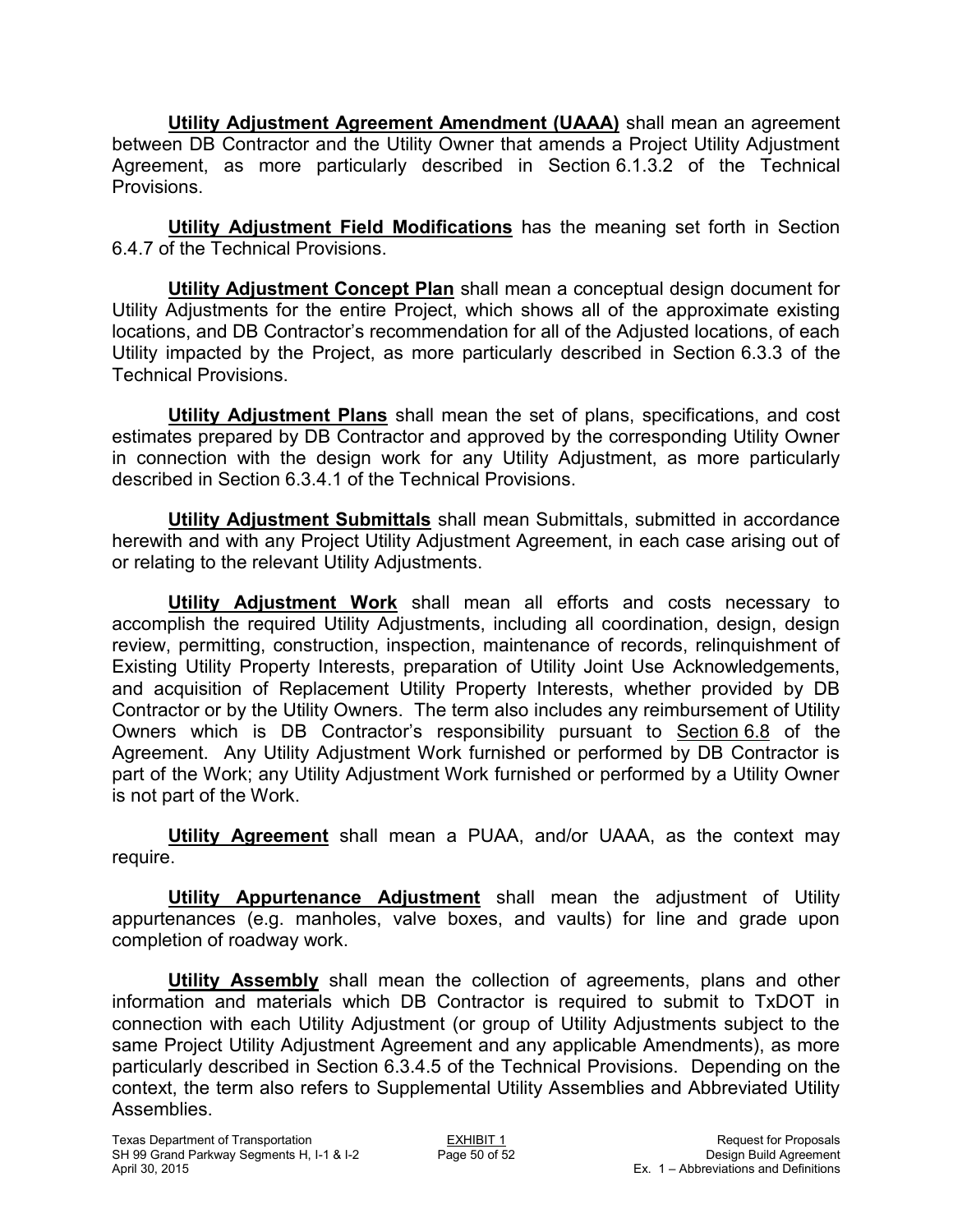**Utility Assembly Checklist** shall mean a checklist listing the required components of a Utility Assembly, as referenced in Section 6.3.4.5 of the Technical Provisions.

**Utility Assembly Number** or **Assembly Tracking Number** shall mean the unique number given by the DB Contractor to each Utility Assembly using the form "YYY-U-XXXX." The "YYY" shall refer to the assigned number of the highway and "XXXX" shall refer to the 4-digit number assigned to each Utility Assembly (beginning with 0500 and numbered consecutively thereafter). The Utility Assembly Number shall be referenced on each corresponding Utility Agreement.

**Utility Design Coordinator (UDC)** shall mean the Registered Professional Engineer designated by the DB Contractor to be responsible to coordinate the Utility Adjustment design with the overall highway design features during the Work, as more particularly described in Section 6.2.3 of the Technical Provisions.

**Utility Enhancement** shall mean a Betterment or a Utility Owner Project, as referenced in Section 6.8.2 of the Agreement,

**Utility Joint Use Agreement** or **Utility Joint Use Acknowledgment** shall mean an agreement between TxDOT and a Utility Owner that establishes the rights and obligations of TxDOT and the Utility Owner with respect to occupancy of the Project ROW by a Utility owned by such Utility Owner.

**Utility Manager (UM)** shall mean the senior staff utility administrator designated by DB Contractor to be responsible for coordination and oversight of Utility operations during the Work, as more particularly described in Section 6.2.3 of the Technical Provisions.

**Utility Owner** shall mean the owner or operator of any Utility (including both privately held and publicly held entities, cooperative utilities, and municipalities and other governmental agencies).

**Utility Owner Delay** shall have the meaning set forth in Section 6.8.5.2 of the Agreement.

**Utility Owner Project** shall mean the design and construction by or at the direction of a Utility Owner (or by DB Contractor pursuant to Section 6.8.2.3 of the Agreement) of a new Utility other than as part of a Utility Adjustment. Betterments are not Utility Owner Projects. Utility Owner Projects shall be entirely the financial obligation of the Utility Owner.

**Utility Strip Map** shall mean the map, any SUE information, any other documents, and exhibits depicting any existing Utilities identified by TxDOT which are included in the Reference Information Documents.